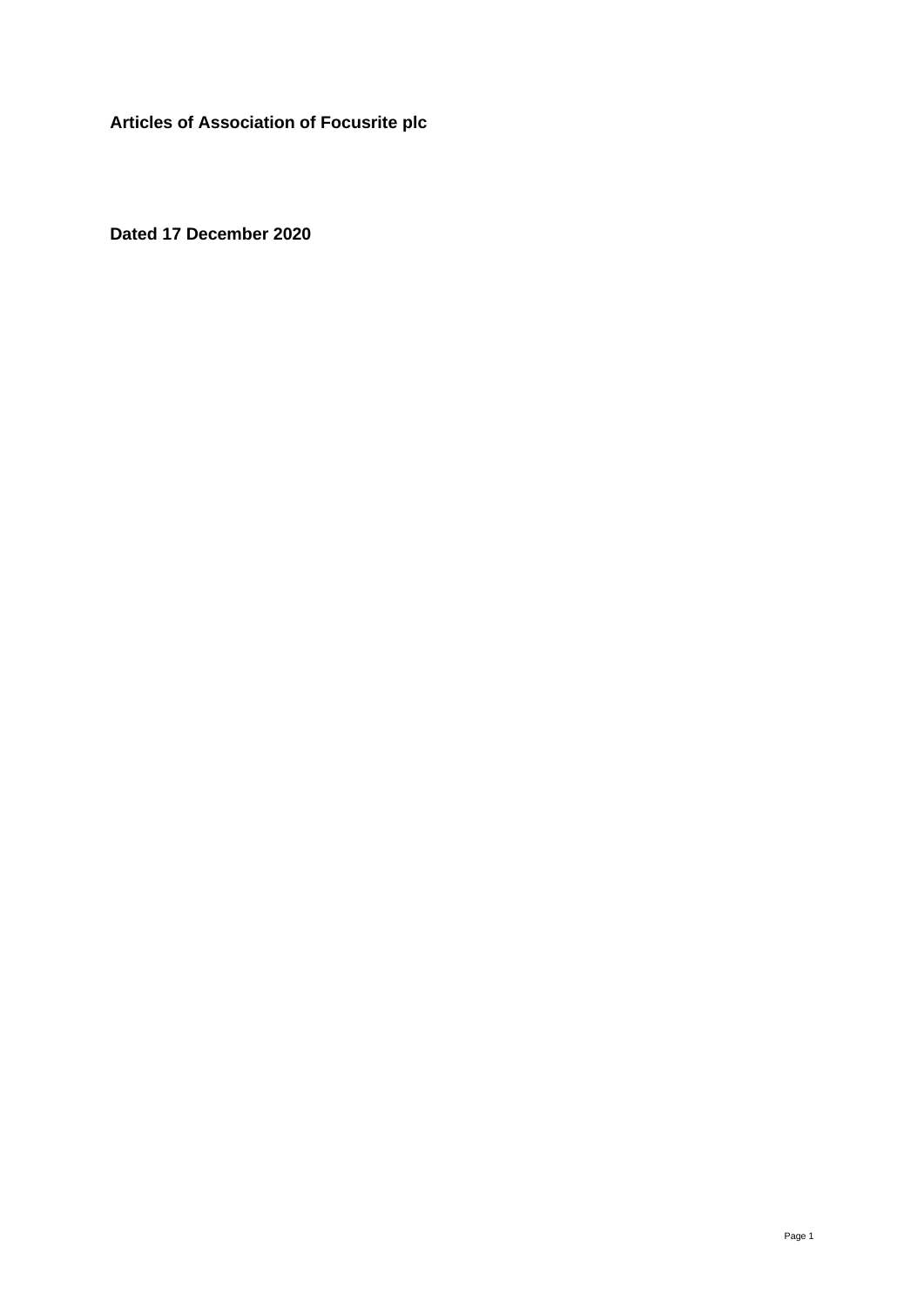| <b>LIEN</b>                                                    |
|----------------------------------------------------------------|
|                                                                |
|                                                                |
|                                                                |
|                                                                |
|                                                                |
|                                                                |
|                                                                |
| POSTPONEMENT OF GENERAL MEETINGS AND ANNUAL GENERAL MEETINGS22 |
| PROCEEDINGS AT GENERAL MEETINGS AND ANNUAL GENERAL MEETINGS 23 |
| VOTING                                                         |
|                                                                |
|                                                                |
| <b>PROXIES</b>                                                 |
|                                                                |
|                                                                |
|                                                                |

# **CONTENTS**

**Contents**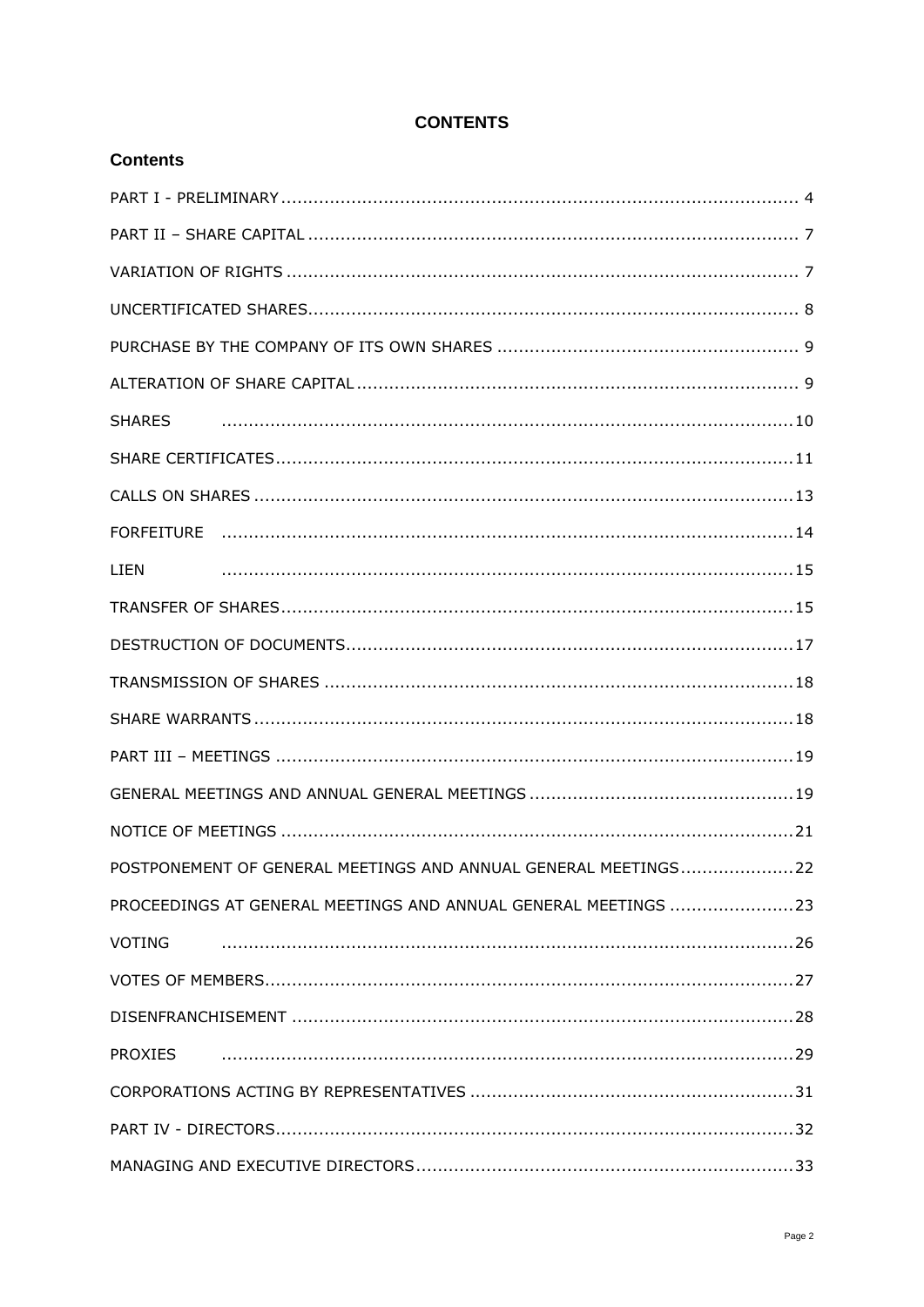| PART V - RESERVES, DIVIDENDS AND CAPITALISATION OF PROFITS RESERVES43 |
|-----------------------------------------------------------------------|
| DIVIDENDS                                                             |
|                                                                       |
|                                                                       |
|                                                                       |
| SECRETARY                                                             |
| THE SEAL                                                              |
|                                                                       |
| <b>AUDITORS</b>                                                       |
| <b>NOTICES</b>                                                        |
|                                                                       |
| <b>MINUTES</b>                                                        |
|                                                                       |
|                                                                       |
|                                                                       |
| <b>INDEMNITY</b>                                                      |
|                                                                       |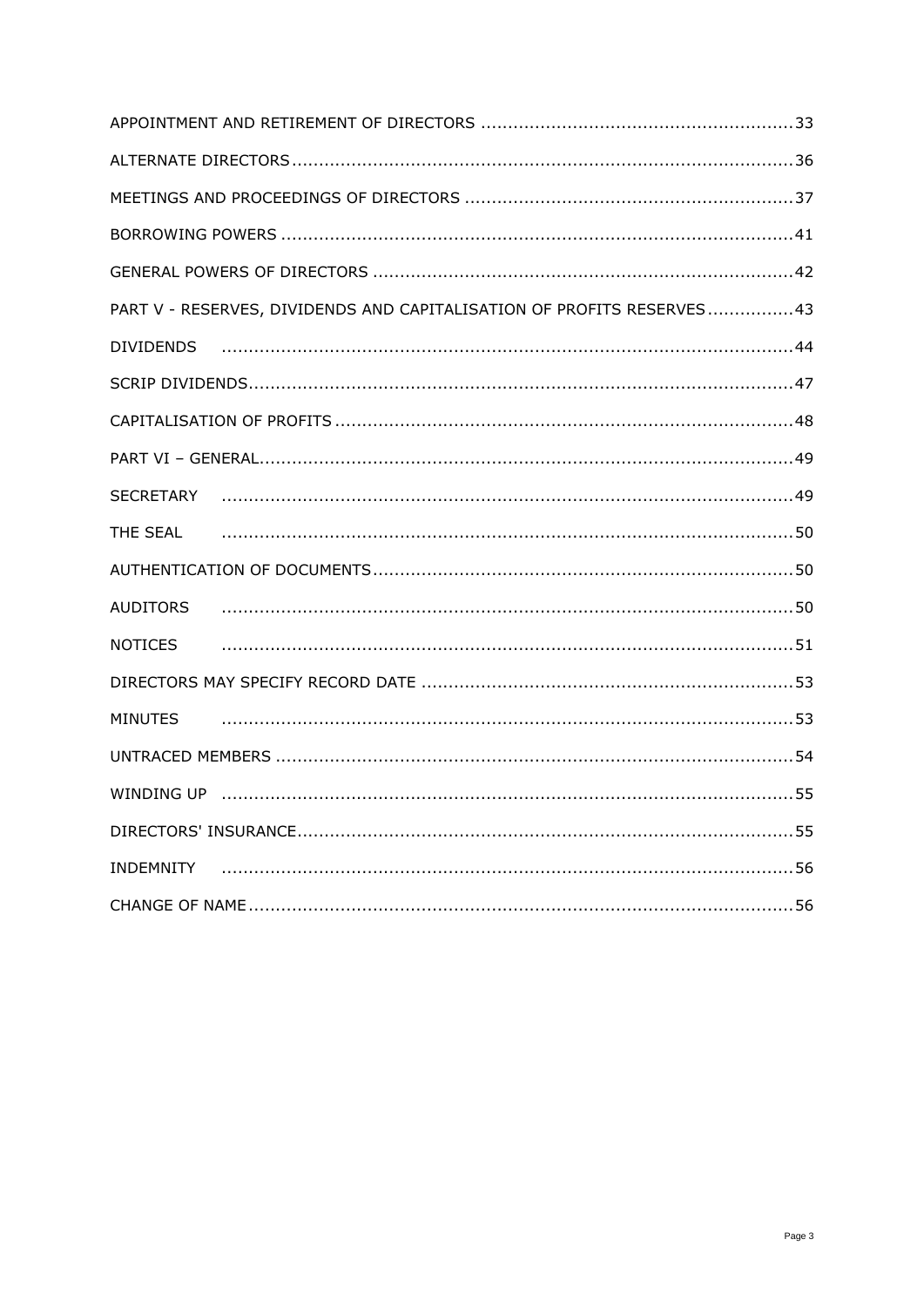#### THE COMPANIES ACTS 1985, 1989 AND 2006

#### A PUBLIC COMPANY LIMITED BY SHARES

ARTICLES OF ASSOCIATION

OF

#### FOCUSRITE PLC

#### (Adopted by Special Resolution passed on 17 December 2020)

#### **PART I - PRELIMINARY**

- 1 No regulations or articles set out in any statute or in any statutory instrument or other subordinate legislation made under any statute concerning companies (including the regulations in the Companies (Model Articles) Regulations 2008 (SI 2008/3229)) shall apply as the articles of the Company. The following shall be the articles of association of the Company.
- 2 In these articles (if not inconsistent with the subject or context and save as expressly provided herein) the words and expressions set out below shall bear the following meanings:-

"Act" means the Companies Act 2006;

"address" in relation to electronic communications, has the same meaning given to it by section 1148 of the Act (and shall further include, in the case of any Uncertificated Proxy Instructions permitted pursuant to, and as defined in, article [122,](#page-28-0) an identification number of a participant in the Relevant System concerned);

"Annual General Meeting" means a meeting of the Company's members held in accordance with section 336 of the Act;

"Board" means the board of directors of the Company;

"Certificated Share" means a security which is recorded in the relevant register of securities as being held in certificated form;

"Daily Official List" means the Daily Official List of the FCA;

"Director" means a director of the Company for the time being;

"electronic facility" means a device, system, procedure, method or facility providing an electronic means of attendance at or participation in (or both attendance at and participation in) a General Meeting or Annual General Meeting determined by the Board pursuant to article 77;

"electronic signature" means anything in electronic form which the Directors require to be attached to or otherwise associated with an electronic communication for the purpose of ensuring the authenticity or integrity of the communication;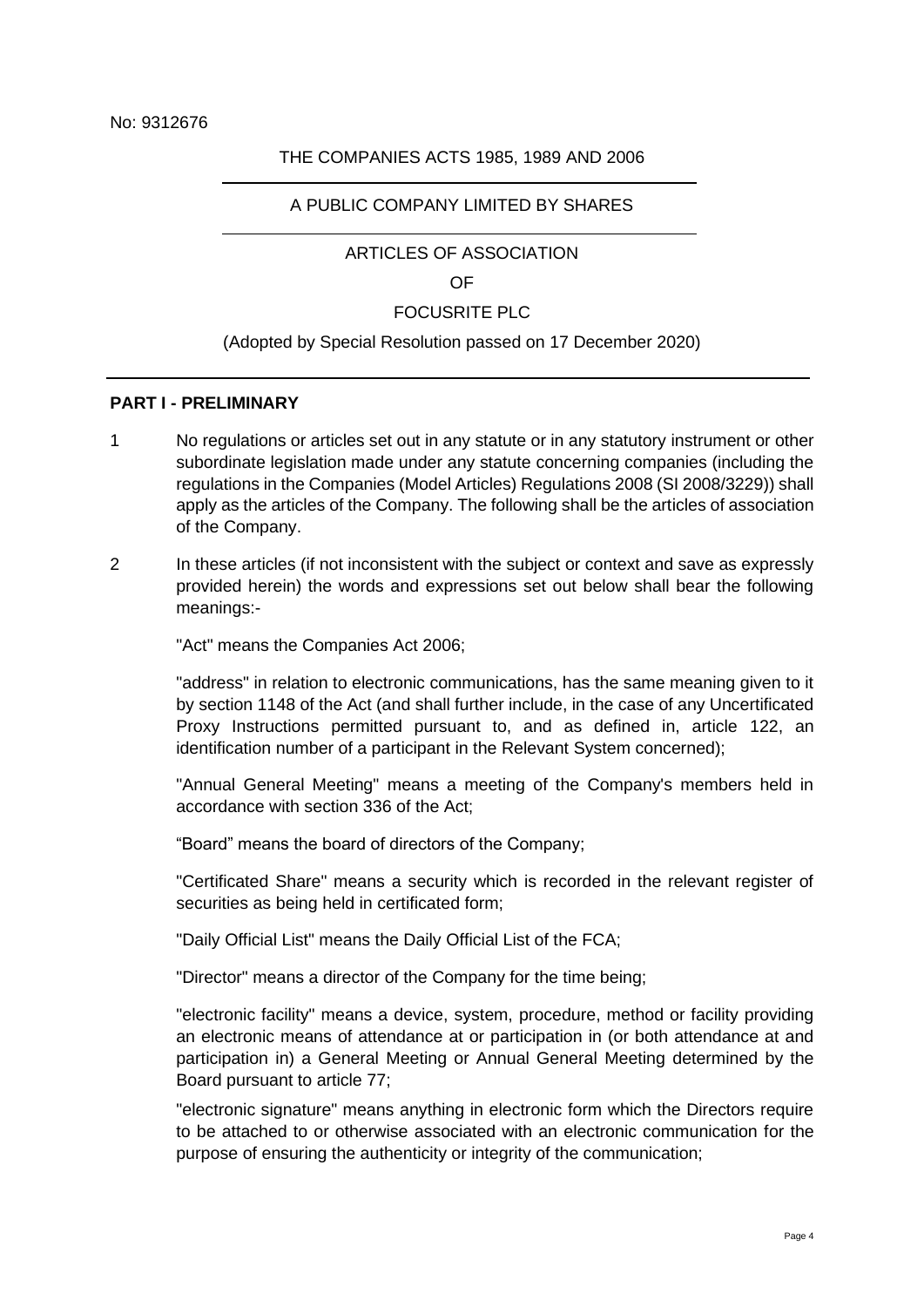"FCA" means the UK Financial Conduct Authority;

"General Meeting" means a meeting of the Company's members other than an Annual General Meeting;

"Group" means the Company and its subsidiaries for the time being;

"in writing" means written, which expression shall include typewriting, printing, lithography, photography and other modes of representing and reproducing words in a legible and non-transitory form and this shall include in electronic form;

"London Stock Exchange" means London Stock Exchange plc;

"month" means calendar month;

"Office" means the registered office of the Company for the time being;

"Ordinary Resolution" means a resolution passed by at least a majority of the members entitled to attend and vote (and so attending and voting) at an Annual General Meeting or a General Meeting (whether passed on a show of hands or a poll as the case may be);

"paid" means paid or credited as paid;

"Participating Security" means a share, class of share, renounceable right of allotment of a share or other security, title to units of which is permitted to be transferred by means of a Relevant System in accordance with the Uncertificated Securities Regulations;

"Recognised Clearing House" means a recognised clearing house within the meaning of the Financial Services and Markets Act 2000 acting in relation to a recognised investment exchange (as defined in the Financial Services Markets Act 2000);

"Register of Members" means the register of members of the Company;

"Relevant System" means as defined in the Uncertificated Securities Regulations, being a computer-based system, and procedures, which enable title to units of a security to be evidenced and transferred without a written instrument;

"Seal" means the common seal of the Company;

"Securities Seal" means an official seal kept by the Company pursuant to section 50 of the Act;

"Special Resolution" means a resolution passed by at least three quarters of the members entitled to attend and vote (and so attending and voting) at a General Meeting (whether passed on a show of hands or a poll as the case may be);

"Statutes" means the Act and every other statute or subordinate legislation (including, but not limited to the Uncertificated Securities Regulations) for the time being in force concerning companies and affecting the Company;

"these articles" means these articles of association as from time to time altered by Special Resolution;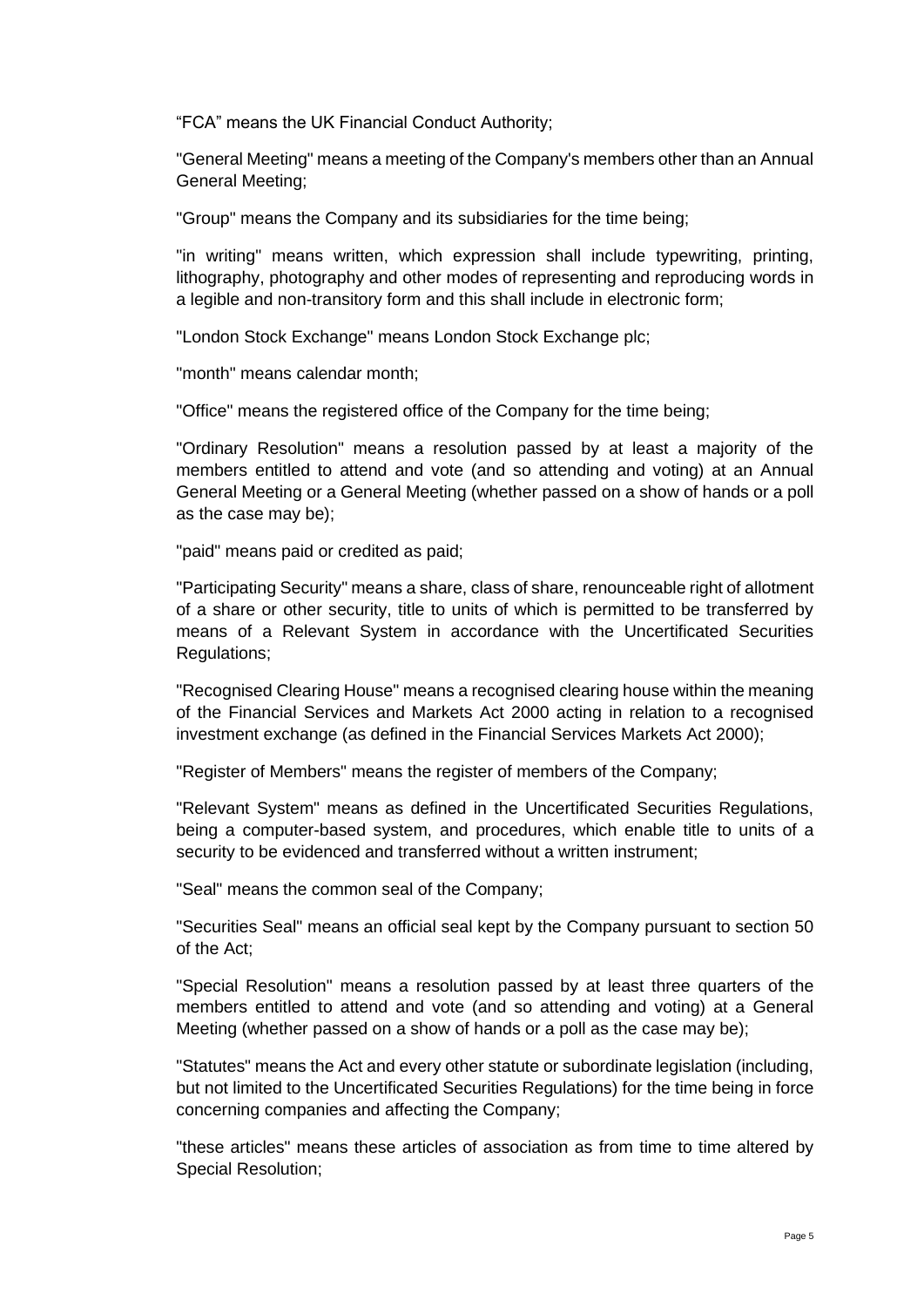"Transfer Office" means the place where the Register of Members is situated for the time being;

"Uncertificated Securities Regulations" means the Uncertificated Securities Regulations 2001 (SI 2001/3755) including any modification thereof or any regulation in substitution therefore made under Chapter 2 of Part 21 of the Act and for the time being in force;

"Uncertificated Share" means a security title to which is recorded on the relevant register of securities as being held in uncertificated form and title to which may be transferred by means of a Relevant System;

"United Kingdom or UK" means Great Britain and Northern Ireland; and

"year" means calendar year.

In these articles:

- 2.1 any reference to any statutory provision or enactment shall include any subordinate legislation from time to time made under it and any statutory modification or re-enactment thereof;
- 2.2 the expression "Secretary" shall mean any person qualified in accordance with the Statutes appointed by the Directors to perform any of the duties of the Secretary and where two or more persons are appointed to act as Joint Secretaries shall include any one of those persons;
- 2.3 the expressions "debenture" and "debenture holder" shall respectively include "debenture stock" and "debenture stockholder";
- 2.4 reference to a share (or to a holding of shares) being in uncertificated form or in certificated form are references, respectively, to that share being an uncertificated unit of a security or a certificated unit of a security;
- 2.5 reference to a Relevant System shall be deemed to relate to the Relevant System on which the particular share or class of shares or renounceable right of allotment of a share concerned in the capital of the Company is a Participating Security for the time being, and any references in these articles to the giving of an instruction by means of a Relevant System shall be deemed to relate to a properly authenticated dematerialised instruction given in accordance with the Uncertificated Securities Regulations;
- 2.6 a dematerialised instruction is properly authenticated if it complies with the specifications referred to in paragraph 5(3) of Schedule 1 of the Uncertificated Securities Regulations;
- 2.7 reference to "electronic means" and "electronic form" shall have the same meaning as defined in section 1168 of the Act;
- 2.8 reference to a "meeting" shall mean a meeting convened and held in any manner permitted by these articles, including a General Meeting or an Annual General Meeting at which some persons entitled to be present attend and participate by means of an electronic facility or facilities in accordance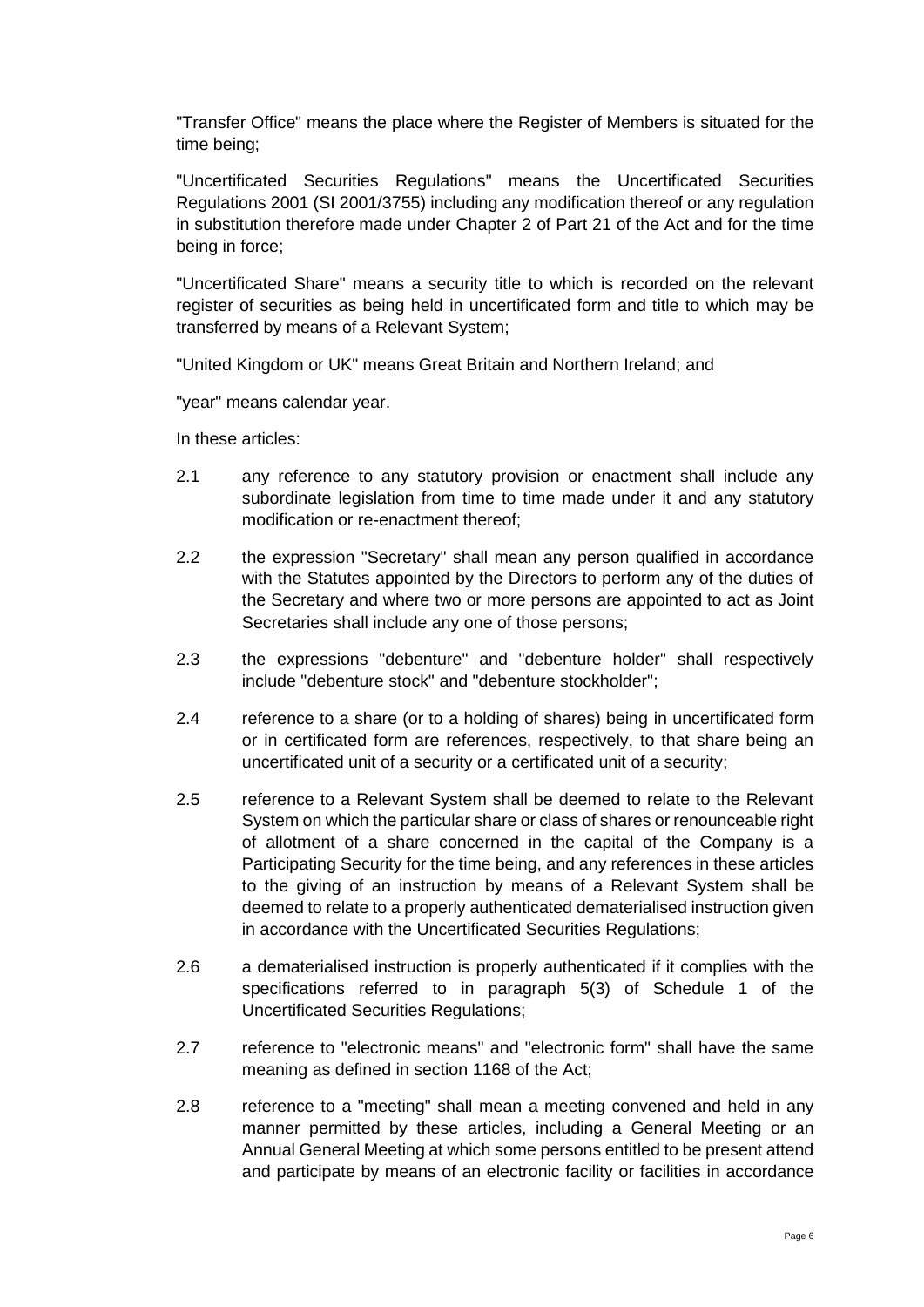with these articles, and such persons shall be deemed to be "present" at that meeting for all the purposes of the Statutes and the articles and "attend" and "participate", "attending" and "participating" and "attendance" and "participation" shall be construed accordingly;

- 2.9 reference to a person's "participation" in the business of any General Meeting or Annual General Meeting includes as relevant the right (including, in the case of a corporation, through a duly appointed representative) to speak, vote, be represented by a proxy and have access in hard copy or electronic form to all documents which are required by the Statutes or these articles to be made available at the meeting and "participate" and "participating" shall be construed accordingly;
- 2.10 words and expressions used in the Uncertificated Securities Regulations shall (if not inconsistent with the subject or context) have the same meaning when used in these articles;
- 2.11 words denoting the singular shall include the plural and vice versa. Words denoting the masculine shall include the feminine. Words denoting persons shall include corporations;
- 2.12 any words following the terms "including", "include", "in particular", "for example" or any similar expression shall be construed as illustrative and shall not limit the sense of the words, description, definition, phrase or term preceding those terms;
- 2.13 a Special Resolution shall be effective for any purpose for which an Ordinary Resolution is expressed to be required under any provision of these articles;
- 2.14 the headings are inserted for convenience only and do not affect the construction of these articles; and
- 2.15 any words or expressions defined in the Act shall (if not inconsistent with the subject or context) bear the same meanings in these articles.
- 3 The liability of the members is limited to the amount, if any, unpaid on the shares held by them.

## **PART II – SHARE CAPITAL**

## **VARIATION OF RIGHTS**

4 Whenever the share capital of the Company is divided into different classes of shares, the special rights attached to any class may, subject to the provisions of the Statutes, be varied or abrogated either with the consent in writing of the holders of three-fourths in nominal value of the issued shares of the class or with the sanction of a Special Resolution passed at a separate General Meeting of the holders of the shares of the class (but not otherwise) and may be so varied or abrogated whilst the Company is a going concern or during or in contemplation of a winding-up. To every such separate General Meeting all the provisions of these articles relating to Annual General Meetings and General Meetings of the Company and to the proceedings thereat shall mutatis mutandis apply, except that the quorum shall be two persons at least holding or representing by proxy one-third in nominal value of the issued shares of the class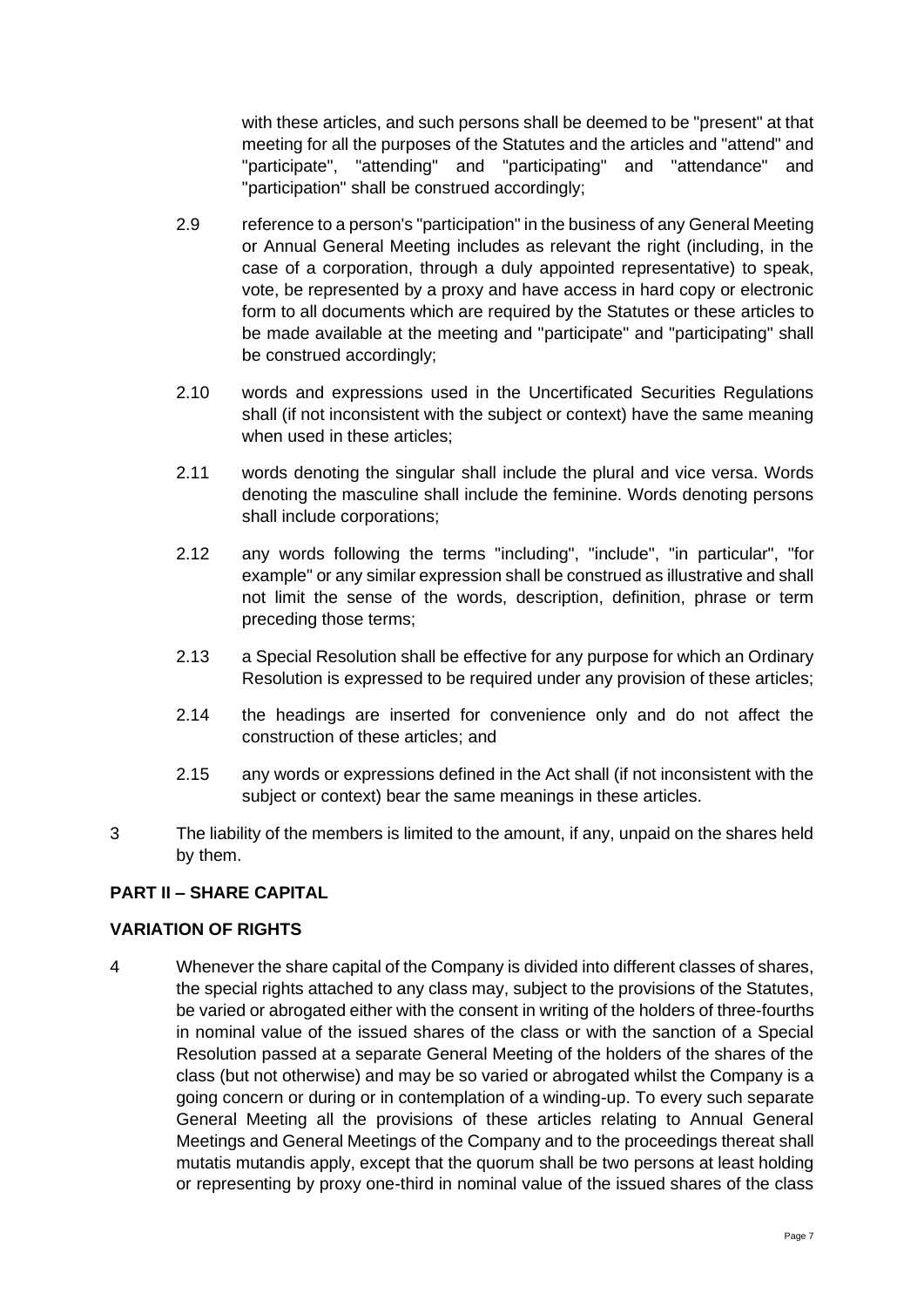(but so that if at any adjourned meeting a quorum as above defined is not present, any one holder of shares of the class present in person or by proxy shall be a quorum) and that any holder of shares of the class present in person or by proxy may demand a poll and that every such holder shall on a poll have one vote for every share of the class held by him. The foregoing provisions of this article shall apply to the variation or abrogation of the special rights attached to some only of the shares of any class as if each group of shares of the class differently treated formed a separate class the special rights whereof are to be varied. The Board may convene a class meeting whenever it thinks fit and whether or not the business to be transacted involves a variation or abrogation of class rights.

- 5 The special rights attached to any class of shares having preferential rights shall not, unless otherwise expressly provided by the terms of the issue thereof, be deemed to be varied by the creation or issue of further shares ranking as regards participation in the profits or assets of the Company in some or all respects pari passu therewith but in no respect in priority thereto.
- 6 The rights attached to any class of shares shall not be deemed to be varied by any securities in the capital of the Company becoming, or ceasing to be, a Participating Security.
- 7 Shares in the capital of the Company will not be treated as a separate class of shares either by becoming, or by ceasing to be, a Participating Security or held in uncertificated form.

#### **UNCERTIFICATED SHARES**

- <span id="page-7-0"></span>8 Subject to the Statutes and the requirements of the London Stock Exchange, the Board may at any time resolve that a class of shares is to become a Participating Security and may at any time resolve that a class of shares shall cease to be a Participating Security.
- 9 The Directors shall have power to implement any arrangements they may, in their absolute discretion, think fit in relation to the evidencing and transfer of Uncertificated Shares, subject always to the Uncertificated Securities Regulations and the rules and procedures of the Relevant System.
- 10 The Company shall enter on the Register of Members how many shares are held by each member in uncertificated form and in certificated form and shall maintain the Register of Members in each case as is required by the Uncertificated Securities Regulations and the Relevant System. Unless the Directors otherwise determine, holdings of the holder or joint holders in certificated form and uncertificated form shall be treated as separate holdings. A class of shares must not be treated as two classes simply because some shares of that class are held in certified form and others are held in uncertified form.
- 11 Any share of a class which is a Participating Security, may be converted from an Uncertificated Share to a Certificated Share and from a Certificated Share to an Uncertificated Share in such manner as the Directors may in their absolute discretion, think fit, by notice in writing to the holder of a share, subject always to the Uncertificated Securities Regulations and the rules and procedures of the Relevant System.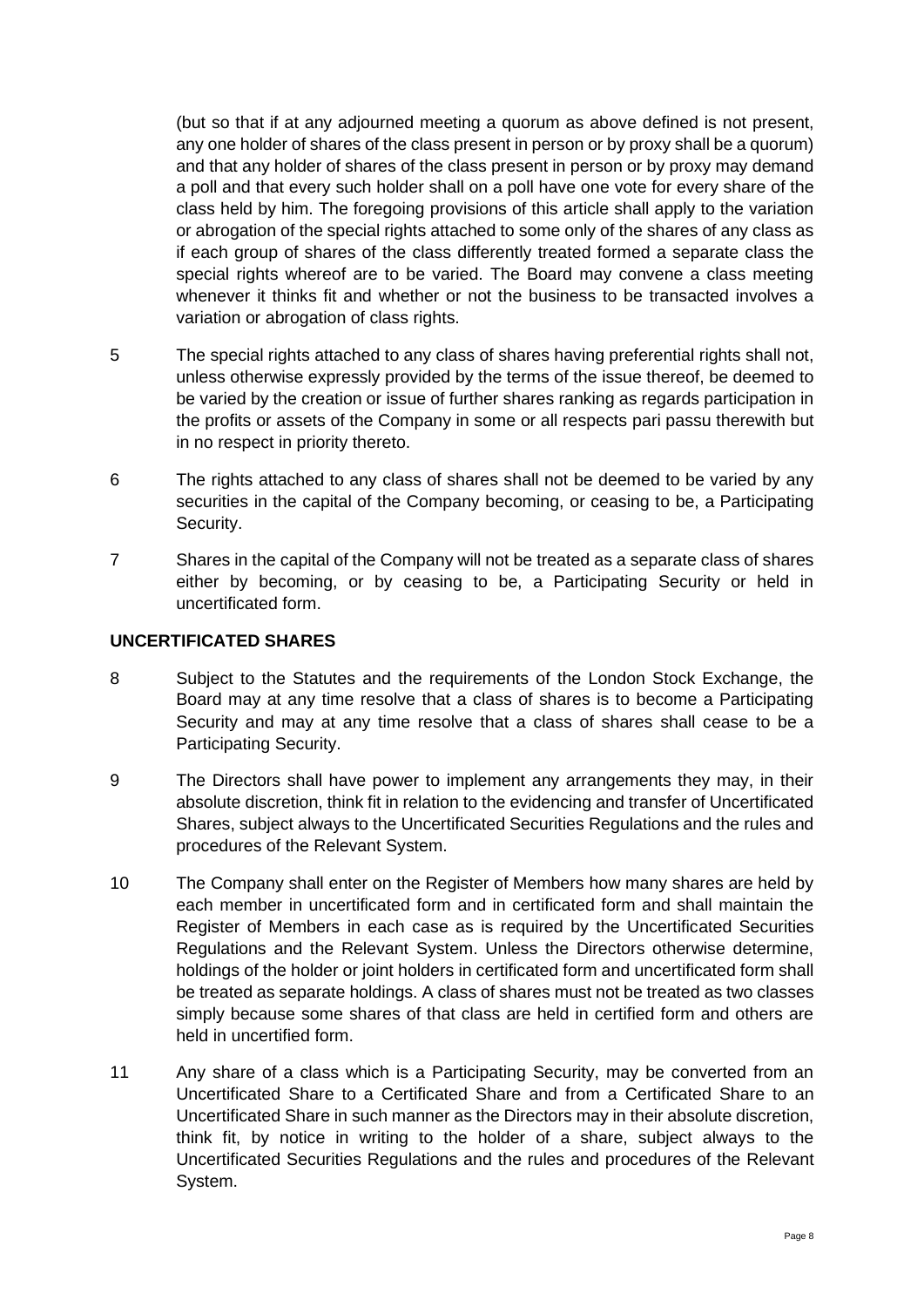- 12 In relation to any class of shares which is a Participating Security, and for so long as that class of shares or any part of that class of shares remains a Participating Security, these articles shall (notwithstanding anything contained in these articles) only apply to Uncertificated Shares to the extent that they are consistent with:-
	- 12.1 the holding of shares in that class in uncertificated form;
	- 12.2 the transfer of title to the shares in that class by means of a Relevant System; and
	- 12.3 the Uncertificated Securities Regulations.
- 13 Where the Company is entitled under any provision of the Statutes or the rules of the Relevant System or under these articles to dispose of, forfeit, enforce a lien over or otherwise procure the sale of any shares or fractions of a share which are held in uncertificated form, the Board shall have the power (to the extent permitted by the Uncertificated Securities Regulations and the rules and practices of the Relevant System) to take such steps as may be required, by instruction by means of the Relevant System or otherwise, to effect such disposal, forfeiture, enforcement or sale and such powers shall (to the extent permitted as aforesaid) include the right to:-
	- 13.1 request or require the deletion of any computer-based entries in the Relevant System relating to the holding of such shares in uncertificated form; and/or
	- 13.2 alter such computer-based entries so as to divest the registered holder of such shares of the power to transfer such shares to a person other than the transferee, purchaser or his nominee identified by the Company for this purpose; and/or
	- 13.3 require any holder of any Uncertificated Shares which are the subject of any exercise by the Company of any such entitlement, by notice in writing to the holder concerned, to change his holding of such Uncertificated Shares into certificated form within such period as may be specified in the notice, prior to completion of any disposal, sale or transfer of such shares or direct the holder to take such steps as may be necessary to sell or transfer such shares; and/or
	- 13.4 appoint any person to take such other steps in the name of the holder of such shares and such steps shall be as effective as if they had been taken by the registered holder of the Uncertificated Shares concerned.

## **PURCHASE BY THE COMPANY OF ITS OWN SHARES**

14 The Company may purchase its own shares (including any redeemable shares) in any manner authorised by the Act provided however that the Company may not purchase any of its shares under this article if as a result of the purchase of the shares in question there would no longer be any member holding shares in the Company other than redeemable shares.

#### **ALTERATION OF SHARE CAPITAL**

15 All new shares shall be subject to the provisions of these articles with reference to allotment, payment of calls, lien, transfer, transmission, forfeiture and otherwise.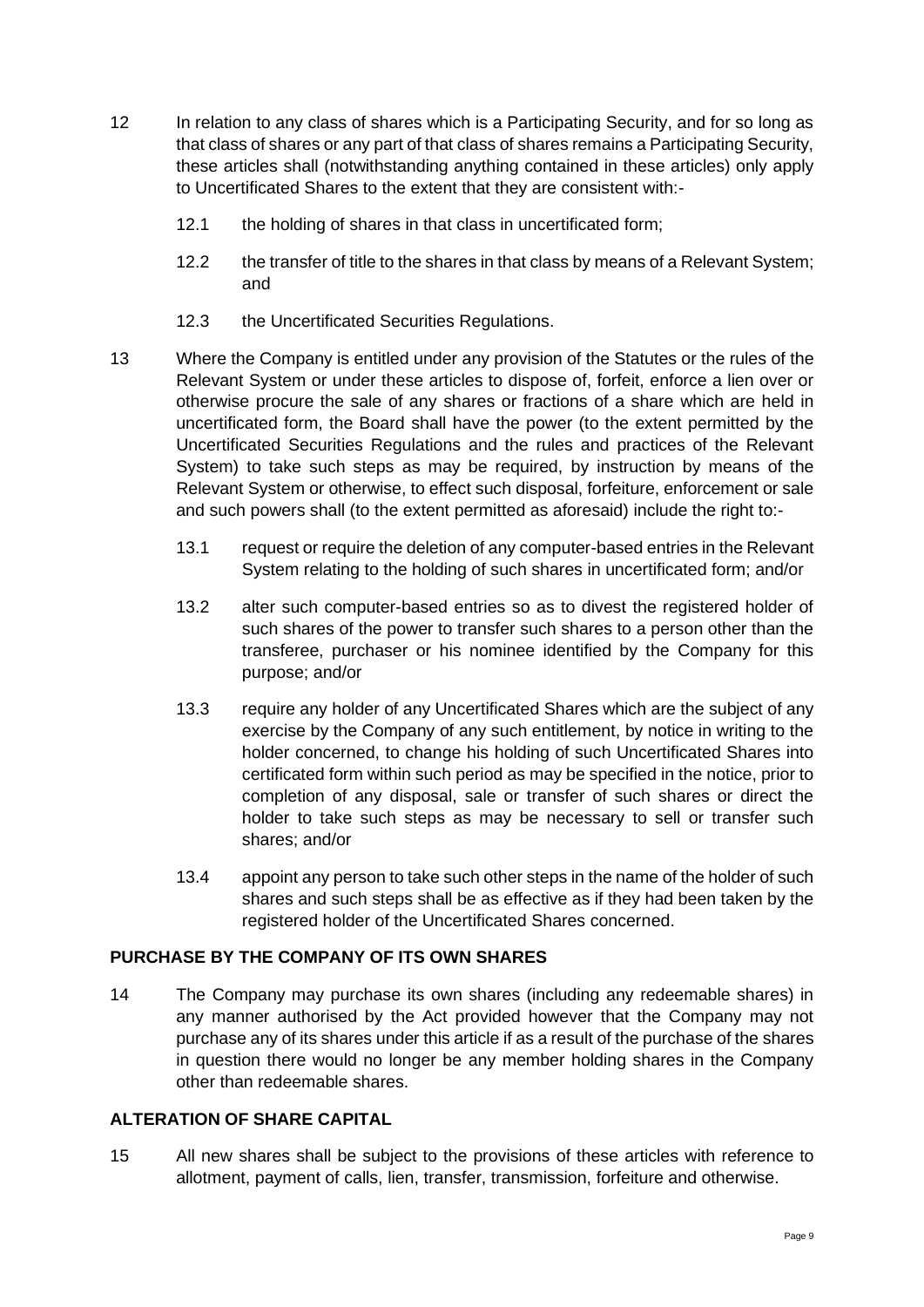- 16 The Company may in accordance with the Statutes:-
	- 16.1 consolidate and divide all or any of its share capital into shares of larger nominal value than its existing shares;
	- 16.2 cancel any shares which, at the date of the passing of the resolution, have not been taken, or agreed to be taken, by any person and diminish the amount of its capital by the amount of the shares so cancelled; or
	- 16.3 sub-divide its shares, or any of them, into shares of smaller nominal value, and so that the resolution whereby any share is sub-divided may determine that, as between the holders of the shares resulting from such sub-division, one or more of the shares may, as compared with the others, have any such preferred, deferred or other special rights, or be subject to any such restrictions, as the Company has power to attach to new shares.
- 17 Upon any consolidation, division or sub-division of shares, the Company may treat holdings of Certificated Shares and of Uncertificated Shares of the same class as if they were different holdings.
- 18 Upon any consolidation of fully paid shares into shares of larger nominal value the Directors may as between the holders of shares so consolidated (and subject to holdings of Certificated Shares and of Uncertificated Shares being treated as different holdings) determine which shares are consolidated into each consolidated share and in the case of any shares registered in the name of one holder being consolidated with shares registered in the name of another holder may make such arrangements as may be thought fit for the sale of the consolidated share or any fractions thereof (whether such consolidated share or fraction is in certificated or uncertificated form), for the best price reasonably obtainable, and for the distribution among the persons entitled thereto of the net proceeds of such sale and for such purpose may appoint some person to purchase the consolidated share and may cause the name of the purchaser or the holder of the shares comprised in any such transfer to be entered into the Register of Members and he shall not be bound to see to the application of the purchase money nor shall his title to the shares in any way be affected by any invalidity or irregularity in the proceedings in reference to the sale.
- 19 The Company may in accordance with the Statutes reduce or cancel its share capital or any capital redemption reserve or share premium account.

### **SHARES**

- 20 Except as required by law, no person shall be recognised by the Company as holding any share upon any trust, and the Company shall not be bound by or compelled in any way to recognise any equitable, contingent, future or partial interest in any share, or any interest in any fractional part of a share, or (except only as by these articles or by law otherwise provided) any other right in respect of any share, except an absolute right to the entirety thereof in the registered holder.
- 21 Without prejudice to any special rights previously conferred on the holders of any shares or class of shares for the time being issued, any share in the Company may be issued with such preferred, deferred or other special rights, or subject to such restrictions, whether in regard to dividend, return of capital, voting or otherwise, as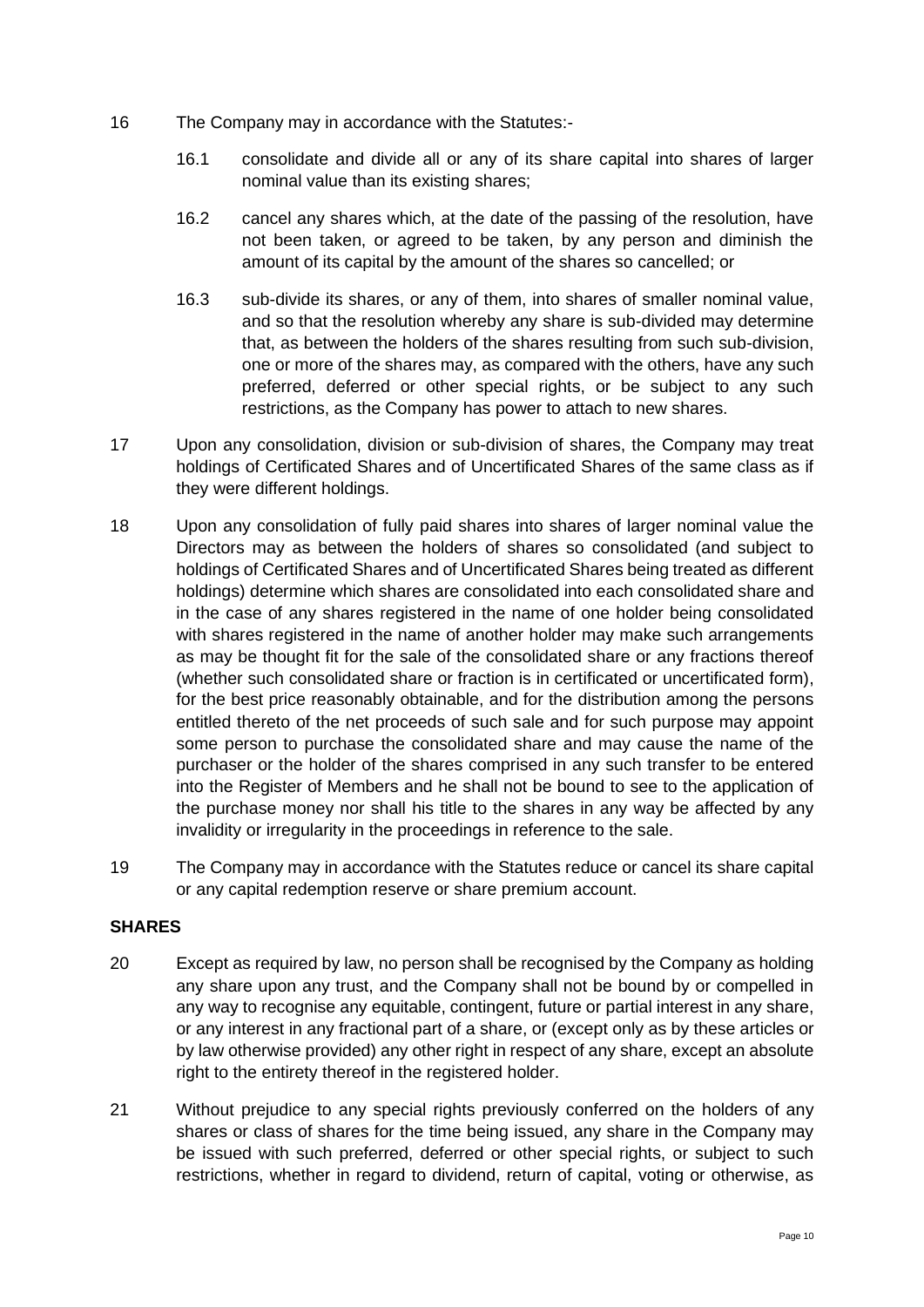the Company may from time to time by Ordinary Resolution determine (or, in the absence of any such determination, as the Directors may determine).

- 22 Subject to the provisions of the Statutes, any shares of the Company, whether preference shares or otherwise, may with the sanction of an Ordinary Resolution, be issued on terms that such shares are, or at the option of the Company or the holder of such shares are liable, to be redeemed on such terms and in such manner as the Company before the issue of the shares may by Special Resolution determine.
- 23 Subject to the provisions of the Statutes (and of any resolution of the Company in General Meeting passed pursuant thereto) and of these articles, all unissued shares shall be at the disposal of Directors and they may allot with or without conferring a right of renunciation, grant options over or otherwise dispose of them to such persons, at such times and on such terms as they think proper.
- 24 The Company may exercise the powers of paying commissions conferred by the Statutes to the full extent thereby permitted. The Company may also on any issue of shares pay such brokerage as may be lawful.
- 25 Subject to the provisions of the Statutes and of these articles, the Directors may at any time after the allotment of any share but before any person has been entered in the Register of Members as the holder recognise a renunciation thereof by the allottee in favour of some other person and may accord to any allottee of a share a right to effect such renunciation upon and subject to such terms and conditions as the Directors may think fit to impose.
- 26 Except as required by law, no person is to be recognised by the Company as holding any share upon any trust, and except as otherwise required by law or the articles, the Company is not in any way to be bound by or recognise any interest in a share other than the holder's absolute ownership of it and all the rights attaching to it.

#### **SHARE CERTIFICATES**

- 27 The provisions of articles [28](#page-10-0) to [37](#page-11-0) (inclusive) relating to entitlement to share certificates will not apply so as to require the Company to issue to any person a certificate in respect of any share where such person holds such shares in uncertificated form, shares in respect of which a share warrant has been issued, or shares in respect of which the Act permits the Company not to issue a certificate.
- <span id="page-10-0"></span>28 Subject to the Statutes, these articles and the requirements of the FCA and the London Stock Exchange, upon the conversion of an Uncertificated Share into a Certificated Share, the holder thereof (other than a Recognised Clearing House or a nominee of a Recognised Clearing House or a recognised investment exchange) will be entitled (unless the terms of issue of that share otherwise provide) to a certificate, free of charge, in respect of all the Uncertificated Shares so converted into certificated form.
- 29 Every definitive share certificate shall be issued under the Seal (or the Securities Seal or, in the case of shares on a branch register, an official seal for use in the relevant territory) any of which seals may be affixed by laser printer or in such other manner as the Board having regard to the terms of issue, the Statutes and the regulations of the FCA and the London Stock Exchange may authorise, or signed (whether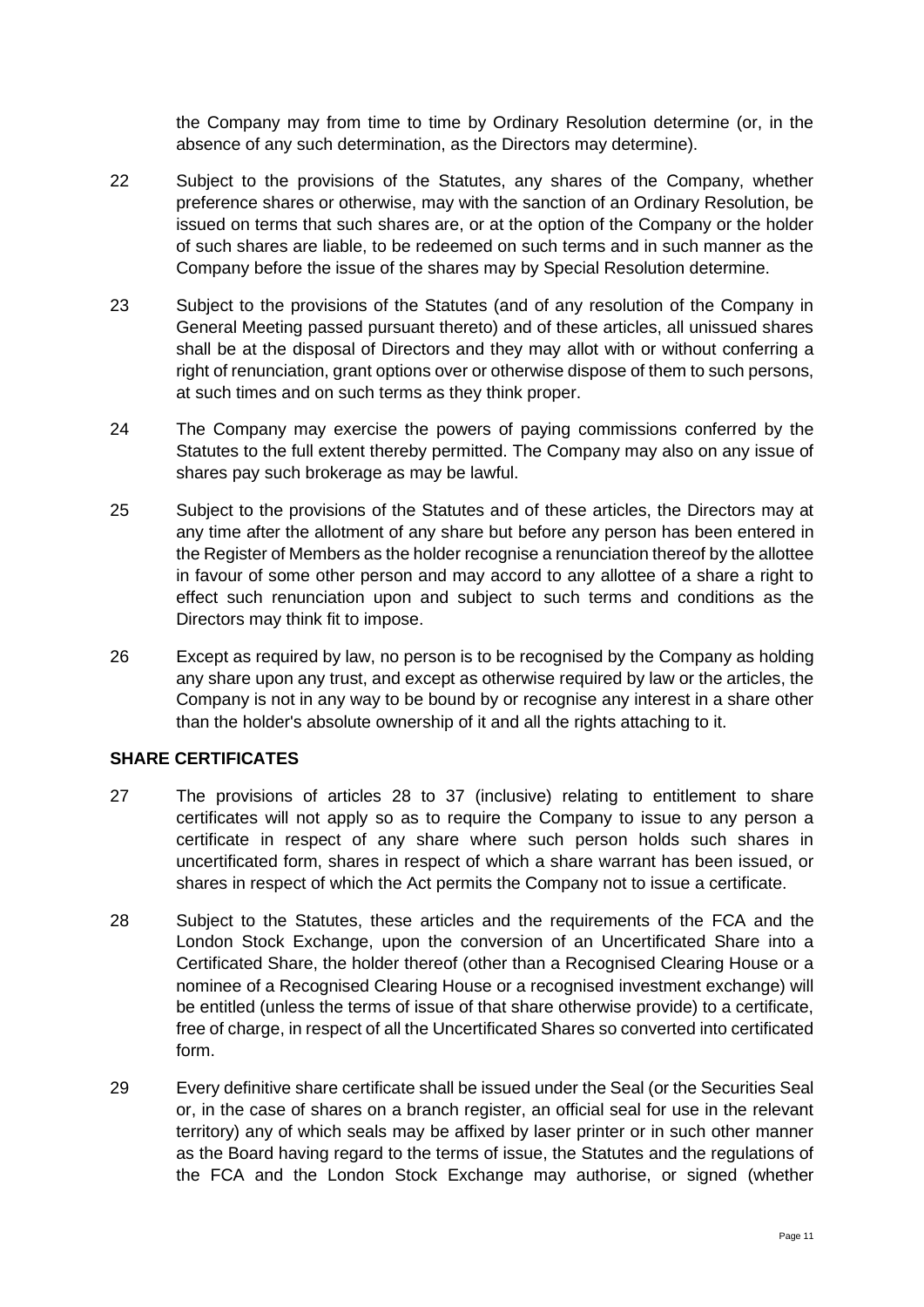personally or otherwise and including by facsimile signature, howsoever applied) in accordance with the Act, and shall specify the number and class of shares to which it relates, the nominal value of those shares, the amount paid up thereon and any distinguishing numbers assigned to them. No definitive certificate shall be issued representing shares of more than one class. Unless the Directors otherwise determine no definitive certificate shall be issued in respect of shares held by a Recognised Clearing House or a nominee of a Recognised Clearing House or a recognised investment exchange.

- 30 In the case of a share held jointly by several persons the Company shall not be bound to issue more than one certificate therefor and delivery of a certificate to one or more joint holders shall be sufficient delivery to all.
- 31 Subject to the provisions of these articles, any person excluding a Recognised Clearing House to whom no certificate is to be issued pursuant to article [28](#page-7-0) above whose name is entered in the Register of Members in respect of any shares of any one class upon the issue or transfer thereof shall be entitled without payment to a certificate therefor (in the case of issue) within two months (or such longer period as the terms of issue shall provide) after allotment or (in the case of a transfer) transfer.
- 32 Where some only of the shares comprised in a share certificate are transferred the old certificate shall be cancelled and a new certificate for the balance of such shares issued in lieu without charge.
- 33 Any two or more certificates representing shares of any one class held by any member may at his request be cancelled and a single new certificate for such shares issued in lieu without charge.
- 34 If any member shall surrender for cancellation a share certificate representing shares held by him and request the Company to issue in lieu two or more share certificates representing such shares in such proportions as he may specify, the Directors may, if they think fit, comply with such a request.
- 35 If a share certificate shall be damaged or defaced or alleged to have been lost, stolen or destroyed, a new certificate representing the same shares must be issued to the holder upon request subject to delivery up of the old certificate or (if the old certificate is alleged to have been lost, stolen or destroyed) compliance with such conditions as to evidence and indemnity and (in either case) to the payment of such exceptional out-of-pocket expenses of the Company in connection with the request as the Directors may think fit.
- 36 In the case of shares held jointly by several persons any such request may be made by any one of the joint holders.
- <span id="page-11-0"></span>37 All forms of certificate for share or loan capital or other securities of the Company (other than letters of allotment, scrip certificates and other like documents) shall, except to the extent that the terms and conditions for the time being relating thereto otherwise provide, be issued under a seal or in such other manner as the Board (subject to the provisions of the Statutes and the regulations of the FCA and the London Stock Exchange) may authorise. The Board may by resolution determine, either generally or in any particular case or cases, that any signatures on any such certificates need not be autographic but may be affixed to such certificates by some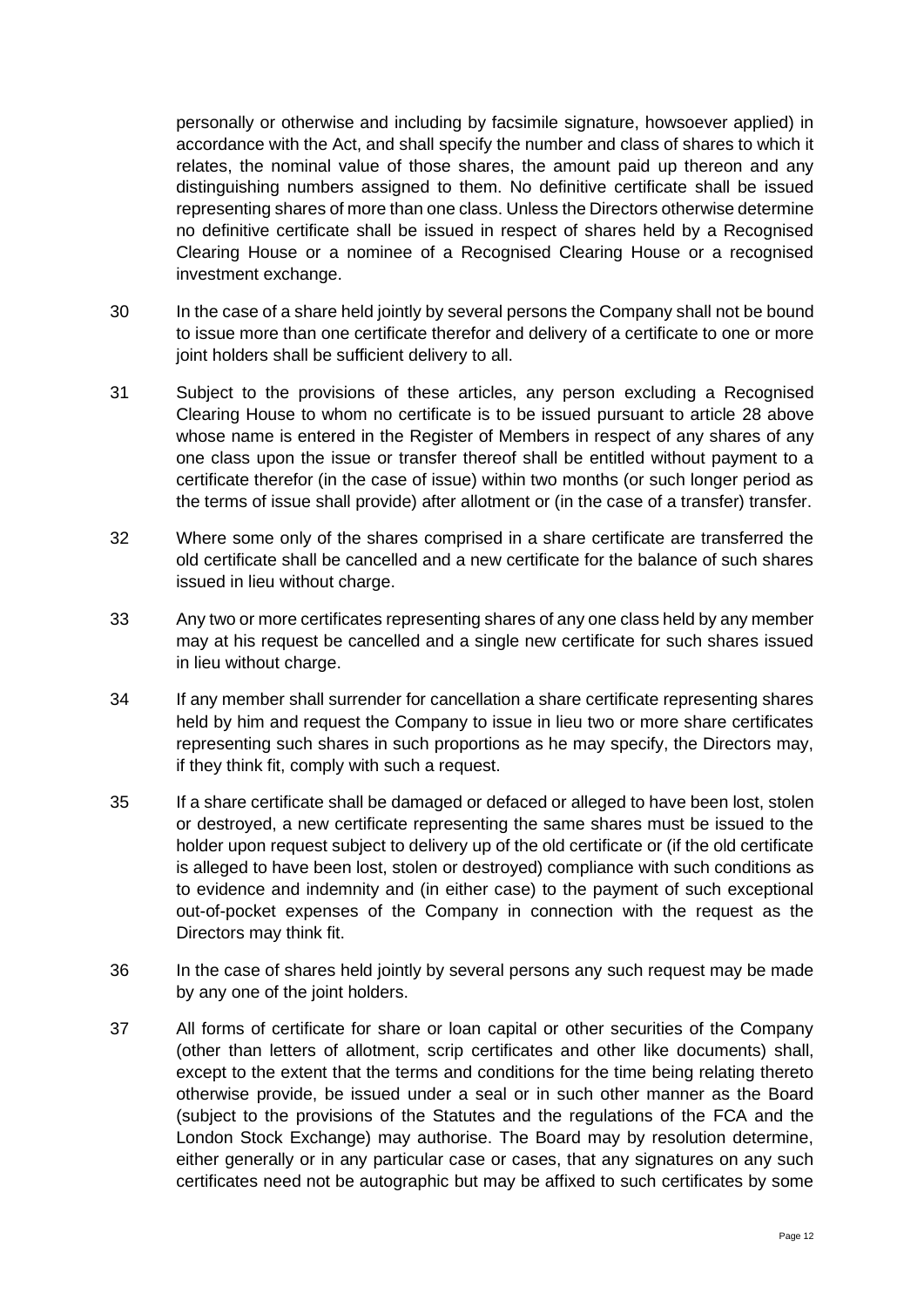mechanical means or may be printed thereon or that such certificates need not be signed by any person.

38 Subject to the Statutes, the Company may issue shares in uncertificated form and permit the same (whether or not in such form) to be transferred without the production of written forms of transfer or the creation of certificates and the Board may from time to time lay down regulations governing such issue and transfer, which regulations shall (to the extent they specify) operate in substitution for the relevant provisions of these articles governing certificates and the transfer of shares.

### **CALLS ON SHARES**

- 39 The Directors may from time to time make calls upon the members in respect of any moneys unpaid on their shares (whether on account of the nominal value of the shares or, when permitted, by way of premium) but subject always to the terms of issue of such shares. A call shall be deemed to have been made at the time when the resolution of the Directors authorising the call was passed and may be made payable by instalments.
- 40 Each member shall (subject to receiving at least fourteen days' notice specifying the time or times and place of payment) pay to the Company at the time or times and place so specified the amount called on his shares. The joint holders of a share shall be jointly and severally liable to pay all instalments and calls in respect thereof and any of such persons may give effectual receipts for any return of capital in respect of such share. A call may be revoked or postponed as the Directors may determine.
- 41 If a sum called in respect of a share is not paid before or on the day appointed for payment thereof the person from whom the sum is due shall pay interest on the sum from the day appointed for payment thereof to the time of actual payment at such rate (not exceeding fifteen per cent per annum) as the Directors may determine and shall also pay all costs charges and expenses which the Company may have incurred or become liable for in order to procure payment of or in consequence of non-payment of such call but the Directors shall be at liberty in any case or cases to waive payment of such interest, costs, charges and expenses wholly or in part.
- 42 Any sum (whether on account of the nominal value of the share or by way of premium) which by the terms of the issue of a share becomes payable upon allotment or at any fixed date shall for all the purposes of these articles be deemed to be a call duly made and payable on the date on which by the terms of the issue the same becomes payable. In case of non-payment all the relevant provisions of these articles as to payment of interest and expenses, forfeiture or otherwise shall apply as if such sum had become payable by virtue of a call duly made and notified.
- 43 If by the conditions of allotment of any share the whole or part of the amount or issue price thereof shall be payable by instalments, every such instalment shall, when due, be paid to the Company by the person who for the time being shall be the registered holder of the share.
- 44 The Directors may on the issue of shares differentiate between the holders as to the amount of calls to be paid and the times of payment.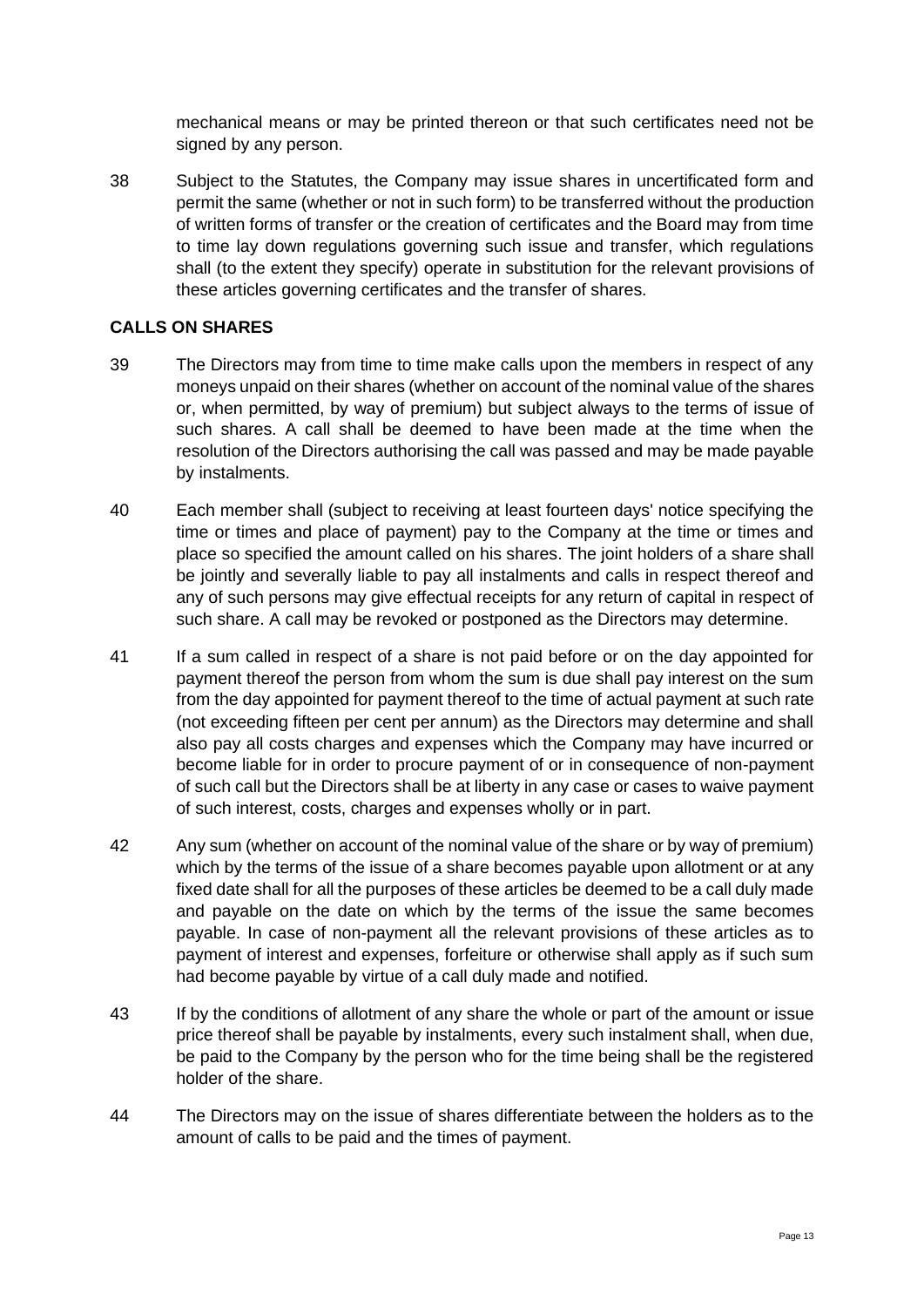45 The Directors may if they think fit receive from any member willing to advance the same all or any part of the moneys (whether on account of the nominal value of the shares or by way of premium) uncalled and unpaid upon the shares held by him and such payment in advance of calls shall extinguish pro tanto the liability upon the shares in respect of which it is made and upon the money so received (until and to the extent that the same would but for such advance become payable) the Company may pay interest at such rate (not exceeding twelve per cent per annum) as the member paying such sum and the Directors agree upon. The Directors may also at any time repay the amount so advanced upon giving to such members one month's notice in writing.

#### **FORFEITURE**

- 46 If a member fails to pay in full any call or instalment of a call on the due date for payment thereof, the Directors may at any time thereafter serve a notice on him requiring payment of so much of the call or instalment as is unpaid together with any interest which may have accrued thereon and any expenses incurred by the Company by reason of such non-payment.
- 47 The notice shall name a further day (not being less than fourteen days from the date of service of the notice) on or before which, and the place where, the payment required by the notice is to be made, and shall state that in the event of non-payment in accordance therewith the shares on which the call was made will be liable to be forfeited.
- 48 If the requirements of any such notice as aforesaid are not complied with, any share in respect of which such notice has been given may at any time thereafter, before payment of all calls and interest and expenses due in respect thereof has been made, be forfeited by a resolution of the Directors to that effect. Such forfeiture shall include all dividends declared in respect of the forfeited share and not actually paid before forfeiture. The Directors may accept a surrender of any share liable to be forfeited hereunder and in such case reference in these articles to forfeiture shall include surrender.
- 49 A share so forfeited or surrendered shall become the property of the Company and may be sold, re-allotted or otherwise disposed of either to the person who was before such forfeiture or surrender the holder thereof or entitled thereto or to any other person upon such terms and in such manner as the Directors shall think fit and at any time before a sale, re-allotment or disposition the forfeiture or surrender may be annulled by the Directors on such terms as they think fit. The Directors may, if necessary, authorise some person to transfer a forfeited or surrendered share to any such other person as aforesaid.
- 50 A member whose shares have been forfeited or surrendered shall cease to be a member in respect of those shares but shall notwithstanding the forfeiture or surrender remain liable to pay to the Company all moneys which at the date of forfeiture or surrender were presently payable by him to the Company in respect of the shares with interest thereon at such rate (not exceeding fifteen per cent per annum) as the Directors may determine from the date of forfeiture or surrender until payment and the Directors may at their absolute discretion enforce payment without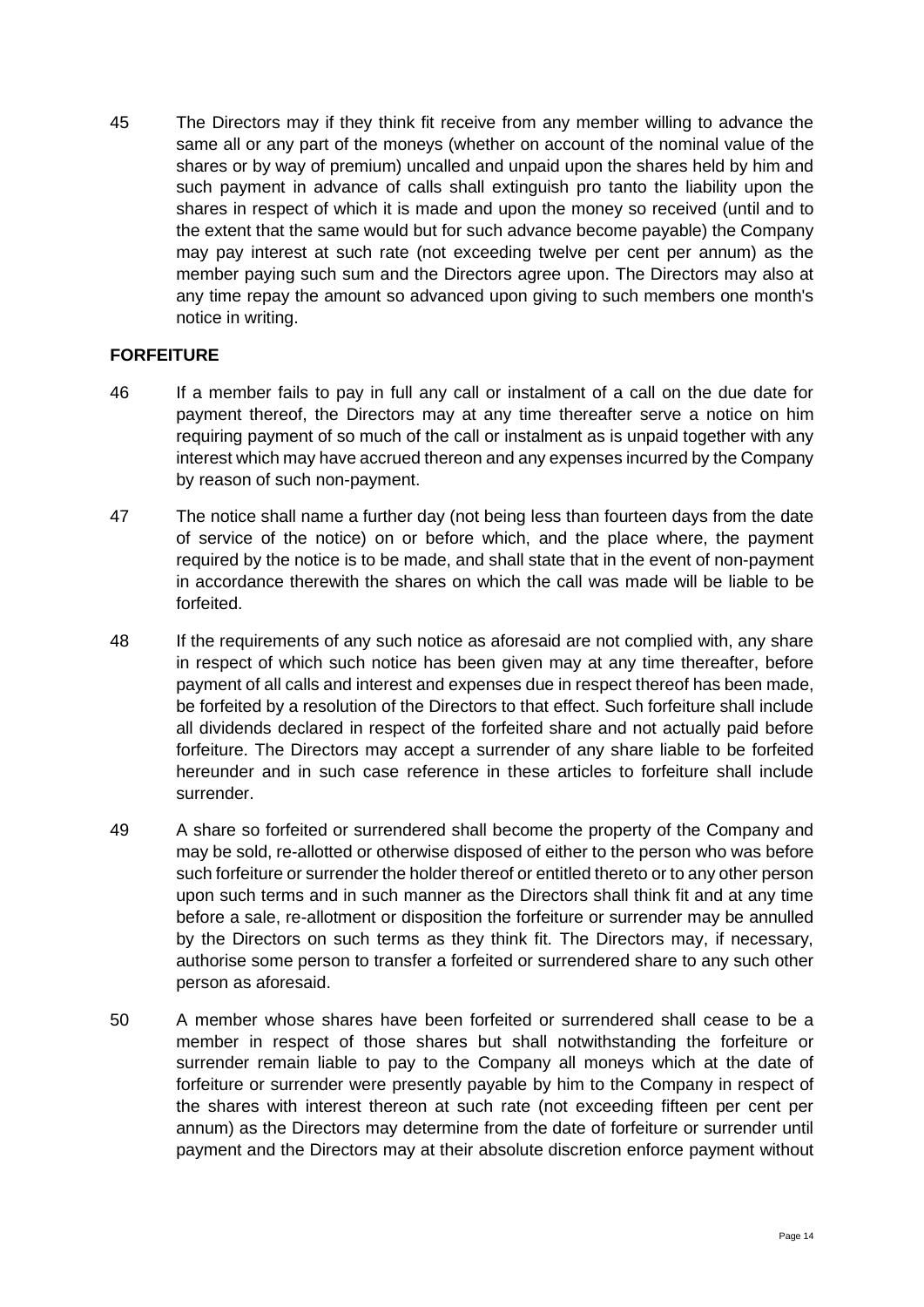any allowance for the value of the shares at the time of forfeiture or surrender or waive payment in whole or in part.

- 51 Where any share has been forfeited, notice of the forfeiture shall be served on the person who was before forfeiture the holder of the share; but no forfeiture shall in any manner be invalidated by any omission or neglect to give such notice as aforesaid.
- 52 The provisions of these articles as to forfeiture shall apply in the case of non-payment of any sum which, by the terms of issue of a share, becomes payable at a fixed time, whether on account of the nominal value of the share or by way of premium as if the same had been payable by virtue of a call duly made and notified.

#### **LIEN**

- 53 Subject to the provisions of section 670 of the Act, the Company shall have a first and paramount lien on every share (not being a fully paid share) for all moneys (whether presently payable or not) called or payable at a fixed time in respect of such share. The Directors may waive any lien which has arisen and may resolve that any share shall for some limited period be exempt wholly or partially from the provisions of this article.
- 54 The Company may sell in such manner as the Directors think fit any share on which the Company has a lien, but no sale shall be made unless some sum in respect of which the lien exists is presently payable nor until the expiration of fourteen days after a notice in writing stating and demanding payment of the sum presently payable and giving notice of intention to sell in default shall have been given to the holder for the time being of the share or the person entitled thereto by reason of his death or bankruptcy.
- 55 The net proceeds of such sale after payment of the costs of such sale shall be applied in or towards payment or satisfaction of the debts or liabilities in respect whereof the lien exists so far as the same are presently payable and any residue shall (subject to a like lien for debts or liabilities not presently payable as existed upon the shares prior to the sale) be paid to the person entitled to the shares at the time of the sale. For giving effect to any such sale the Directors may authorise some person to transfer the shares sold to the purchaser.
- 56 A statutory declaration in writing that the declarant is a Director or the Secretary of the Company and that a share has been duly forfeited or surrendered or sold to satisfy a lien of the Company on a date stated in the declaration shall be conclusive evidence of the facts therein stated as against all persons claiming to be entitled to the share. Such declaration and the receipt of the Company for the consideration (if any) given for the share on the sale, re-allotment or disposal thereof together with the share certificate delivered to a purchaser or allottee thereof shall (subject to the execution of a transfer if the same be required) constitute a good title to the share and the person to whom the share is sold, re-allotted or disposed of shall be registered as the holder of the share and shall not be bound to see to the application of the purchase money (if any) nor shall his title to the share be affected by any irregularity or invalidity in the proceedings relating to the forfeiture, surrender, sale, re-allotment or disposal of the share.

#### **TRANSFER OF SHARES**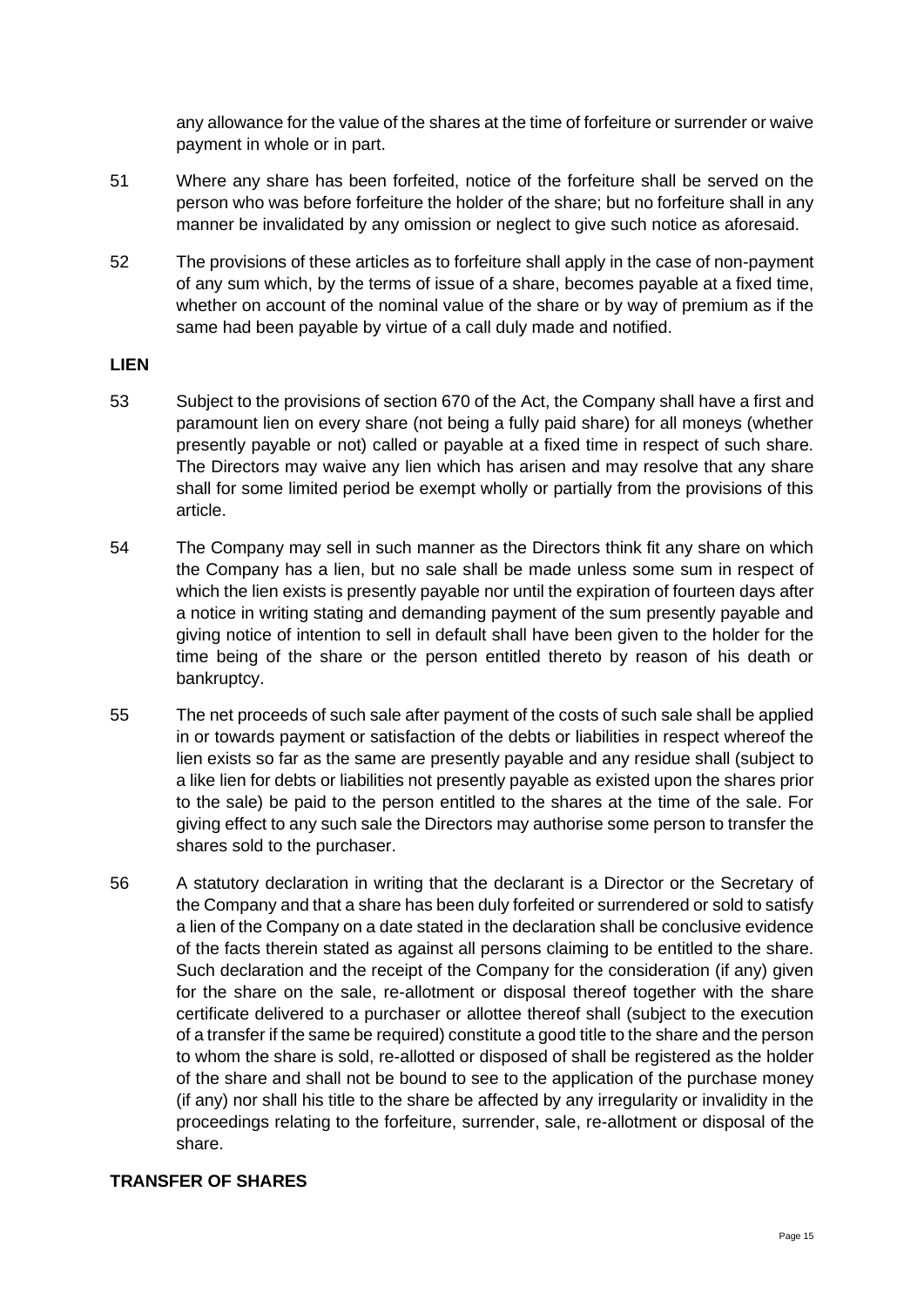- 57 Unless the Directors otherwise determine (subject to the provisions of the Statutes) all transfers of Certificated Shares shall be effected by transfer in writing in any usual or common form or in any other form acceptable to the Directors and may be under hand only. In such case the instrument of transfer shall be signed by or on behalf of the transferor and (except in the case of fully paid shares) by or on behalf of the transferee. The transferor shall remain the holder of the shares concerned until the name of the transferee is entered in the Register of Members in respect thereof.
- 58 All transfers of Uncertificated Shares shall be made in the manner provided for in the rules and procedures of the operator of the Relevant System and in accordance with and subject to the Uncertificated Securities Regulations.
- 59 Subject to the requirements of the FCA and the London Stock Exchange, the Company shall register a transfer of title to any Uncertificated Share or any renounceable right or allotment of a share which is a Participating Security held in uncertificated form in accordance with the Uncertificated Securities Regulations, but so that the Directors may refuse to register such transfer in any circumstance permitted or required by the Uncertificated Securities Regulations and the requirements of the Relevant System.
- 60 The Directors may in their absolute discretion and without assigning any reason therefore refuse to register any transfer of shares not being fully paid shares, provided always that the Directors shall not exercise their discretion in such a way as to prevent dealings in shares listed on any securities exchange or market to taking place on an open and proper basis.
- 61 The Directors may refuse to register a transfer of shares (whether fully paid or not and whether held in certificated form or not):-
	- 61.1 to an entity which is not a legal or natural person;
	- 61.2 to a minor; or
	- 61.3 to be held jointly by more than four persons.
- 62 The Directors may also refuse to register a transfer of any shares (whether fully paid or not) where the holding represents at least 0.25 per cent of the issued shares of the relevant class and the holder or other person appearing to be interested therein for the purposes of article [115](#page-27-0) to [118](#page-28-1) hereof has failed to comply with the statutory disclosure requirements under the terms of those articles. Provided that this restriction on transfer shall cease to be applicable not more than seven days after the earlier of (a) receipt by the Company of notice that there has been a transfer of the shares pursuant to an arm's length sale as defined in article [118](#page-28-1) and (b) due compliance, to the satisfaction of the Company, with the statutory disclosure requirements.
- 63 If the Directors refuse to register a transfer pursuant to the provisions of this article they shall send to the transferee the instrument of transfer and the notice of the refusal, unless they suspect that the proposed transfer was fraudulent, within two months after the date on which the transfer was lodged with the Company (in the case of Certificated Shares) or within two months after the date on which the appropriate instructions were received by or on behalf of the Company (in the case of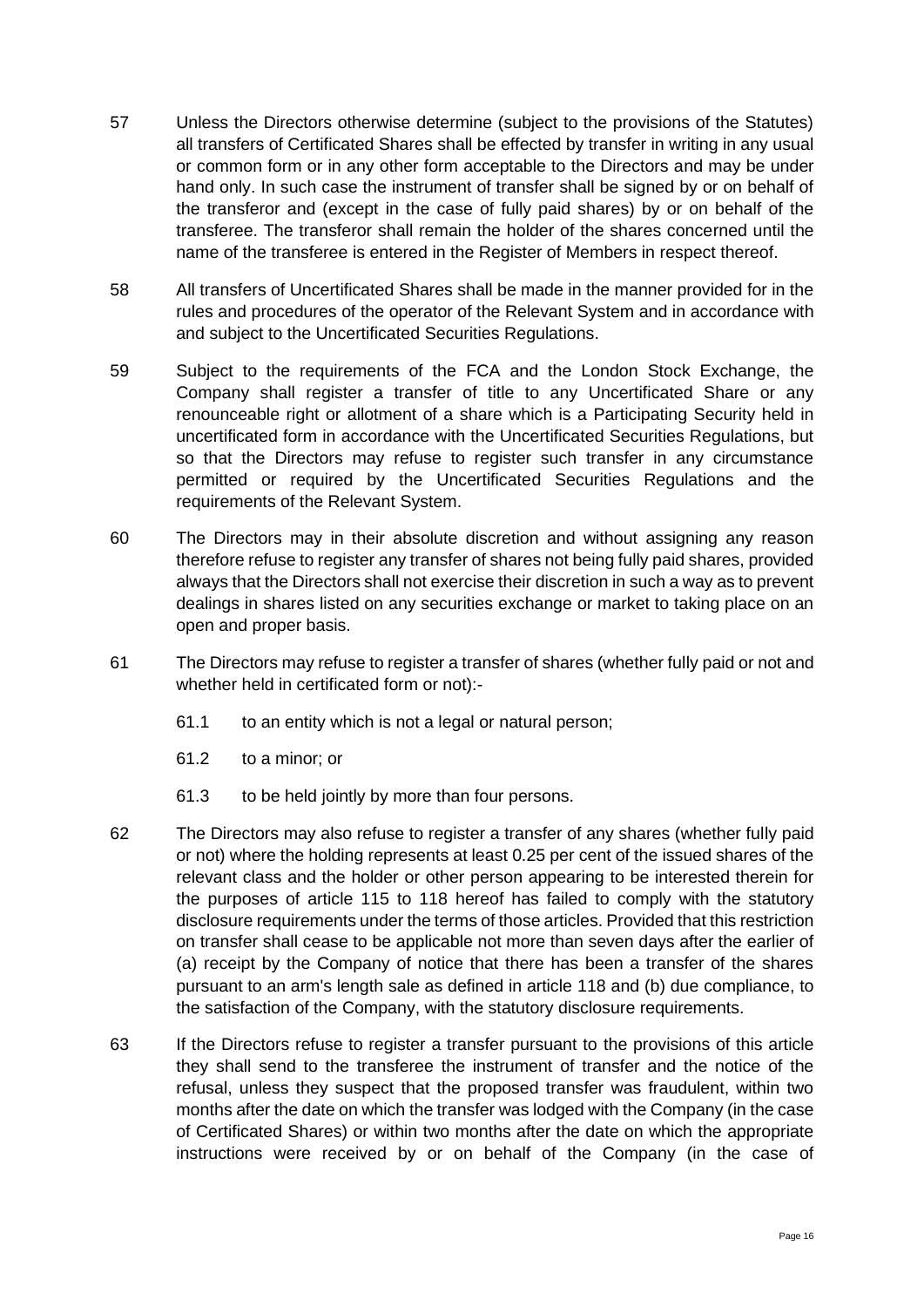Uncertificated Shares) in accordance with the rules and procedures of the Relevant System.

- 64 In exceptional circumstances approved by the FCA and the London Stock Exchange, approval of transfers of fully paid Certificated Shares may be refused by the Board.
- 65 The Directors may decline to recognise any instrument of transfer unless the instrument of transfer (duly stamped) is in respect of only one class of share and is lodged at the Transfer Office accompanied by the relevant share certificate(s) and such other evidence as the Directors may reasonably require to show the right of the transferor to make the transfer (and, if the instrument of transfer is executed by some other person on his behalf, the authority of that person so to do). In the case of a transfer by a Recognised Clearing House the lodgement of share certificates will only be necessary if, and to the extent that, certificates have been issued in respect of the shares in question.
	- 65.1 All instruments of transfer which are registered may be retained by the Company.
	- 65.2 No fee will be charged by the Company in respect of the registration of any instrument of transfer or probate or letters of administration or certificate of marriage or death or stop notice or power of attorney or other document relating to or affecting the title to any shares or otherwise for making any entry in the Register of Members affecting the title to any shares.

## **DESTRUCTION OF DOCUMENTS**

- 66 The Company shall be entitled to destroy all instruments of transfer which have been registered at any time after the expiration of six years from the date of registration thereof and all dividend mandates and notifications of change of address (including an address notified to the Company for the delivery and receipt of electronic communications) at any time after the expiration of two years from the date of recording thereof, all share certificates which have been cancelled at any time after the expiration of one year from the date of the cancellation thereof, all paid dividend warrants and cheques from one year after the date of actual payment and all proxy notices from one year after the end of the meeting to which the proxy notice relates and it shall conclusively be presumed in favour of the Company that every entry in the register purporting to have been made on the basis of any instrument of transfer or other document so destroyed was duly and properly made and every instrument of transfer or other document so destroyed was a valid and effective instrument duly and properly registered and every share certificate so destroyed was a valid and effective certificate duly and properly cancelled and every other document hereinbefore mentioned so destroyed was a valid and effective document in accordance with the recorded particulars thereof in the books or records of the Company: Provided always that:-
	- 66.1 the provisions of this article shall apply only to the destruction of a document in good faith and without notice of any claim (regardless of the parties thereto) to which the document might be relevant;
	- 66.2 nothing in this article shall be construed as imposing upon the Company any liability in respect of the destruction of any such document earlier than as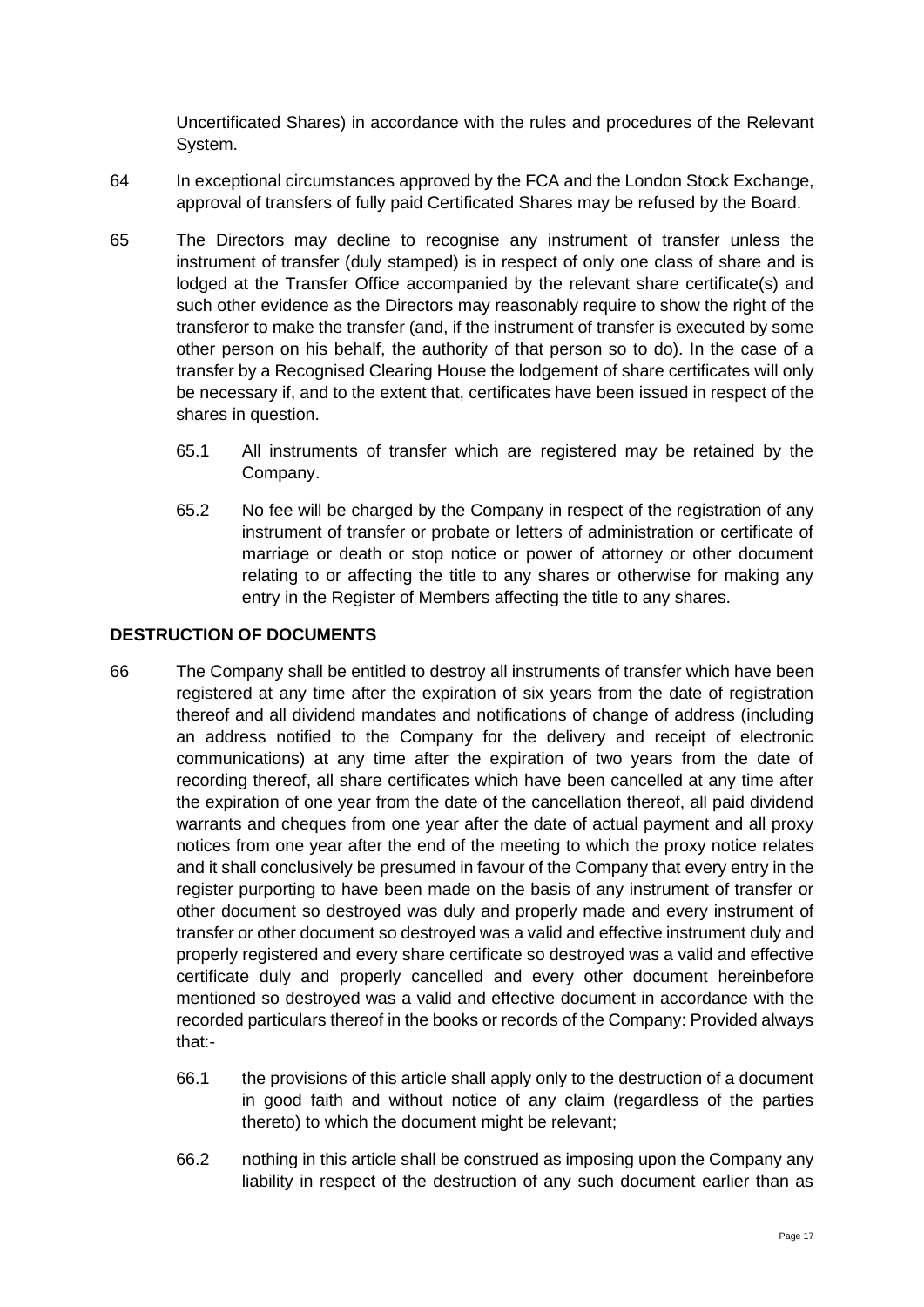aforesaid or in any case where a document is destroyed otherwise than in good faith or with notice of a claim; and

- 66.3 references in this article to the destruction of any document include references to the disposal of it in any manner.
- 67 References in this article to instruments of transfer shall include, in relation to Uncertificated Shares, instructions and/or notifications made in accordance with the rules and procedures of the Relevant System relating to the transfer of such shares.

#### **TRANSMISSION OF SHARES**

- 68 In case of the death of a member, the survivors or survivor where the deceased was a joint holder, and the executors or administrators of the deceased where he was a sole or only surviving holder, shall be the only person or persons recognised by the Company as having any title to or interest in the shares, but nothing in this article shall release the estate of a deceased holder (whether sole or joint) from any liability in respect of any share held by him.
- 69 Any person becoming entitled to a share in consequence of a death or bankruptcy of a member or of any other event giving rise by operation of law to such entitlement may (subject as herein provided) upon supplying to the Company such evidence as the Directors may reasonably require to show his title to the share either be registered himself as a holder of the share upon giving the Company notice in writing of his desire to be so registered or transfer such share to some other person. All the limitations, restrictions and provisions of these articles relating to the right to transfer and the registration of transfers of shares shall be applicable to any such notice or transfer as aforesaid as if the death or bankruptcy of the member or other event as aforesaid had not occurred and the notice or transfer were a transfer executed by such member.
- 70 Save as otherwise provided by or in accordance with these articles, a person becoming entitled to a share in consequence of the death or bankruptcy of a member or other event giving rise by operation of law to such entitlement shall (upon supplying to the Company such evidence as the Directors may reasonably require to show his title to the share) be entitled to the same dividends and other advantages as those to which he would be entitled if he were the registered holder of the share except that he shall not be entitled in respect thereof (except with the authority of the Directors) to exercise any right conferred by membership in relation to meetings of the Company until he shall have been registered as a member in respect of the share Provided Always that the Directors may at any time give notice requiring any such person to elect either to be registered himself or to transfer the share, and if the notice is not complied with within ninety days the Directors may thereafter withhold payment of all dividends, bonuses or other moneys payable in respect of the share until the requirements of the notice have been complied with.

#### **SHARE WARRANTS**

71 The Directors may issue warrants ("Share Warrants") with respect to fully paid up shares stating that the bearer is entitled to the shares therein specified, and may provide by coupons or otherwise for the payment of future dividends on the shares included in such warrants. The Directors may determine and from time to time vary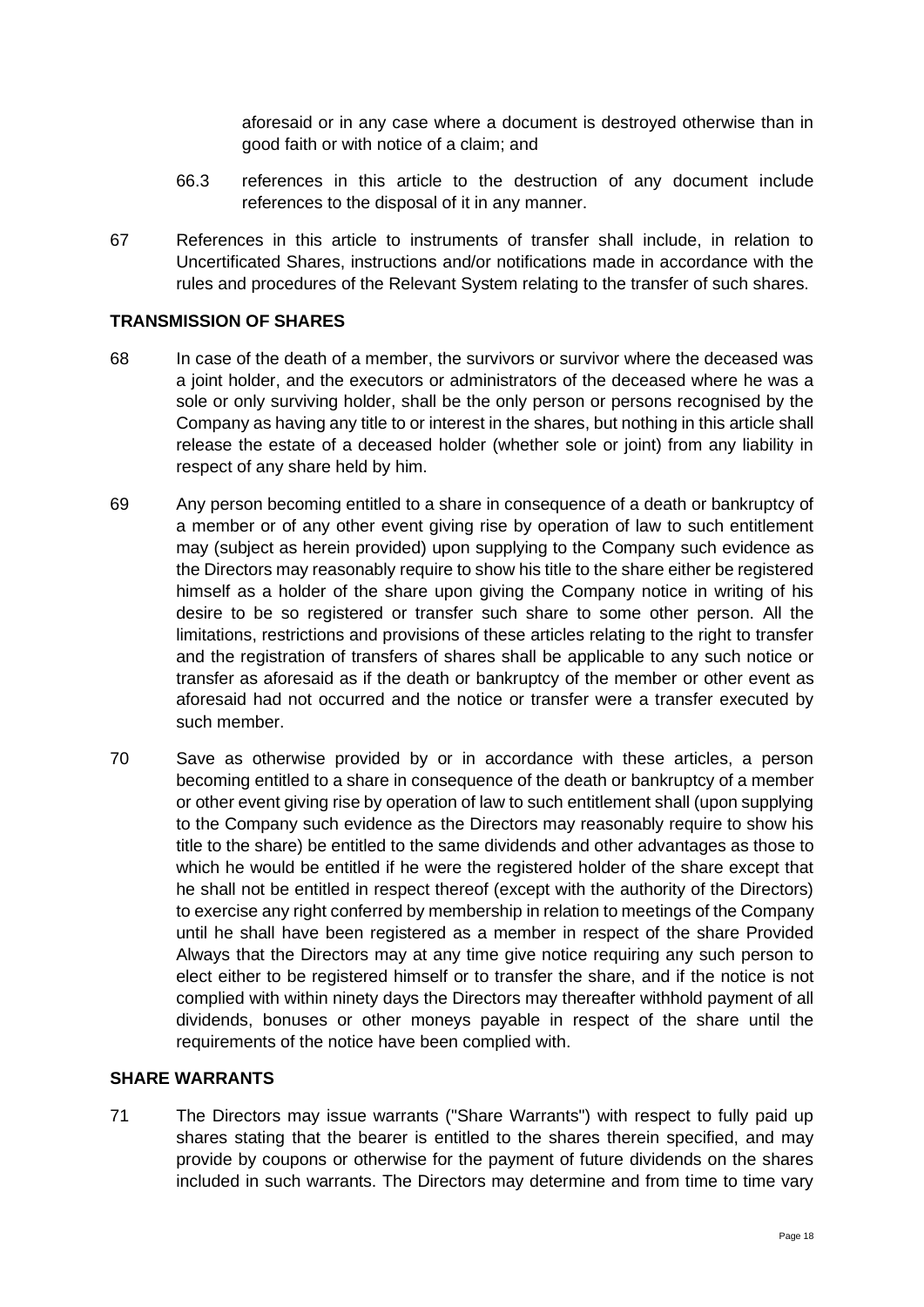the conditions upon which Share Warrants shall be issued and upon which a new Share Warrant or coupon shall be issued in the place of one worn out, defaced or destroyed, but no new Share Warrant or coupon shall be issued to replace one that has been lost unless the Directors are satisfied beyond reasonable doubt that the original has been destroyed. The Directors may also determine and from time to time vary the conditions upon which the bearer of a Share Warrant shall be entitled to receive notices of and attend and vote at General Meetings or to join in requisitioning General Meetings, and upon which a Share Warrant may be surrendered and the name of the holder entered in the Register in respect of the shares therein specified. Subject to such conditions and to these articles the bearer of a Share Warrant shall be a member to the full extent. The bearer of a Share Warrant shall hold such warrant subject to the conditions for the time being in force with regard to Share Warrants whether made before or after the issue of such warrant.

72 The Company must not in any way be bound by or recognise any interest in a share represented by a share warrant other than the absolute right of the bearer of that warrant to that warrant.

#### **PART III – MEETINGS**

#### **GENERAL MEETINGS AND ANNUAL GENERAL MEETINGS**

- 73 The Company shall hold its Annual General Meeting in addition to any other General Meeting in that year, within 6 months beginning with the day following its accounting reference date.
- 74 The Directors may whenever they think fit, and shall, on requisition in accordance with the Statutes, proceed to convene a General Meeting. Whenever the Directors shall convene a General Meeting on the requisition of members, they shall convene such meeting for a date not more than 28 days after the date of the notice convening the meeting. If at any time there are not within the United Kingdom sufficient Directors capable of acting to form a quorum, any Director or any two members of the Company may convene a General Meeting (or instruct the Secretary to do so) in the same manner as nearly as possible as that in which meetings may be convened by the Directors.
- 75 The Board shall, subject to article 73 and in accordance with the following provisions of these articles, determine in relation to the Annual General Meeting and each General Meeting the date, time and means of attendance at and participation in the meeting, including whether any persons entitled to attend and participate in the meeting shall be entitled to do so by simultaneous attendance and participation at a physical place (or places) anywhere in the world determined by it (a "satellite meeting place"), or by means of an electronic facility or facilities determined by it in accordance with the following provisions of these articles. Nothing in these articles authorises or allows an Annual General Meeting or a General Meeting to be held exclusively on an electronic basis.
- 76 The Board may resolve to enable persons entitled to attend and participate in an Annual General Meeting or a General Meeting to do so by simultaneous attendance and participation at a satellite meeting place or places anywhere in the world. The members present in person or by proxy at satellite meeting places shall be counted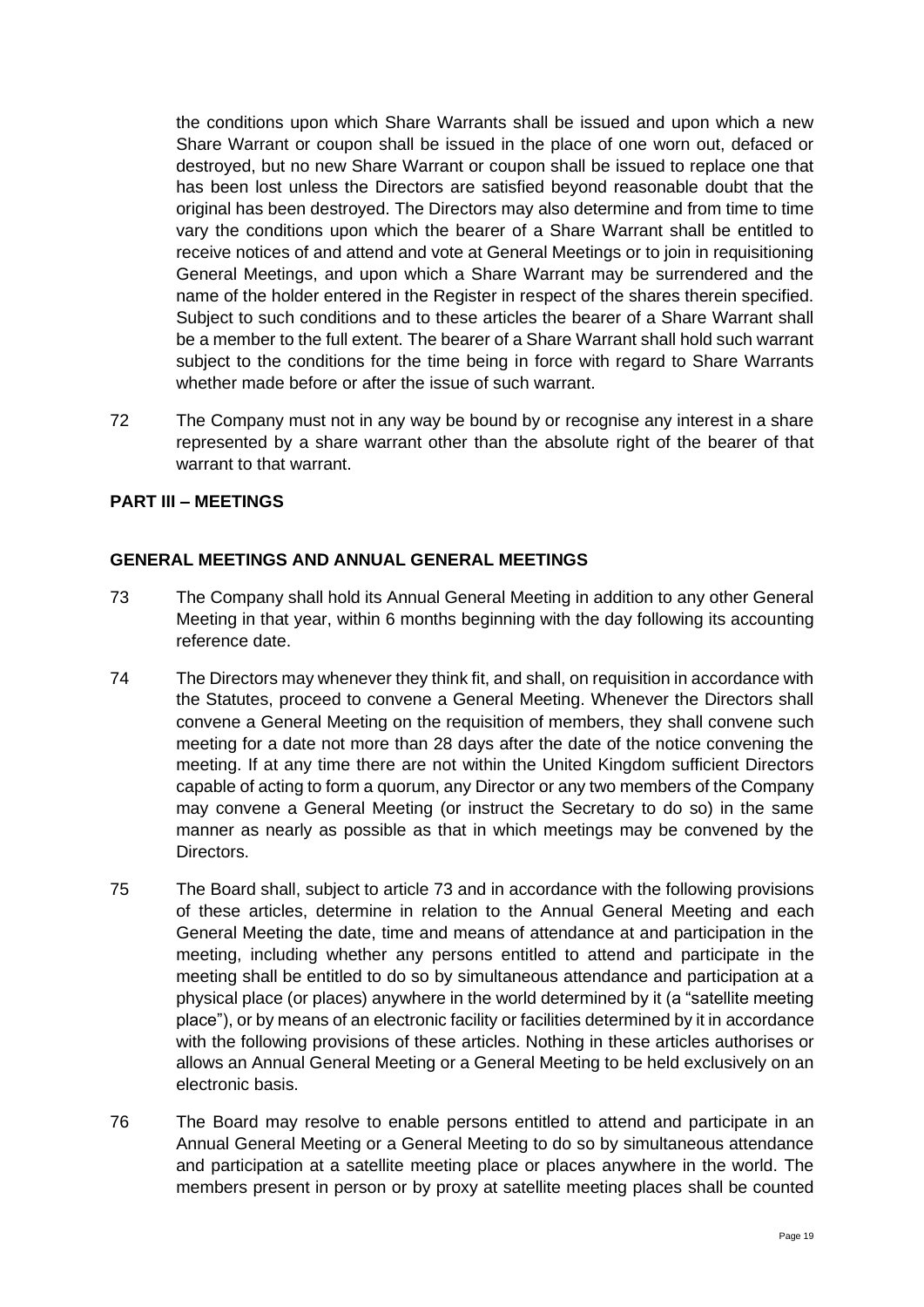in the quorum for, and entitled to participate in, the meeting in question, and that meeting shall be duly constituted and its proceedings valid if the Chairman of the meeting is satisfied that adequate facilities are available throughout the meeting to ensure that members attending at all the meeting places are able to:

- 76.1 participate in the business for which the meeting has been convened;
- 76.2 hear all persons who speak (whether by the use of microphones, loudspeakers, audio-visual communications equipment or otherwise) in the principal meeting place and any satellite meeting place; and
- 76.3 be heard by all other persons attending and participating in the meeting.
- 77 The Board may resolve to enable persons entitled to attend and participate in an Annual General Meeting or General Meeting to do so by simultaneous attendance and participation by means of an electronic facility and determine the means, or all different means, of attendance and participation used in relation to the Annual General Meeting or General Meeting. The members present in person or by proxy by means of an electronic facility (as so determined by the Board) shall be counted in the quorum for, and be entitled to participate in, the meeting in question. That meeting shall be duly constituted and its proceedings valid if the Chairman of the meeting is satisfied that adequate facilities are available throughout the meeting to ensure that members attending the meeting by all means (including by means of an electronic facility) are able to:
	- 77.1 participate in the business for which the meeting has been convened;
	- 77.2 hear all persons who speak at the meeting; and
	- 77.3 be heard by all other persons attending and participating in the meeting.
- 78 The Chairman of the meeting shall be present at, and the meeting shall be deemed to take place at, the principal meeting place and the powers of the Chairman of the meeting shall apply equally to each satellite meeting place, including his power to adjourn the meeting. Under no circumstances will a failure (for any reason) of communication equipment, or any other failure in the arrangements for participation in the meeting at more than one place, affect the validity of such meeting at the principal meeting place, or any business conducted thereat, or any action taken pursuant thereto.
- 79 A person (a "satellite chairman") appointed by the Board shall preside at each of the satellite meeting places (if any). Every satellite chairman shall carry out all requests made of him by the Chairman of the Annual General Meeting or the General Meeting, may take such action as he thinks necessary to maintain the proper and orderly conduct of the satellite meeting and shall have all powers necessary or desirable for such purposes.
- 80 If, in the case of an Annual General Meeting or General Meeting which is held partly by means of an electronic facility, any document is required to be on display or available for inspection at that meeting (whether prior to and/or for the duration of the meeting), the Company shall ensure that it is electronically available to persons entitled to inspect it for at least the required period of time.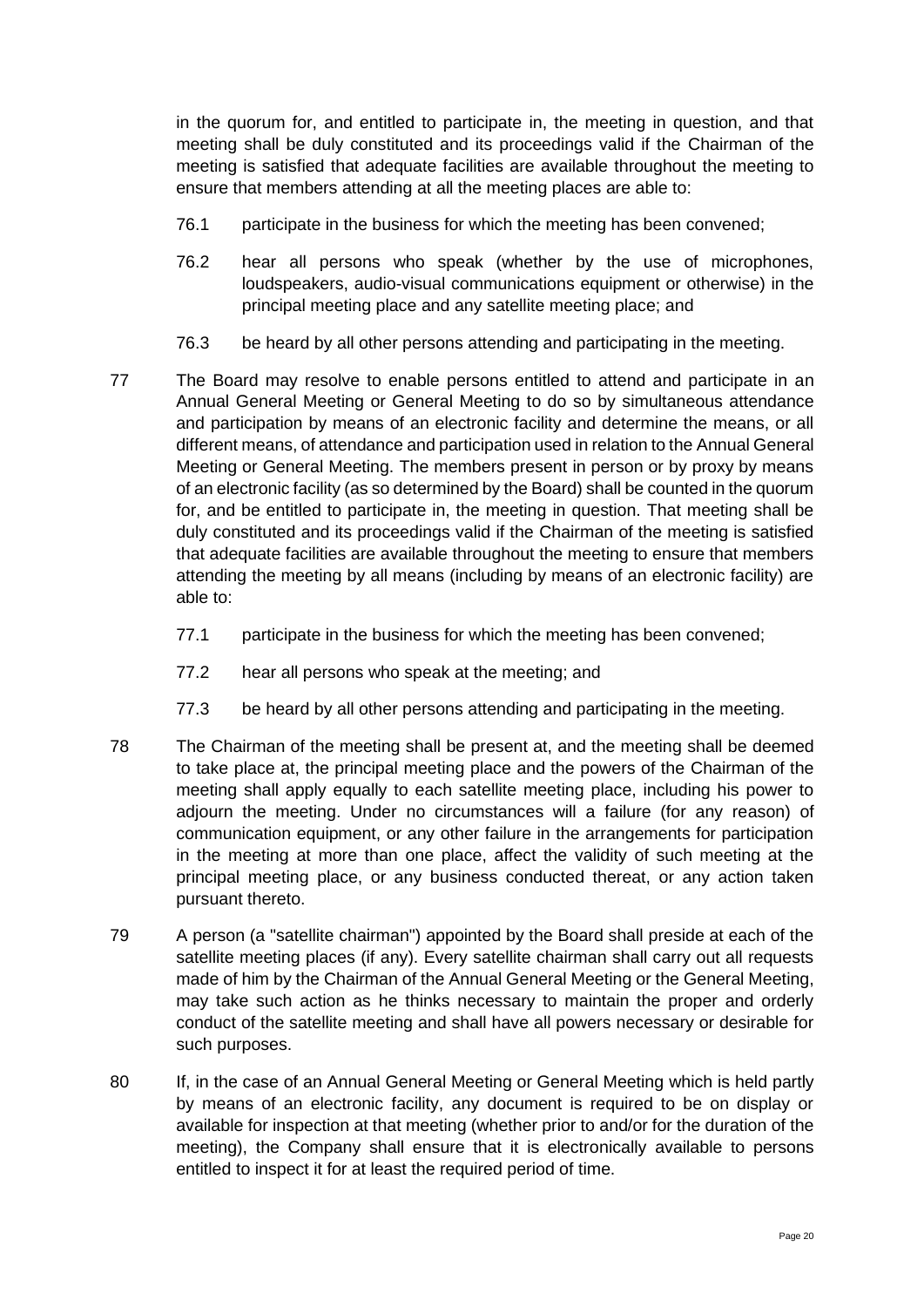81 All persons seeking to attend or participate in an Annual General Meeting or General Meeting by way of electronic facility or facilities shall be responsible for maintaining adequate facilities to enable them to do so. Subject only to the requirement of the Chairman of the meeting to adjourn an Annual General Meeting or General Meeting in accordance with the provisions of article 98, any inability of a person or persons to attend or participate in an Annual General Meeting or General Meeting by way of an electronic facility or facilities (including by reason of such person(s) having been refused entry to or ejected from an Annual General Meeting or General Meeting in accordance with article 97) shall not invalidate the proceedings of that meeting.

#### **NOTICE OF MEETINGS**

- 82 An Annual General Meeting and any General Meeting at which it is proposed to pass (save as provided by the Statutes) a resolution of which special notice has been given to the Company, shall be called by 21 days' notice in writing at the least and any other General Meeting by fourteen days' notice in writing at the least. The period of notice shall in each case be exclusive of the day on which it is served or deemed to be served and of the day on which the meeting is to be held and shall be given in the manner hereinafter mentioned to all members other than such (if any) as are not under the provisions of these articles entitled to receive such notices from the Company.
- 83 Provided that a general meeting notwithstanding that it has been called by a shorter notice than that specified above shall be deemed to have been duly called if it is so agreed:-
	- 83.1 in the case of an Annual General Meeting by all the members entitled to attend and vote thereat; and
	- 83.2 in the case of a General Meeting by a majority in number of the members having a right to attend and vote thereat, being a majority together holding not less than 95 per cent in nominal value of the shares giving that right.
- 84 Provided also that the accidental omission to give notice to or the non-receipt of notice by any person entitled thereto shall not invalidate any Annual General Meeting or General Meeting or any proceedings thereat.
- 85 For the purposes of serving notice of meetings, the Directors may determine that the persons entitled to receive such notice of meeting are those persons entered on the Register of Members at the close of business on a day determined by the Directors, provided that if the Company has Participating Securities, such date may not be more than 21 days before the date on which the relevant notice of meeting is sent.
- 86 For the purpose of determining which persons are entitled to attend and vote at any Annual General Meeting or General Meeting, and how many votes such persons may cast, the Company may specify in the relevant notice of the Annual General Meeting or General Meeting a time, not more than 48 hours before the time fixed for the meeting, by which a person must be entered on the Register of Members in order to have the right to attend and vote at the meeting. Changes to entries on the Register of Members after the time specified by the Company for the purposes of this article shall be disregarded in determining the rights of any person to attend or vote at the meeting, notwithstanding any provisions in the Statutes or in these articles to the contrary.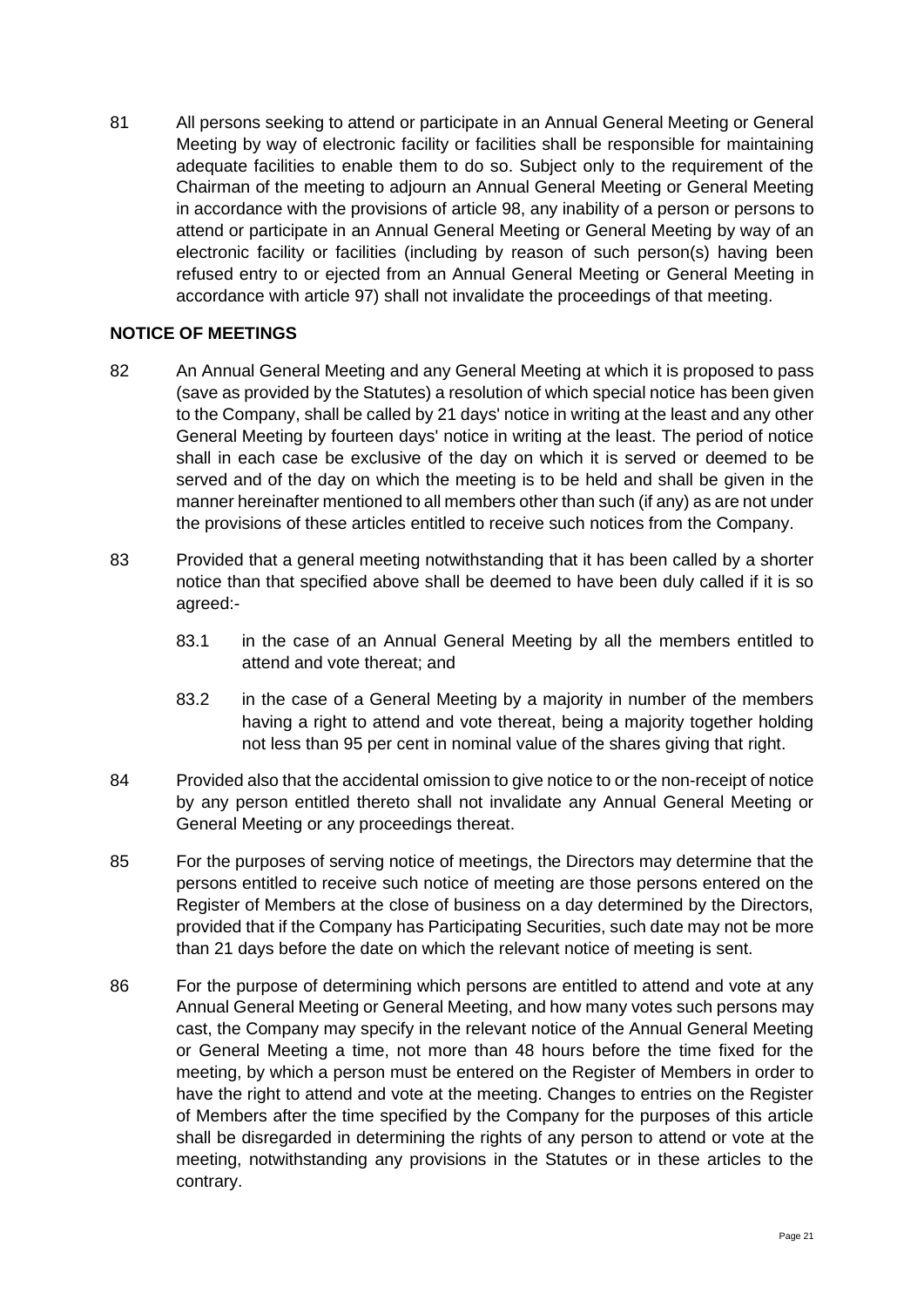- 87 Every notice calling an Annual General Meeting or General Meeting shall specify the place or places (in the case of any satellite meeting place determined in accordance with article 76) and the day and hour of the meeting, and there shall appear with reasonable prominence in every such notice a statement that a member entitled to attend and vote is entitled to appoint one or more proxies to attend and, on a show of hands or a poll, vote instead of him and that a proxy need not be a member of the Company. If the Board determines that an Annual General Meeting or General Meeting shall be held partly by means of an electronic facility or facilities, the notice shall specify the means, or all different means, of attendance and participation determined in accordance with article 77 and any access, identification and security arrangements determined in accordance with article 97.
- 88 In the case of an Annual General Meeting, the notice shall also specify the meeting as such.
- 89 In the case of any General Meeting at which business other than routine business is to be transacted, the notice shall specify the general nature of such business; and if any resolution is to be proposed as a Special Resolution, the notice shall contain a statement to that effect. Routine business shall mean and include only business transacted at an Annual General Meeting of the following classes, that is to say:-
	- 89.1 declaring dividends;
	- 89.2 receiving and adopting the accounts, the reports of the Directors and Auditors and other documents required to be attached or annexed to the accounts;
	- 89.3 appointing or re-appointing Directors to fill vacancies arising at the meeting on retirement whether by rotation or otherwise;
	- 89.4 re-appointing the retiring Auditors (other than Auditors last appointed otherwise than by the Company in its Annual General Meeting or General Meeting); or
	- 89.5 fixing the remuneration of the Auditors or determining the manner in which such remuneration is to be fixed.

#### **POSTPONEMENT OF GENERAL MEETINGS AND ANNUAL GENERAL MEETINGS**

90 If, after the sending of notice of a General Meeting or, subject to the requirements of the Statutes, the Annual General Meeting, but before the meeting is held, or after the adjournment of a meeting but before the adjourned meeting is held (whether or not notice of the adjourned meeting is required), the Board, in its absolute discretion, considers that it is impractical or unreasonable for any reason to hold the meeting on the date or at the time or at the place specified in the notice calling the meeting (including a satellite meeting place to which article 76 applies) and/or by means of an electronic facility specified in the notice, it may postpone the meeting to another date, or time and/or change the electronic facility and/or place ((or, in the case of a meeting to be held at a principal meeting place and a satellite meeting place, to such other places) which places may include electronic facilities).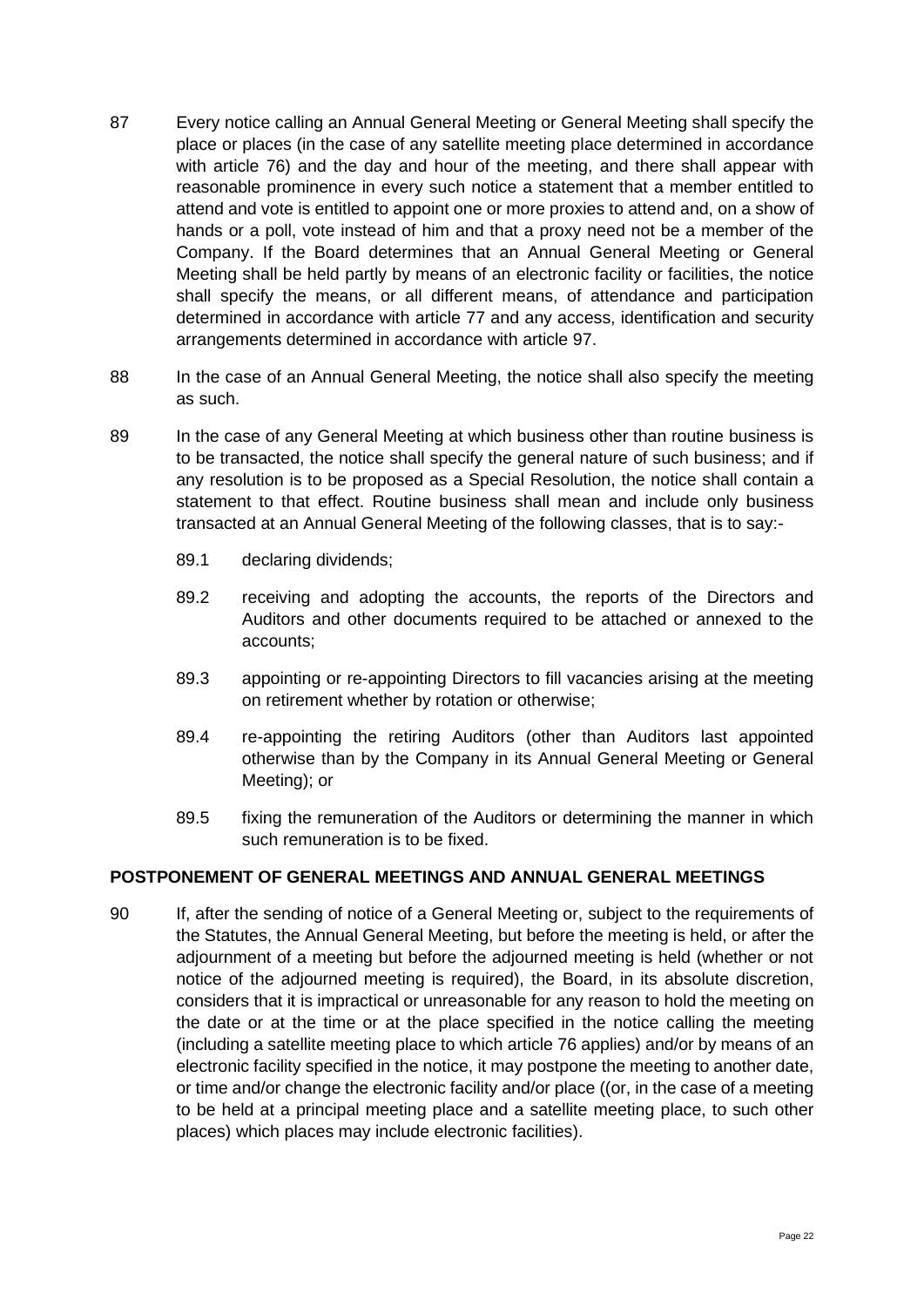If such a decision is made, the Board may then change the place ((or any of the places in the case of an Annual General Meeting or General Meeting to which article 76 applies) which place or places may include electronic facilities) and/or the electronic facility and/or postpone the date and/or time again if it considers that it is reasonable to do so. No new notice of the meeting need be sent but the Board shall take reasonable steps to ensure that notice of the change of date, time, place (or places, in the case of a meeting to which article 76 applies) of, and/or electronic facility for, the postponed meeting appear at the original time and at the original place (or places, in the case of a meeting to which article 76 applies), and/or on the original electronic facility.

When a meeting is so postponed, notice of the date, time and the means of attendance and participation (including the place or places and/or electronic facility) at the postponed meeting shall be given in such manner as the Board may, in its absolute discretion, determine. No business shall be transacted at any postponed meeting other than business which might properly have been transacted at the meeting had it not been postponed. Notice of the business to be transacted at such postponed meeting shall not be required. If a meeting is postponed in accordance with this article, the appointment of a proxy will be valid if it is delivered and received as required by these articles not less than 48 hours before the time appointed for holding the postponed meeting. When calculating the 48 hour period mentioned in this article, the Directors may decide not to take account of any part of a day that is not a working day.

#### **PROCEEDINGS AT GENERAL MEETINGS AND ANNUAL GENERAL MEETINGS**

- 91 The Chairman of the Board of Directors, failing whom the Deputy Chairman, shall preside as Chairman at an Annual General Meeting or General Meeting. If there be no such Chairman or Deputy Chairman, or if at any meeting neither shall be present within ten minutes after the time appointed for holding the meeting or willing to act, the Directors present shall choose one of their number (or, if no Director be present or if all the Directors present decline to take the chair, the members present shall choose one of their number) to be Chairman of the meeting.
- 92 No business other than the appointment of a Chairman shall be transacted at any Annual General Meeting or General Meeting unless a quorum is present at the time when the meeting proceeds to business. Two members present in person or by proxy and entitled to vote at that meeting shall be a quorum for all purposes.
- 93 If within fifteen minutes from the time appointed for an Annual General Meeting or a General Meeting (or such longer interval as the Chairman of the meeting may think fit to allow) a quorum is not present, the meeting, if convened on the requisition of members, shall be dissolved. In any other case it shall stand adjourned to such date as the Board may determine and at such time, with such means of attendance and participation (including at such place or places and/or by means of such electronic facility) as the Board may determine. At the adjourned meeting the members present in person or by proxy shall be a quorum and shall have power to decide upon all matters which could properly have been disposed of at the meeting from which the adjournment took place.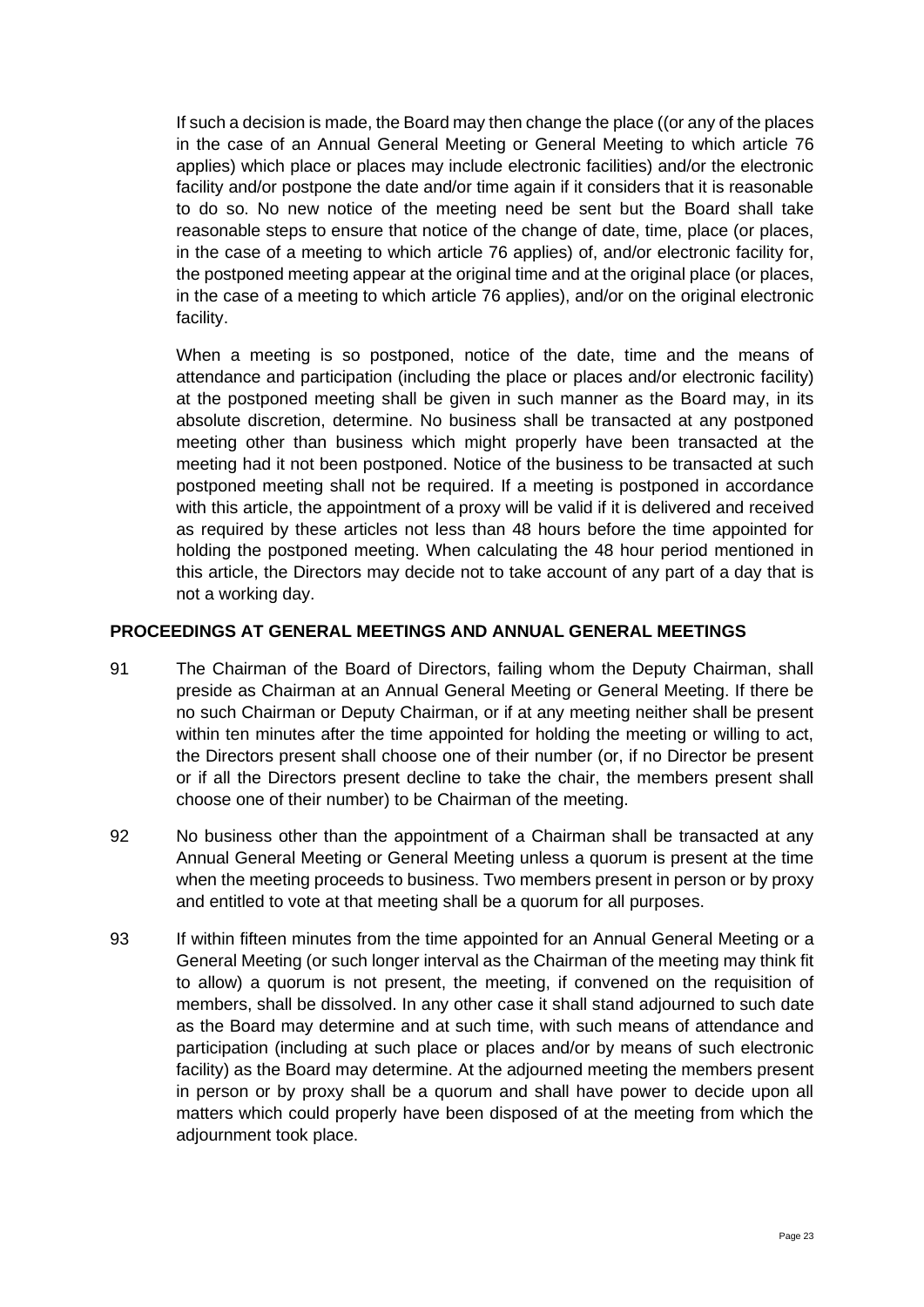- 94 The Board may, for the purposes of controlling the level of attendance and ensuring the safety of those attending and participating at any physical place specified for the holding of an Annual General Meeting or General Meeting, ensuring the security of the meeting and ensuring the future orderly conduct of the meeting, from time to time make such arrangements as the Board shall in its absolute discretion consider to be appropriate and may from time to time vary any such arrangements in place or make new arrangements therefor. Any decision made in good faith under this article shall be final and the entitlement of any member or proxy to attend and participate in a meeting at such place (or places, in the case of a meeting to which article 76 applies) shall be subject to any such arrangements as may be for the time being approved by the Board. The Board shall be entitled in its absolute discretion to authorise one or more persons (including the Directors, the Secretary or the Chairman of the meeting) to refuse entry to, or eject from, any meeting any person who fails to comply with such arrangements or restrictions as are required pursuant to this article or who, in the opinion of the Chairman of the meeting, causes the meeting to become disorderly.
- 95 The Board may make arrangements for persons entitled to attend an Annual General Meeting or General Meeting or an adjourned meeting to be able to hear the proceedings of the meeting or adjourned meeting and to speak at the meeting (whether by use of microphones, loudspeakers, audio-visual communications equipment or otherwise) by attending at a venue anywhere in the world not being a satellite meeting place. Those attending at any such venue shall not be regarded as present at the meeting or adjourned meeting and shall not be entitled to vote at the meeting at or from that venue. The inability for any reason of any member present in person or by proxy at such a venue to view or hear all or any of the proceedings of the meeting or to speak at the meeting shall not in any way affect the validity of the proceedings of the meeting.
- 96 The Board may direct that any person wishing to attend an Annual General Meeting or General Meeting at any physical place should provide evidence of identity and submit to such searches or other security arrangements or restrictions (including restrictions on items of personal property which may be taken into the meeting) as the Board shall consider appropriate in the circumstances.
- 97 If an Annual General Meeting or General Meeting is held partly by means of an electronic facility, the Board and/or the Chairman of the meeting may make any arrangement and impose any requirement or restriction that is, in the opinion of the Board and/or the Chairman of the meeting, necessary to ensure the identification of those taking part by way of such electronic facility and the security of the electronic communication. In this respect, the Board may authorise any voting application, system or facility for attendance and participation as it sees fit. The Board shall be entitled in its absolute discretion to authorise one or more persons (including the Directors, the Secretary or the Chairman of the meeting) to refuse electronic entry to, or eject electronically from, any meeting any person who fails to provide such evidence of identity or to submit to such searches or to otherwise comply with such security arrangements or restrictions as are required pursuant to these articles, or who, in the opinion of the Chairman of the meeting, causes the meeting to become disorderly.
- 98 The Chairman of the meeting may at any time without the consent of the meeting adjourn any Annual General Meeting or General Meeting at which a quorum is present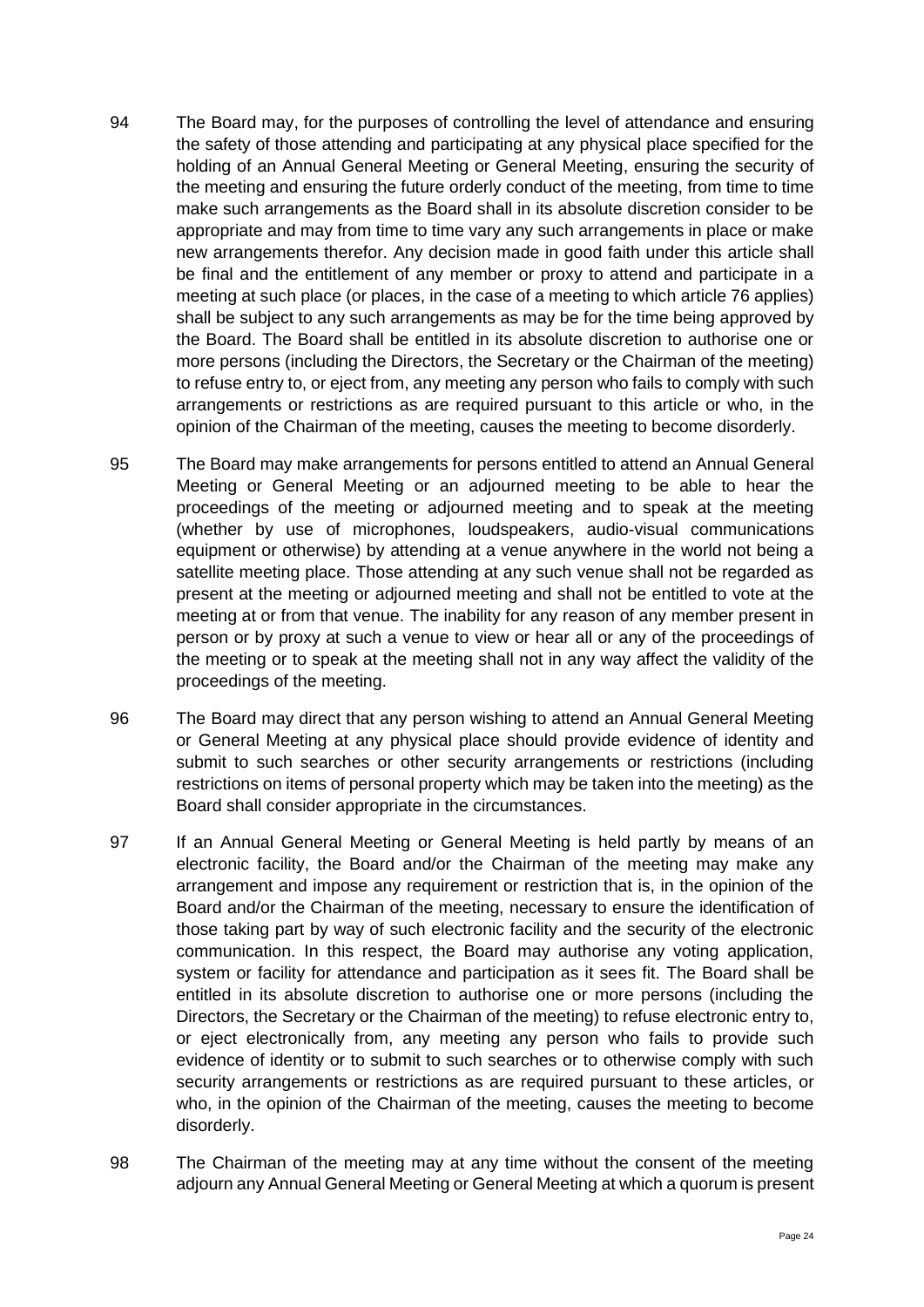either until further notice or to another time and at such place (or, in the case of a meeting held at a principal meeting place and a satellite meeting place, such other places), which place or places may include electronic facilities, as he or she shall determine where it appears to him or her that:

- 98.1 the members, proxies or corporate representatives wishing to attend cannot be conveniently accommodated in the place or places appointed for the meeting;
- 98.2 the conduct of persons present prevents or is likely to prevent the orderly conduct of business; or
- 98.3 an adjournment is otherwise necessary so that the business of the meeting may be properly conducted.
- 99 In addition, the Chairman of the meeting may at any time with the consent of any Annual General Meeting or General Meeting at which a quorum is present (and shall if so directed by the meeting) adjourn the meeting either until further notice or to another time and at such place (or, in the case of a meeting held at a principal meeting place and a satellite meeting place, such other places), which place or places may include electronic facilities, as shall be fixed by the Directors. No business shall be transacted at any adjourned meeting except business which might lawfully have been transacted at the meeting from which the adjournment took place.
- 100 When a meeting is adjourned for 30 days or more or until further notice, not less than seven days' notice of any adjourned meeting shall be given in the like manner as in the case of the original meeting. Save as hereinbefore expressly provided, it shall not be necessary to give any notice of an adjournment or of the business to be transacted at an adjourned meeting.
- 101 Any Annual General Meeting or General Meeting may be adjourned more than once. All business conducted at a meeting up to the time of any adjournment shall, subject to the following provisions of this article, be valid. The Chairman of the meeting may specify that only the business conducted at a meeting up to a point in time which is earlier than the time of adjournment is valid if, in his or her opinion, to do so would be more appropriate.
- 102 Any proposed amendment to an Ordinary Resolution shall, unless the amendment be proposed by the Chairman of the meeting, not be valid unless notice of such proposed amendment shall have been received at the Office (including received at such address as the Company may from time to time specify for the delivery and receipt of electronic communications) at least 48 hours prior to the time of the meeting or adjourned meeting. If an amendment shall be proposed to any resolution under consideration but shall in good faith be ruled out of order by the Chairman of the meeting the proceedings on the substantive resolution shall not be invalidated by an error in such ruling. In the case of a resolution duly proposed as a Special Resolution no amendment thereto (other than a mere clerical amendment to correct a patent error) may in any event be considered or voted upon.
- 103 The decision of the Chairman of the meeting, made in good faith, on matters of procedure or arising incidentally from the business of the meeting shall be final as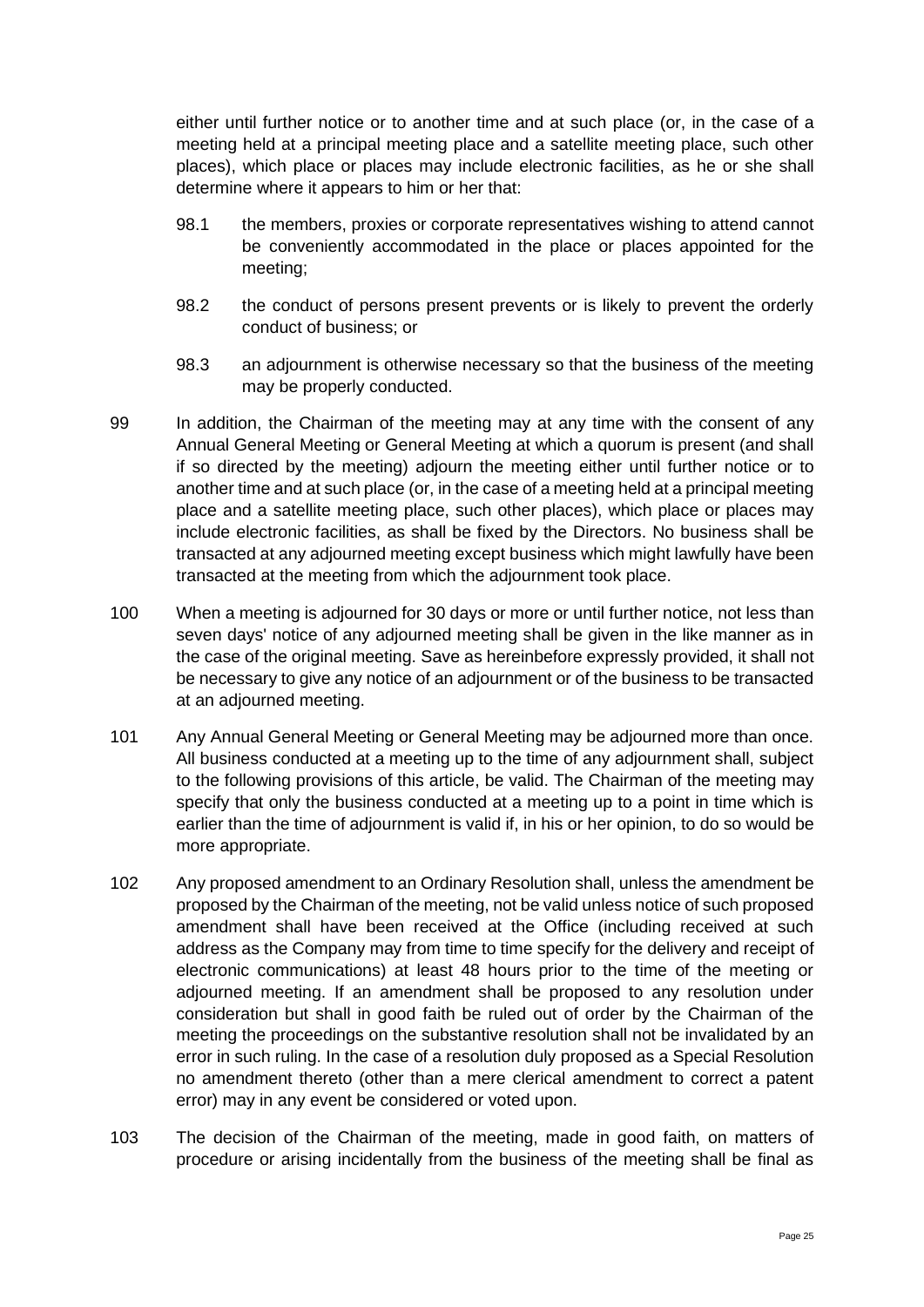shall be his or her decision, acting in good faith, whether any matter is of such a nature.

#### **VOTING**

- 104 A resolution put to the vote at any Annual General Meeting or General Meeting held partly by means of an electronic facility or facilities shall be decided on a poll, which poll votes may be cast by such electronic means as the Board, in its sole discretion, deems appropriate for the purposes of the meeting. Any such poll shall be deemed to have been validly demanded at the time fixed for the holding of the meeting to which it relates. At any Annual General Meeting or General Meeting held wholly at a physical place or places, a resolution put to the vote of the meeting shall be decided on a show of hands unless a poll is (before or on the declaration of the result of the show of hands) demanded by:-
	- 104.1 the Chairman of the meeting;
	- 104.2 not less than five members present in person or by proxy and entitled to vote at the meeting;
	- 104.3 a member or members present in person or by proxy and representing not less than one-tenth of the total voting rights of all the members having the right to vote at the meeting; or
	- 104.4 a member or members present in person or by proxy and holding shares in the Company conferring a right to vote at the meeting being shares on which an aggregate sum has been paid up equal to not less than one-tenth of the total sum paid up on all the shares conferring that right.
- 105 A demand for a poll may be withdrawn if the poll has not yet been taken and only with the consent of the Chairman of the meeting. Unless a poll is required a declaration by the Chairman of the meeting that a resolution on a show of hands has been carried, or carried unanimously, or by a particular majority, or lost, and an entry to that effect in the minute book, shall be conclusive evidence of that fact without proof of the number or proportion of the votes recorded for or against such resolution. If a poll is required, it shall be taken in such manner (including the use of ballot or voting papers or tickets) as the Chairman of the meeting may direct, and the result of the poll shall be deemed to be the resolution of the meeting at which the poll was demanded. The Chairman of the meeting may (and if so directed by the meeting shall) appoint scrutineers and may adjourn the meeting to some time and place (or, in the case of a meeting held at a principal meeting place and a satellite meeting place, such places (which place or places may include electronic facilities)), fixed by him for the purpose of declaring the result of the poll.
- 106 In the case of an equality of votes, whether on a show of hands or on a poll, the Chairman of the meeting at which the show of hands takes place or at which the poll is demanded shall not be entitled to a casting vote.
- 107 If any votes shall be counted which ought not to have been counted or might have been rejected, the error shall not vitiate the result of the voting unless it be pointed out at the same meeting or at any adjournment thereof, and not in that case unless it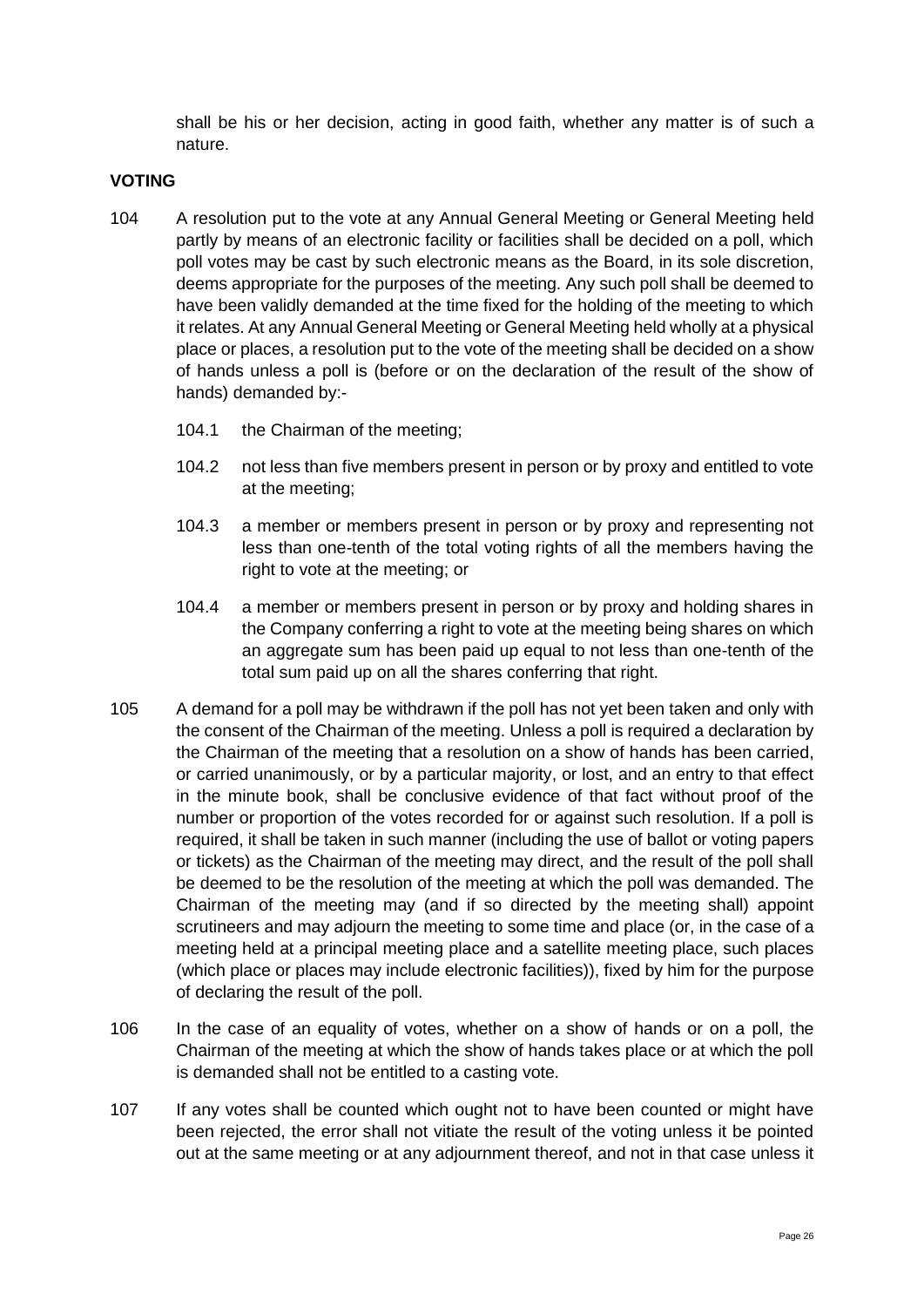shall in the opinion of the Chairman of the meeting be of sufficient magnitude to merit the vitiation of such result.

108 No poll shall be demanded on the election of a Chairman of the meeting or on a question of adjournment. A poll demanded on any other question shall be taken either immediately or at such subsequent time (not being more than thirty days from the date of the meeting) and by such means of attendance and participation (including at such place or places and/or by means of such electronic facility) as the Chairman of the meeting may direct. No notice need be given of a poll not taken immediately if the time and place at which it is to be taken are announced at the meeting at which it is demanded. In any other case, at least 7 days' notice must be given specifying the time and place at which the poll is to be taken. The demand for a poll shall not prevent the continuance of the meeting for the transaction of any business other than the question on which the poll has been demanded.

#### **VOTES OF MEMBERS**

- 109 Subject to any special rights or restrictions as to voting attached by or in accordance with these articles (whether pursuant to article [116](#page-27-1) or otherwise) to any shares or class of shares, on a show of hands every member who is present in person or by proxy shall have one vote and on a poll every member who is present in person or by proxy shall have one vote for every share of which he is the holder.
- 110 In the case of joint holders of a share the vote of the senior who tenders a vote whether in person or by proxy, shall be accepted to the exclusion of the votes of the other joint holders and for this purpose seniority shall be determined by the order in which the names stand in the Register of Members in respect of the share.
- 111 Where a receiver or other person (by whatever name called) has been appointed by any court claiming jurisdiction in that behalf to exercise powers with respect to the property or affairs of any member on the grounds (however formulated) of mental disorder, the Directors may in their absolute discretion, upon or subject to production of such evidence of the appointment as the Directors may require, permit such receiver or other person on behalf of such member to vote in person or by proxy at any Annual General Meeting or General Meeting or to exercise any other right conferred by membership in relation to meetings of the Company. Evidence to the satisfaction of the Board of the authority of the person claiming to exercise the right to vote shall be deposited at the Office, or at such other place as is specified in accordance with these articles for the deposit of instruments of proxy, at least 48 hours before the time appointed for holding the meeting or adjourned meeting at which the right to vote is to be exercised and, in default, the right to vote shall not be exercisable.
- 112 No member shall, unless the Directors otherwise determine, be entitled to vote at an Annual General Meeting or a General Meeting either personally or by proxy or to exercise any other right conferred by membership in relation to meetings of the Company if any call or other sum presently payable by him to the Company in respect of shares in the Company remains unpaid.
- 113 No objection shall be raised as to the admissibility of any vote except at the meeting or adjourned meeting at which the vote objected to is or may be given or tendered and any vote not disallowed at such meeting shall be valid for all purposes. Any such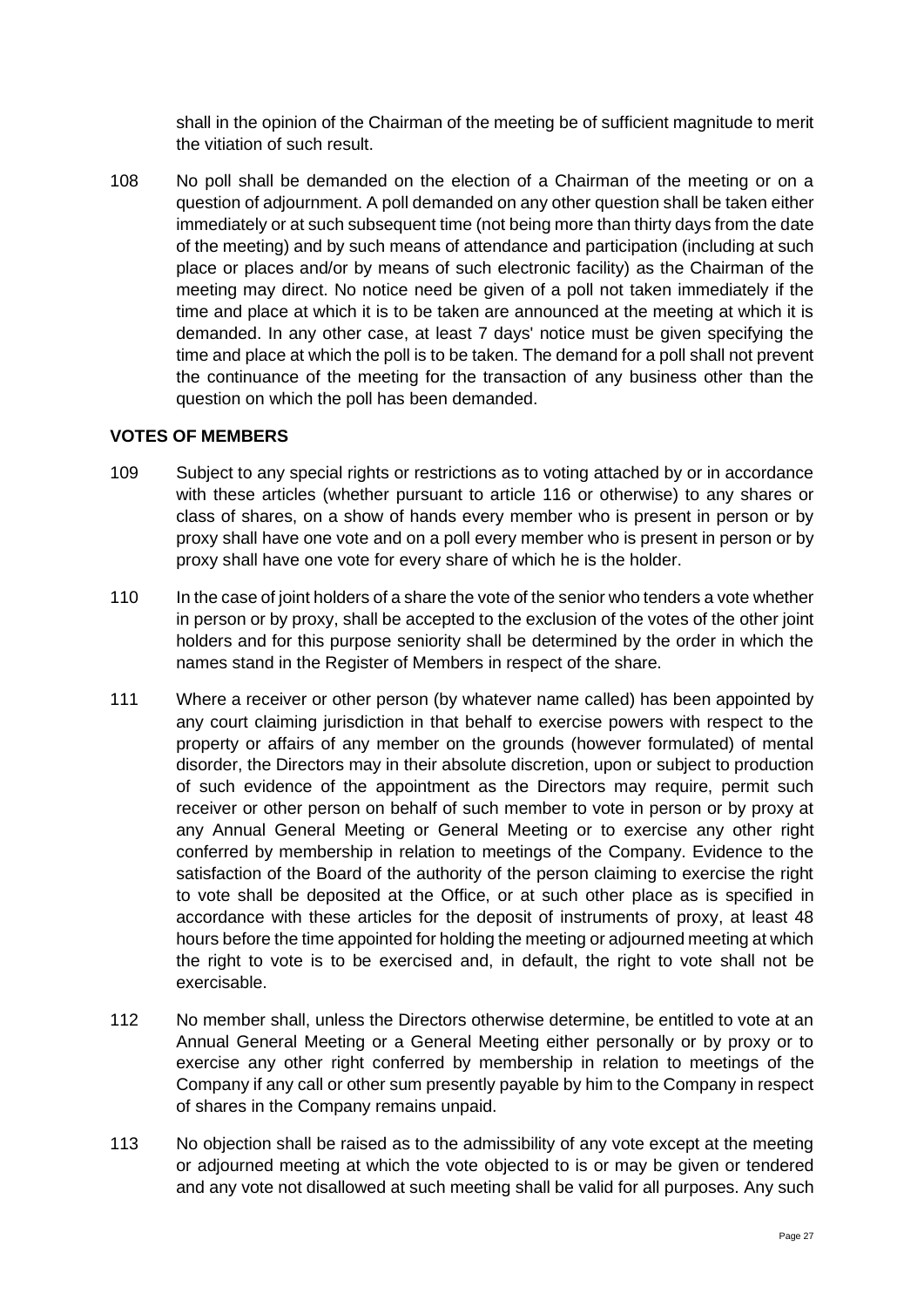objection shall be referred to the Chairman of the meeting whose decision shall be final and conclusive.

114 On a poll votes may be given either personally or by proxy and a person entitled to more than one vote need not use all his votes or cast all the votes he uses in the same way.

#### **DISENFRANCHISEMENT**

- <span id="page-27-0"></span>115 It is to be regarded as a cardinal principle of the Company that all members and persons interested in shares of the Company shall comply with those provisions of Part 22 of the Act whereby the Company is empowered by notice in writing to require any member or other person as aforesaid within such reasonable time as is specified in the notice to disclose to the Company particulars of any interests, rights, agreements or arrangements affecting any of the shares held by that member or in which such other person as aforesaid is interested (which provisions in this article are referred to as "the statutory disclosure requirements").
- <span id="page-27-3"></span><span id="page-27-2"></span><span id="page-27-1"></span>116 If any holder of or any other person appearing to be interested in any shares of the Company fails within fourteen days after the date of service of such notice to comply with the statutory disclosure requirements then:
	- 116.1 if the shares are held in certificated form from the time of such failure until not more than seven days after the earlier of (a) receipt by the Company of notice that there has been a transfer of the shares pursuant to an arm's length sale (as defined in article [118](#page-28-1) below) and (b) due compliance, to the satisfaction of the Company, with the statutory disclosure requirements:
		- 116.1.1 (should the Directors so resolve) such holder shall not be entitled to attend or vote or to exercise any right conferred by membership at meetings of the Company in respect of all the shares for the time being registered in the account in the register of members of the Company in respect of which such notice was served;
		- 116.1.2 (in circumstances where the holding represents at least 0.25 per cent of the issued shares of the relevant class (calculated exclusive of treasury shares) and should the Directors so resolve) the payment of dividends in respect of such shares may be withheld; and
		- 116.1.3 (in circumstances where the holding represents at least 0.25 per cent of the issued shares of the relevant class (calculated exclusive of treasury shares) and should the Directors so resolve) such holder shall not be entitled to transfer such shares otherwise than pursuant to an arm's length sale; or
		- 116.1.4 if the shares are held in uncertificated form, the Directors may serve upon the registered holder of such shares a notice requiring the holder to convert his holding of such Uncertificated Shares into certificated form within such period as is specified in the notice and require the holder to continue to hold such shares in certificated form for so long as such failure continues. If the holder shall fail to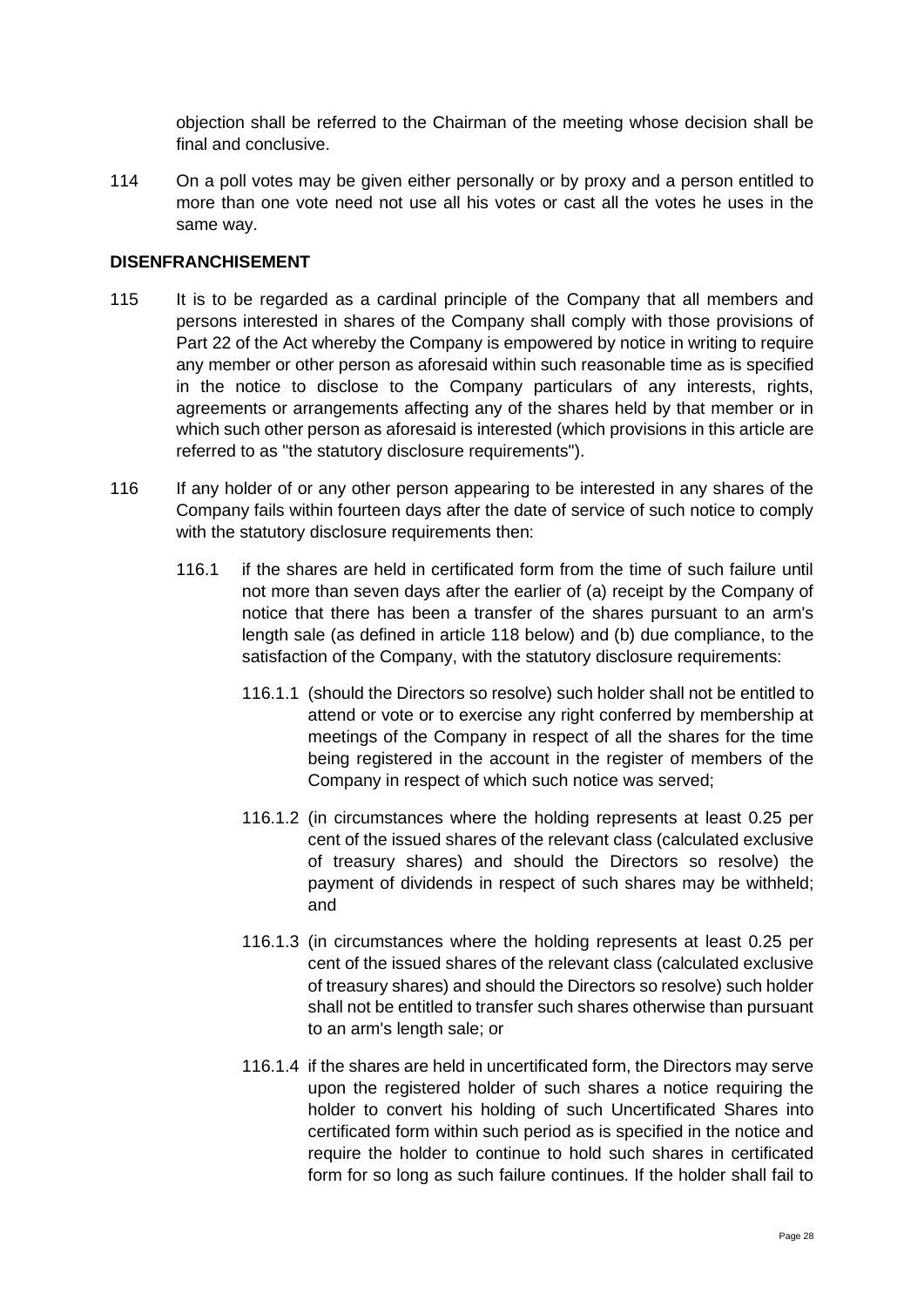do so within such time as is specified in the said notice from the Company, the Directors are empowered to authorise some person to take all such steps and issue such instructions by means of the Relevant System or otherwise, in the name of the holder of such shares, as may be necessary to effect the conversion of such shares to certificated form and such steps shall be as effective as if they had been taken by the registered holder of the relevant Uncertificated Shares. When such conversion to certificated form shall have been effected the provisions of article [116.1.3](#page-27-2) shall apply.

- 117 For the purposes of this article a person shall be treated as appearing to be interested in any shares if the holder of shares has been served a notice pursuant to Section 793 of the Act and such notice (together with such other notices (if any) as shall have been served upon any other persons in respect of the shares in question) fails to establish the identities of those interested or who have been interested in the shares and the Company knows or has reasonable cause to believe that someone other than the holder or the persons whose identities have been revealed is or has been interested in the shares.
- <span id="page-28-1"></span>118 For the purposes of this article "an arm's length sale" shall mean a sale to an unconnected party under which the beneficial ownership of the shares in question passes and shall include (but without limitation) a sale through a recognised investment exchange (as defined in the Financial Services and Markets Act 2000) or other recognised market or a sale in connection with acceptance of a takeover offer for the Company (as defined in Section 974 of the Act).

#### **PROXIES**

- 119 A proxy need not be a member of the Company.
- 120 An instrument appointing a proxy shall be in writing in any usual or common form or in any other form which the Directors may approve and:-
	- 120.1 in the case of an individual shall be signed by the appointor or by his attorney; or
	- 120.2 in the case of a corporation shall be either given under its common seal or signed on its behalf by an attorney or a duly authorised officer of the corporation.
- 121 The signature on an instrument appointing a proxy need not be witnessed. Where an instrument appointing a proxy is signed on behalf of the appointor by an attorney, the letter or power of attorney or a duly certified copy thereof must (failing previous registration with the Company) be lodged with the instrument of proxy pursuant to the next following article, failing which the instrument may be treated as invalid.
- <span id="page-28-0"></span>122 Without limiting the foregoing, in relation to any Uncertificated Shares, the Directors may from time to time permit appointments of a proxy to be made by means of an electronic communication in the form of an Uncertificated Proxy Instruction, (that is, a properly authenticated dematerialised instruction within the meaning of the Uncertificated Securities Regulations, and/or other instruction or notification, which is sent by means of the Relevant System concerned and received by such participant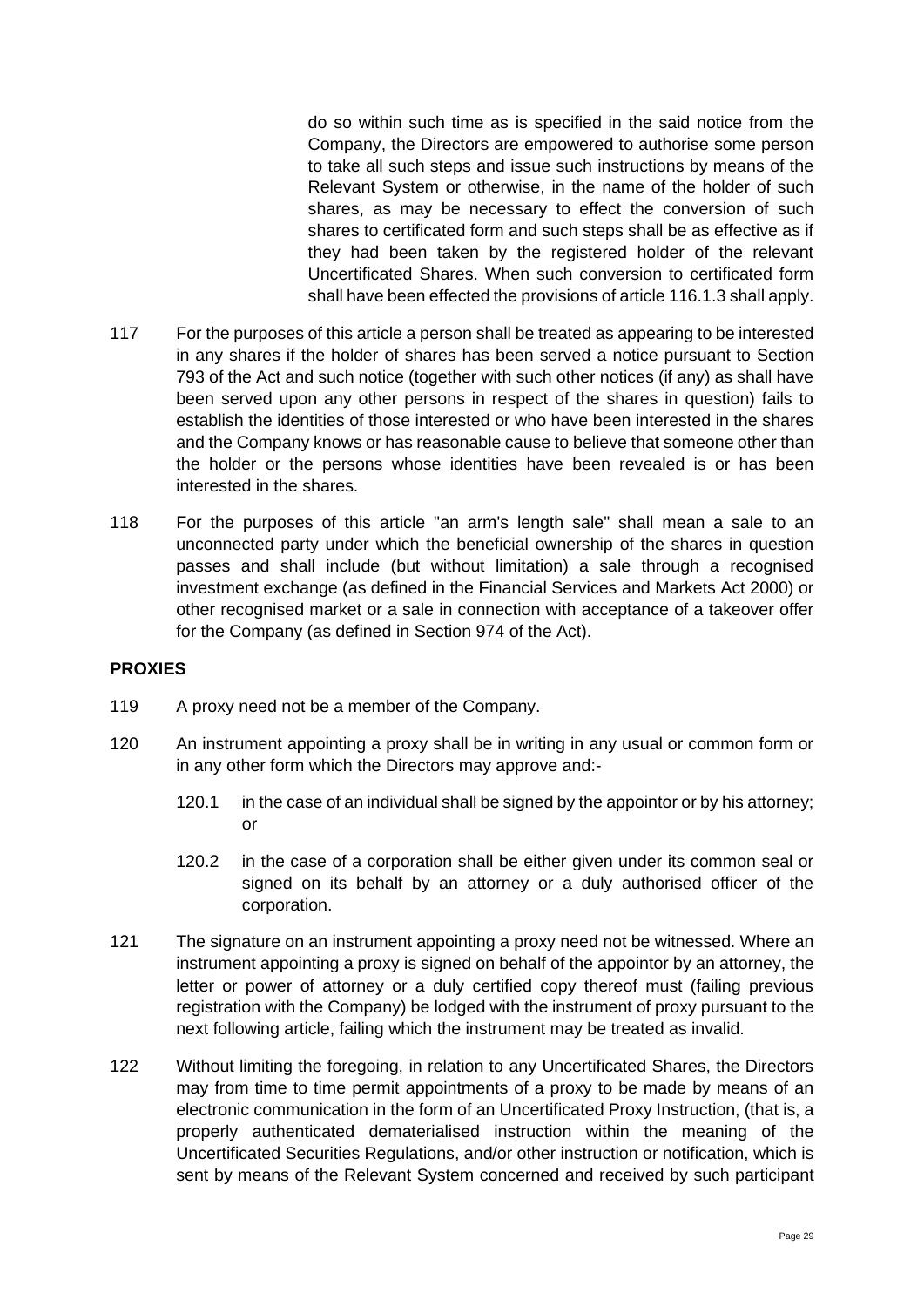in that system acting on behalf of the Company as the Directors may prescribe, in such form and subject to such terms and conditions as may from time to time be prescribed by the Directors (subject always to the facilities and requirements of the Relevant System concerned)); and may in a similar manner permit supplements to, or amendments or revocations of, any such Uncertificated Proxy Instruction to be made by like means. The Directors may in addition prescribe the method of determining the time at which any such properly authenticated dematerialised instruction (and/or other instruction or notification) is to be treated as received by the Company or such participant. The Directors may treat any such Uncertificated Proxy Instruction which purports to be or is expressed to be sent on behalf of a holder of a share as sufficient evidence of the authority of the person sending that instruction to send it on behalf of that holder.

- <span id="page-29-1"></span><span id="page-29-0"></span>123 An instrument appointing a proxy and any authority under which it is executed or a copy of such authority certified notarially or in some other way approved by the Directors must:
	- 123.1 in the case of an instrument in writing be deposited at the Transfer Office or at such other place within the United Kingdom as is specified in the notice convening the meeting or in any instrument of proxy sent out by the Company in relation to the meeting not less than 48 hours before the time for holding the meeting or adjourned meeting at which the person named in the instrument proposes to vote (save that weekends, Christmas Day, Good Friday and any bank holiday within the UK shall not count in the 48 hour period); or
	- 123.2 in the case of an appointment contained in an electronic communication, where an address has been specified for the purpose of receiving electronic communications:
		- 123.2.1 in the notice convening the meeting,
		- 123.2.2 in any instrument of proxy sent out by the Company in relation to the meeting, or
		- 123.2.3 in any invitation contained in an electronic communication to appoint a proxy issued by the Company in relation to the meeting,

be received at such address not less than 48 hours before the time for holding the meeting or adjourned meeting at which the person named in the appointment proposes to vote (save that weekends, Christmas Day, Good Friday and any bank holiday within the UK shall not count in the 48 hour period);

- 123.2.4 in the case of a poll taken more than 48 hours after it is demanded, be deposited or received as aforesaid after the poll has been demanded and not less than 24 hours before the time appointed for taking the poll; or
- 123.2.5 where the poll is not taken forthwith but is taken not more than 48 hours after it was demanded, be delivered at the meeting at which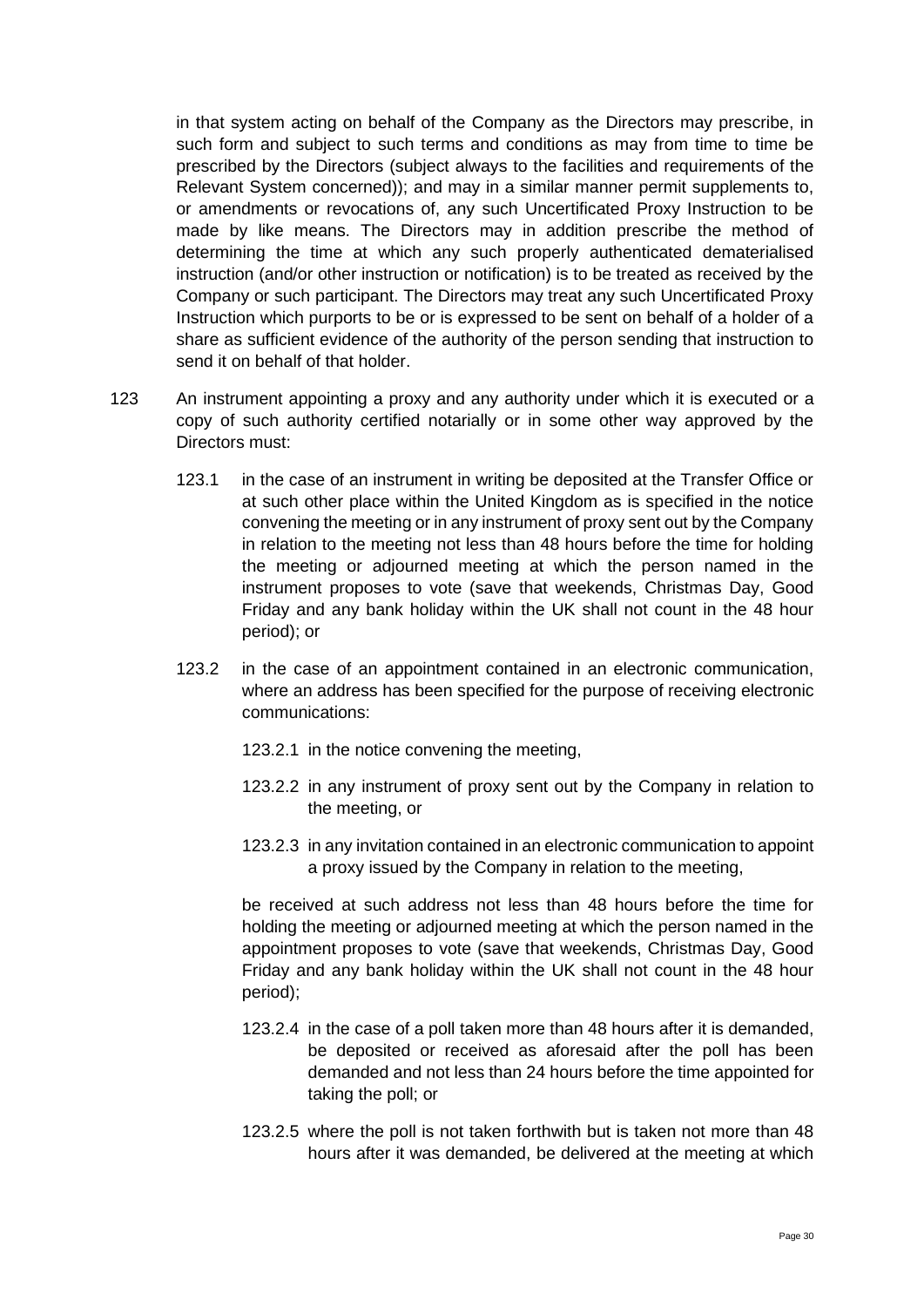the poll was demanded to the Chairman of the meeting or to the Secretary or to any Director;

- 123.3 and any appointment of a proxy which is not deposited, delivered or received in a manner so permitted shall be invalid. Provided that an instrument of proxy relating to more than one meeting (including any adjournment thereof) having once been so deposited, delivered or received for the purposes of any subsequent meeting to which it relates.
- 124 In this article and article [123](#page-29-0) "address", in relation to electronic communications, includes any number or address (including, in the case of any Uncertificated Proxy Instruction permitted pursuant to article [123.2,](#page-29-1) an identification number of a participant in the Relevant System concerned) used for the purposes of such communications.
- 125 An instrument or electronic communication appointing a proxy shall be deemed to include the right to attend, speak, vote and to demand or join in demanding a poll and shall, unless the contrary is stated thereon, be valid as well for any adjournment of the meeting as for the meeting to which it relates.
- 126 A vote given or poll demanded cast by proxy or by a duly authorised representative of a corporation shall be valid notwithstanding the previous determination of the authority of the person voting or demanding a poll unless notice of the determination was received by the Company at the Transfer Office or at such other place at which the instrument of proxy was duly deposited or, where the appointment of the proxy was contained in an electronic communication, at the address at which such appointment was duly received not less than 48 hours (or such shorter time as the Directors shall determine) before the time appointed for before the commencement of the meeting or adjourned meeting at which the vote is given or the poll demanded or (in the case of a poll taken otherwise than on the same day as the meeting or adjourned meeting) the time appointed for taking the poll.
- 127 A member may appoint more than one proxy in relation to an Annual General Meeting or General Meeting provided that each proxy is appointed to exercise the rights attached to a different share or shares held by him. Where a member appoints more than one proxy, each such appointment shall state the whole numbers of shares in respect of which each proxy is appointed. An appointment of proxy that fails to do so shall be treated as invalid. An appointment under a proxy notice may be revoked by delivering notice in writing by or on behalf of the person by whom or on whose behalf the proxy notice was given at the Office, or at such other place as is specified in accordance with these articles for the deposit of instruments of proxy.

#### **CORPORATIONS ACTING BY REPRESENTATIVES**

128 Any corporation which is a member of the Company may by resolution of its Directors or other governing body authorise such person as it thinks fit to act as its representative at any meeting of the Company or of any class of members of the Company. The person so authorised shall be entitled to exercise the same powers on behalf of such corporation as the corporation could exercise if it were an individual member of the Company and such corporation shall for the purpose of these articles be deemed to be present in person at any such meeting if a person so authorised is present thereat.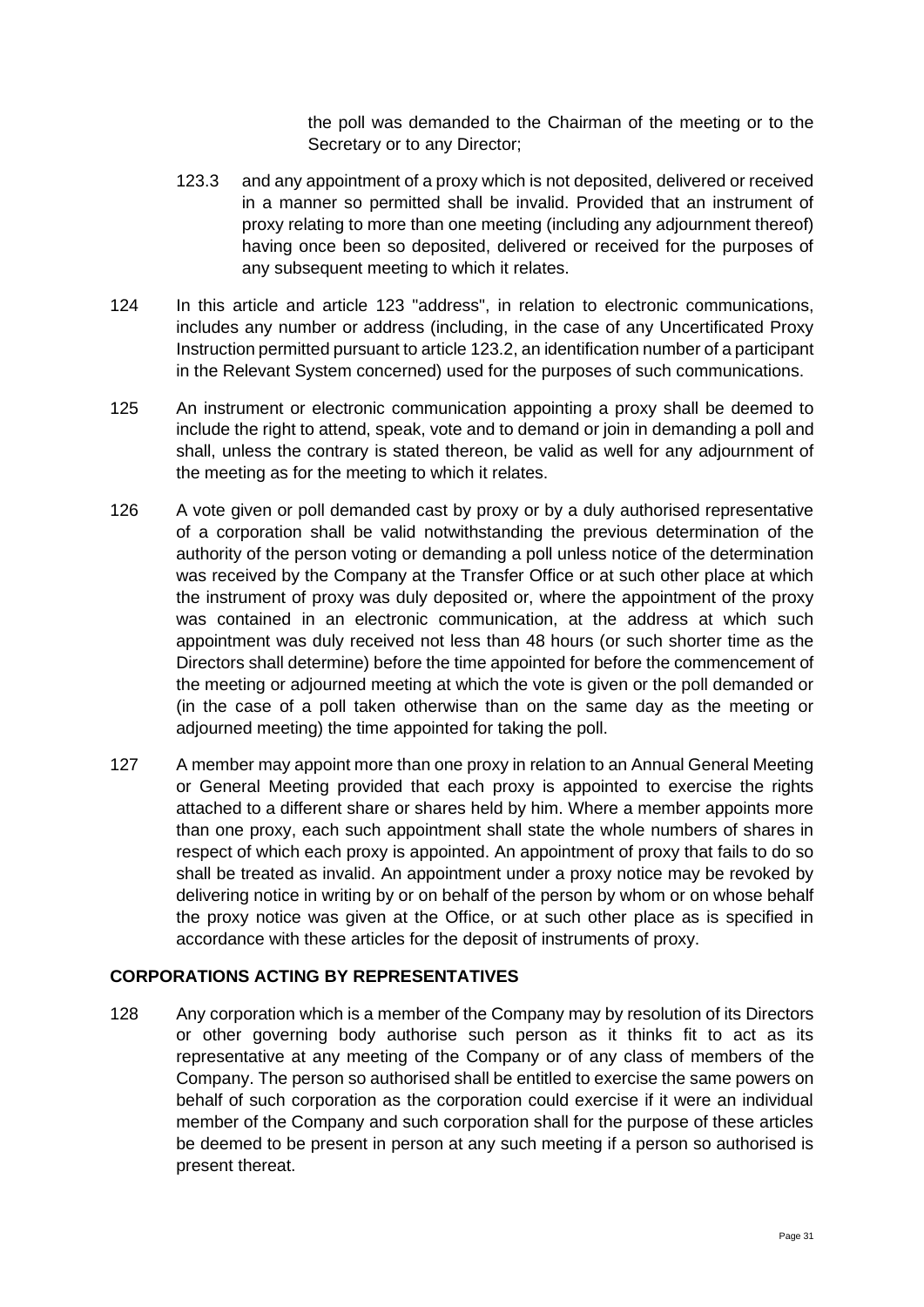#### **PART IV - DIRECTORS**

- 129 Subject as hereinafter provided the Directors shall not be less than two nor more than eight in number. The Company may by Ordinary Resolution from time to time vary the minimum and maximum number of Directors. There shall be no requirement for a Director to hold shares in the Company.
- 130 Each Director shall be entitled to receive notice of and to attend and speak at any Annual General Meeting or General Meeting of the Company and at any separate General Meeting of the holders of any class of shares in the capital of the Company.
- 131 Until otherwise determined by the Company by Ordinary Resolution, there shall be paid to the Directors (other than alternate Directors) such fees for their services in the office of Director as the Directors may determine (not exceeding in the aggregate an annual sum of £250,000 (subject to increase as provided below) or such larger amount as the Company may by Ordinary Resolution decide) divided between the Directors as they agree, or, failing agreement, equally. Such fees shall be deemed to accrue from day to day.
- 132 Any remuneration payable under this article may be increased separately by the Board of Directors if such increase is solely to meet the costs of any Value Added Tax properly payable on such remuneration of a recipient who holds the appointment of Director or Chairman in the course of his trade, profession or vocation.
- 133 Any Director who holds any executive office (including for this purpose the office of Chairman or Deputy Chairman whether or not such office is held in an executive capacity), or who serves on any committee, or who otherwise performs services which in the opinion of the Directors are outside the scope of the ordinary duties of a Director (including going or residing abroad in connection with the conduct of any of the affairs of the Company), may be paid such extra remuneration by way of lump sum, salary, commission, percentage of profits, or otherwise as the Directors may determine.
- 134 The Directors shall be entitled to be repaid all reasonable travelling, hotel and other expenses incurred by them respectively in or about the performance of their duties as Directors including any expenses incurred in attending meetings of the Board or of Committees of the Board or Annual General Meetings or General Meetings and if in the opinion of the Directors it is desirable that any of their number should make any special journeys or perform any special services on behalf of the Company or its business, such Director or Directors shall be paid such reasonable additional remuneration and expenses therefore as the Directors may from time to time determine.
- 135 A Director may hold any other office or place of profit under the Company except that of Auditor in conjunction with the office of Director and may act in a professional capacity to the Company, and in any such case on such terms as to remuneration and otherwise as the Directors may arrange. No Director shall be disqualified by his office from contracting with the Company either in regard to such other office or place of profit or as vendor, purchaser or otherwise, nor subject to section 190 of the Act shall any such contract nor any contract or arrangement entered into by or on behalf of the Company in which any Director shall be in any way interested be avoided, nor subject also to section 190 of the Act shall any Director so contracting or being interested be liable to account to the Company for any profit realised by any such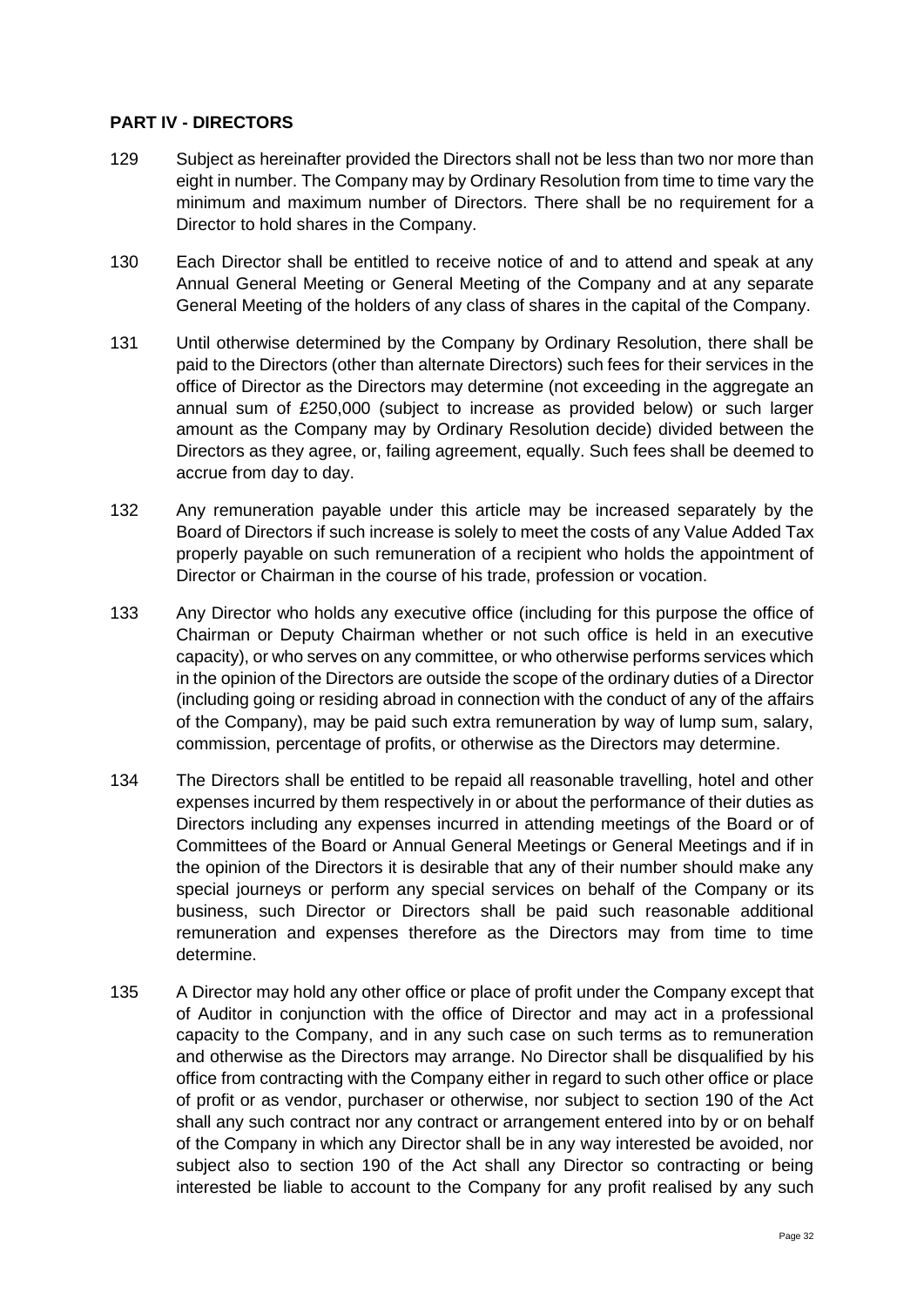contract or arrangement by reason of such Director holding that office or of the fiduciary relationship thereby established, provided that the nature of his interest shall be disclosed by him in accordance with the provisions of the Statutes.

136 A Director may be or become a Director or other officer of, or otherwise interested in, any company promoted by the Company or in which the Company may be interested as a shareholder or otherwise, and unless otherwise agreed by such Director, shall not be accountable for any remuneration or other benefits received by him as a Director or officer of, or by virtue of his interest in, such other company. The Board may also cause the voting power conferred by the shares in any other company held or owned by the Company to be exercised in such manner in all respects as it thinks fit, including the exercise thereof in favour of any resolution appointing the Directors or any of them to be Directors or officers of such other company or voting or providing for the payment or remuneration to the Directors or officers of such other company.

### **MANAGING AND EXECUTIVE DIRECTORS**

- 137 The Directors may from time to time appoint one or more of their body to be Chief Executive Officer or joint Chief Executive Officer of the Company or to hold such other executive office in relation to the management of the business of the Company as they may decide for such period as they think fit (subject to section 188 of the Act), and may, from time to time (subject to the provisions of any service contract between him or them and the Company and without prejudice to any claim for damages he or they may have for breach of any such service contract), remove or dismiss him or them from such office and appoint another or others in his or their place or places.
- 138 A Chief Executive Officer or such Executive Director shall while he continues to hold that office (subject to the provisions of article [141](#page-33-0) hereof and without prejudice to any claim for damages any such Chief Executive Officer or Executive Director may have for breach of any service contract between him and the Company) be subject to the same provisions as to removal and as to vacation of office as the other Directors of the Company, and if he ceases to hold the office of Director from any cause he shall ipso facto and immediately (but without prejudice as aforesaid) cease to be a Chief Executive Officer or such Executive Director.
- 139 The Directors may entrust to and confer upon any Director holding any executive office any of the powers exercisable by them as Directors upon such terms and conditions and with such restrictions as they think fit and either collaterally with or to the exclusion of their own powers, and (without prejudice to the terms of any contract entered into in any particular case) may from time to time revoke, withdraw, alter or vary all or any of such powers.

### **APPOINTMENT AND RETIREMENT OF DIRECTORS**

- 140 The office of a Director shall be vacated in any of the following events, namely:-
	- 140.1 if he ceases to be a Director by virtue of any provision of the Act becomes prohibited by law from acting as a Director;
	- 140.2 if he resigns his office by written notice to the Company left at the Office: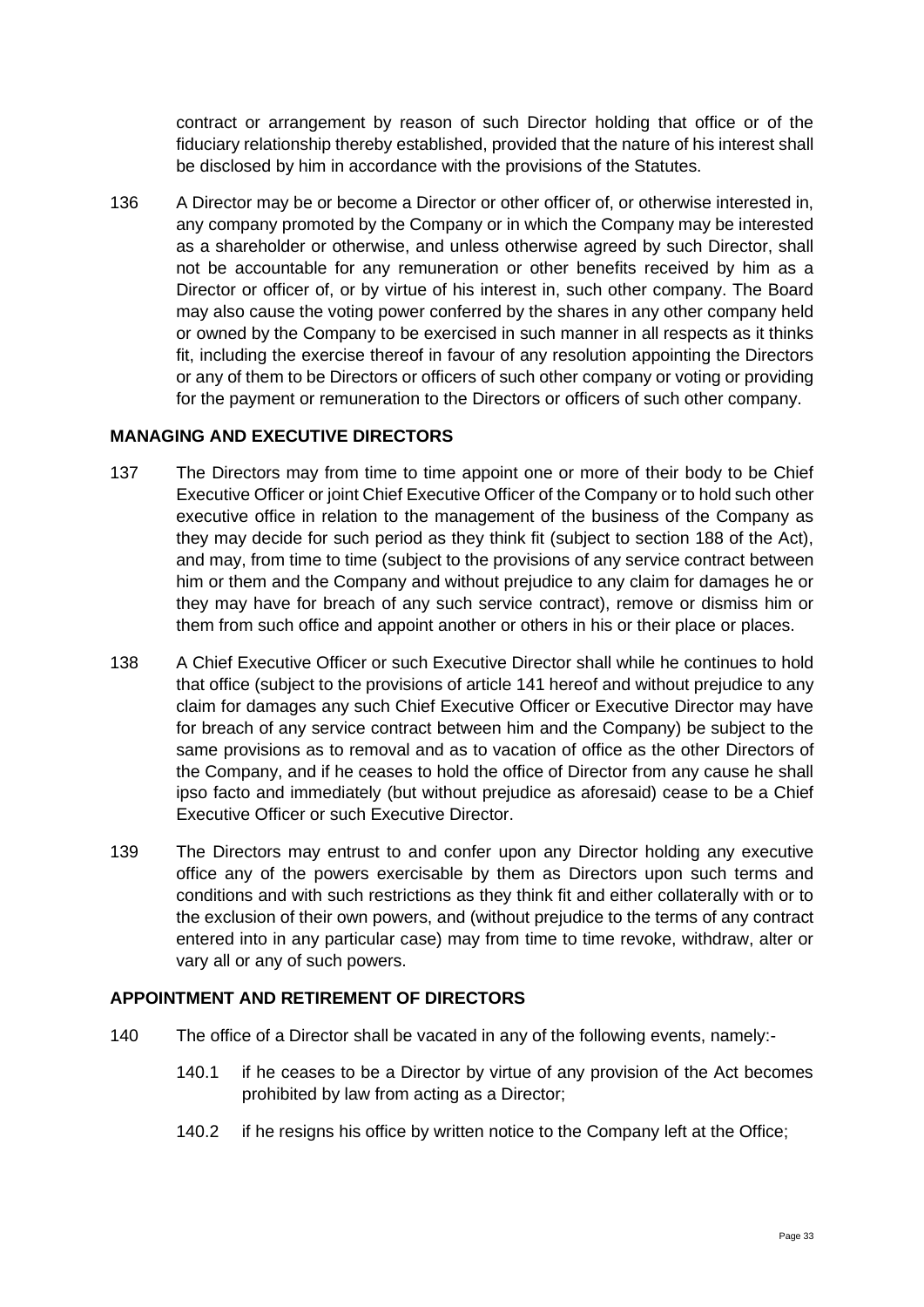- 140.3 if he becomes bankrupt, has a receiving order made against him or, in Scotland has his estate sequestrated or if he makes any arrangement or composition with his creditors generally;
- 140.4 if he is, or may be, suffering from mental disorder and either:
	- 140.4.1 he is admitted to hospital in pursuance of an application for admission for treatment under the Mental Health Act 1983 (as amended) or, in Scotland, an application for admission under the Mental Health (Scotland) Act 1985 (as amended);
	- 140.4.2 a registered medical practitioner who is treating that person gives a written opinion to the Company stating that that person has become physically or mentally incapable of acting as a director and may remain so for more than three months; or
	- 140.4.3 an order is made by a court having jurisdiction (whether in the United Kingdom or elsewhere) in matters concerning mental disorder for his detention or for the appointment of a receiver, curator bonis or other person to exercise powers with respect to his property or affairs;
- 140.5 if he shall be removed from office by notice in writing, served upon him at his address as shown in the register of Directors, signed by all his co-Directors being not less than two in number, but so that such removal shall be deemed an act of the Company and if he holds an appointment to an executive office which thereby automatically determines such removal shall have effect without prejudice to any claim for damages for breach of any contract of service between him and the Company;
- 140.6 if he shall for more than six consecutive months have been absent (whether or not his alternative Director appointed by him attends) without permission of the Directors from meetings of the Directors held during that period and the Directors resolve that his office be vacated; or
- 140.7 if he becomes prohibited from being a Director pursuant to the provisions of the Company Directors Disqualification Act 1986.
- <span id="page-33-0"></span>141 At each Annual General Meeting of the Company after the date of adoption of these articles one-third of the Directors for the time being (or, if their number is not a multiple of three, the number nearest to but not greater than one- third), shall retire from office by rotation.
- 142 The Directors to retire by rotation shall include (so far as necessary to obtain the number required) any Director who wishes to retire and not to offer himself for reelection. Any further Directors so to retire shall be those of the other Directors subject to retirement by rotation who have been longest in office since their last re-election or appointment and so that as between persons who become or were last re-elected Directors on the same day those to retire shall (unless they otherwise agree among themselves) be determined by lot. A retiring Director shall be eligible for re-election. The Directors to retire on each occasion (both as to number and identity) shall be determined by the composition of the Board at the date of the Notice convening the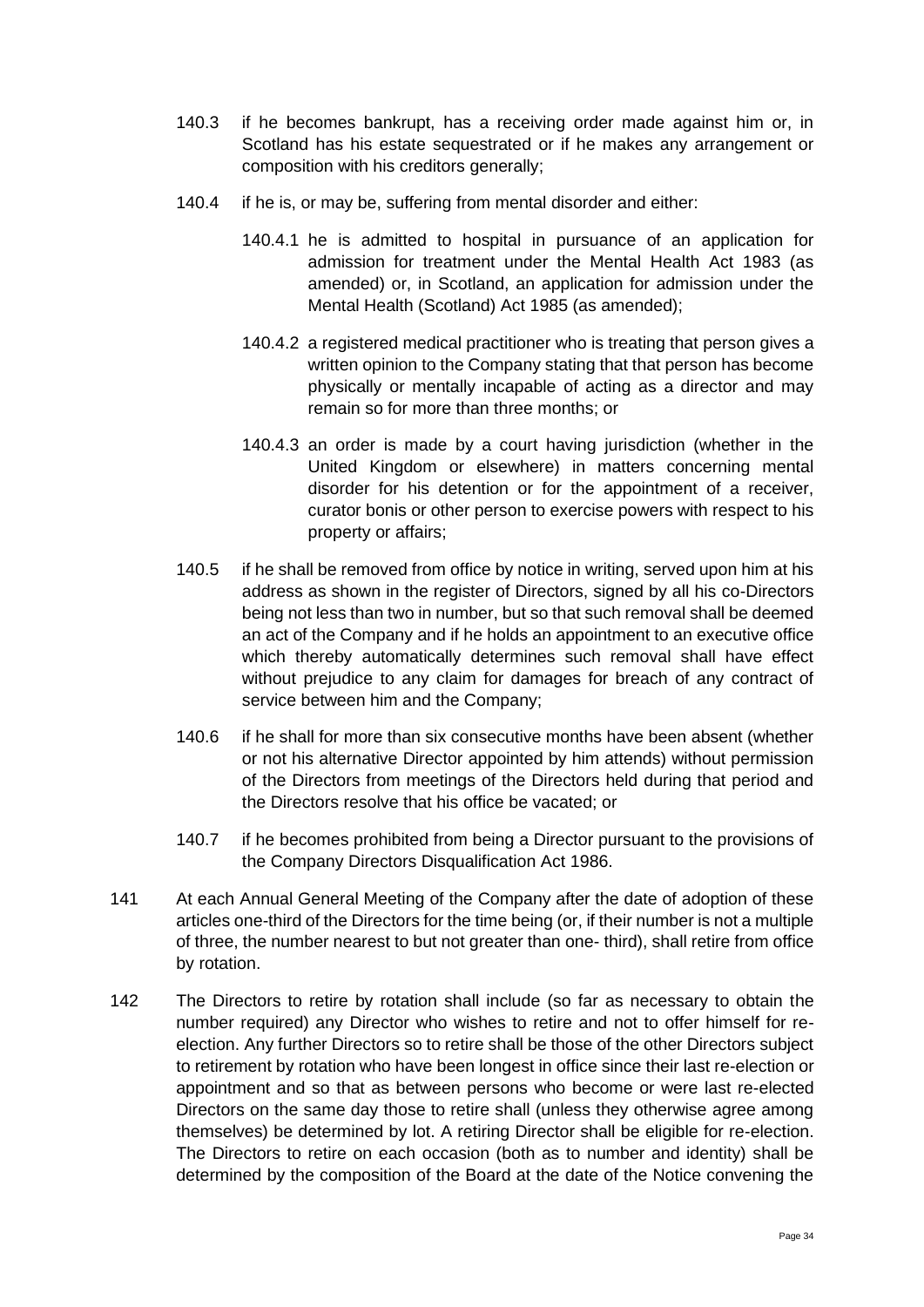Annual General Meeting, and no Director shall be required to retire or be relieved from retiring by reason of any change in the number or identity of the Directors after the date of such Notice but before the close of the meeting.

- 143 The Company at the meeting at which a Director retires under any provision of these articles may by Ordinary Resolution fill up the office being vacated by electing thereto the retiring Director or some other person eligible for appointment. In default the retiring Director shall be deemed to have been re-elected except in any of the following cases:-
	- 143.1 where at such meeting it is expressly resolved not to fill such office or the resolution for the re-election of such Director is put to the meeting and lost;
	- 143.2 where such Director has given notice in writing to the Company that he is unwilling to be re-elected; or
	- 143.3 where the default is due to the moving of a resolution in contravention of article [144.](#page-34-0)

The retirement shall not have effect until the conclusion of the meeting except where a resolution is passed to elect another person in the place of the retiring Director or a resolution for his re-election is put to the meeting and lost and accordingly a retiring Director who is re-elected or deemed to have been re-elected will continue in office without break.

- <span id="page-34-0"></span>144 A resolution for the appointment of two or more persons as Directors by a single resolution shall not be moved at any General Meeting unless a resolution that it shall be so moved has first been agreed to by a meeting without any vote being given against it, and any resolution moved in contravention of this provision shall be void.
- 145 No person other than a Director retiring at the meeting shall, unless recommended by the Directors for election, be eligible for appointment as a Director at any General Meeting unless not less than seven nor more than 42 days (inclusive of the date on which the notice is given) before the date appointed for the meeting there shall have been lodged at the Office notice in writing, signed by some member (other than the person to be proposed) duly qualified to attend and vote at the meeting for which such notice is given, of his intention to propose such person for election and also notice in writing signed by the person to be proposed of his willingness to be elected.
- 146 The Company may in accordance with and subject to the provisions of the Statutes by Ordinary Resolution of which special notice has been given remove any Director from office (notwithstanding any provision of these articles or of any agreement between the Company and such Director, but without prejudice to any claim he may have for damages for breach of any such agreement) and appoint another person in place of a Director so removed from office and any other person so appointed shall be treated for the purpose of determining the time at which he or any other Director is to retire by rotation as if he had become a Director on the day on which the Director in whose place he is appointed was last elected a Director. In default of such appointment the vacancy arising upon the removal of a Director from office may be filled as a casual vacancy.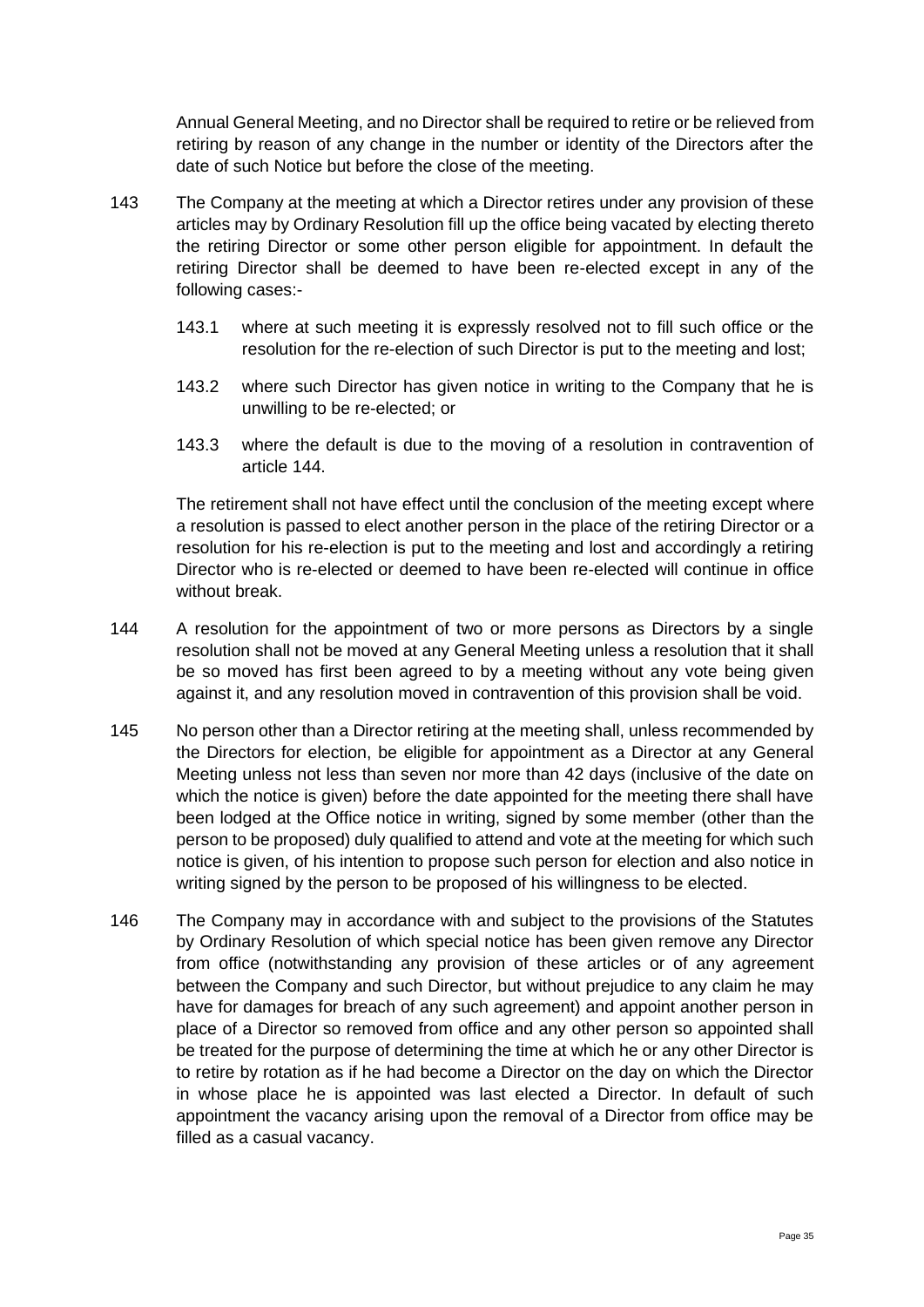147 The Company may by Ordinary Resolution appoint any person to be a Director either to fill a casual vacancy or as an additional Director. Without prejudice thereto the Directors shall also have power at any time so to do, but so that the total number of Directors shall not thereby exceed the maximum number (if any) fixed by or in accordance with these articles. Any person so appointed by the Directors shall hold office until the next Annual General Meeting and shall then be eligible for election, but shall not be taken into account in determining the number of Directors who are to retire by rotation at such meeting.

### **ALTERNATE DIRECTORS**

- 148 Any Director may at any time in writing and deposited at the Office, or delivered at a meeting of the Directors, appoint any person (including another Director) to be his alternate Director and may in like manner at any time terminate such appointment. Such appointment unless previously approved by the Directors, shall have effect only upon and subject to being so approved.
- 149 The appointment of an alternate Director shall determine on the happening of any event which if he were a Director would cause him to vacate such office or if his appointor ceases to be a Director, provided that if any Director retires but is reappointed or deemed to be re-appointed at the same meeting, any valid appointment of an alternative Director which was in force immediately before his retirement shall remain in force.
- 150 An alternate Director shall (except when absent from the United Kingdom) be entitled to receive notices of meetings of the Directors and shall be entitled to attend and vote as a Director at any such meeting at which the Director for whom he is appointed an alternate is not personally present and generally at such meeting to perform all the functions of a Director and for the purposes of the proceedings at such meeting the provisions of these articles shall apply as if he (instead of the Director for whom he is appointed an alternate) were a Director. If he shall be himself a Director or shall attend any such meeting as an alternate for more than one Director an alternate Director shall have one vote for every Director he represents in addition to his own, if he is himself a Director, and when so acting, where the quorum exceeds two, shall be considered as two Directors for the purpose of making a quorum. If the Director for whom he is appointed an alternate is for the time being absent from the United Kingdom or temporarily unable to act through ill-health or disability his signature to any resolution in writing of the Directors, shall be as effective as the signature of the Director for whom he is appointed an alternate. To such extent as the Directors may from time to time determine in relation to any committee of the Directors the foregoing provisions of this paragraph shall also apply mutatis mutandis to any meeting of any such committee of which the Director for whom he is appointed an alternate is a member. An alternate Director shall not (save as aforesaid) have power to act as a Director nor shall he be deemed to be a Director for the purposes of these articles.
- 151 An alternate Director shall be entitled to contract and be interested in and benefit from contracts or arrangements or transactions and to be repaid expenses and to be indemnified to the same extent mutatis mutandis as if he were a Director but he shall not be entitled to receive from the Company any remuneration in respect of his appointment except only such part (if any) of the remuneration otherwise payable to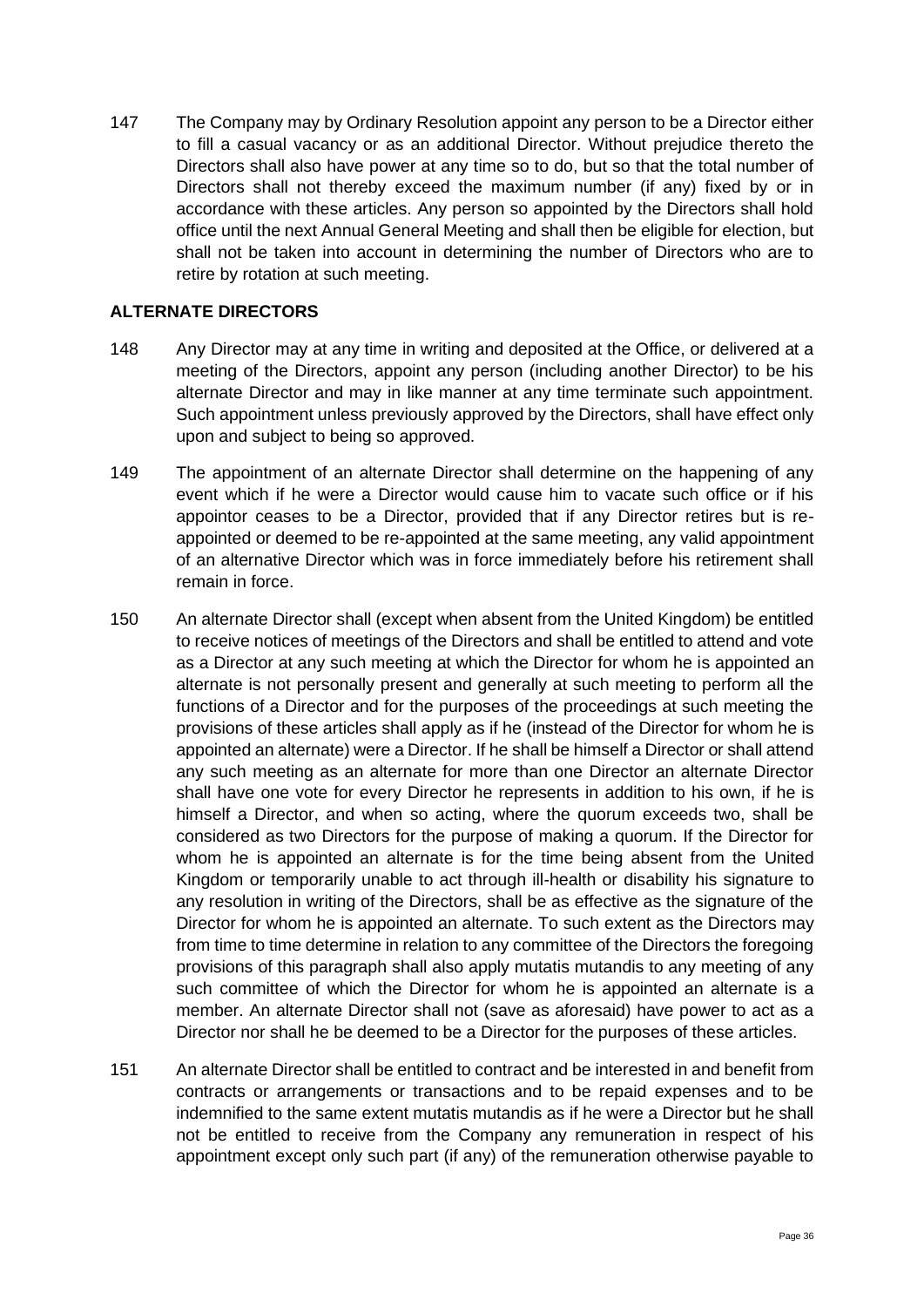the Director for whom he is appointed an alternate as such Director may by notice in writing to the Company from time to time direct.

152 An alternate Director shall be deemed to be an officer of the Company, shall alone be responsible to the Company for his own acts or defaults and shall not be deemed to be the agent of or for the Director appointing him.

#### **MEETINGS AND PROCEEDINGS OF DIRECTORS**

- 153 Subject to the provisions of these articles the Directors may meet together for the despatch of business, adjourn and otherwise regulate their meetings as they think fit. At any time any Director may, and the Secretary on the requisition of a Director shall, summon a meeting of the Directors. Notice of a meeting shall be deemed to be duly given to a Director if it is given to him personally or by word of mouth or sent in writing to him at his last known postal address or any other address given by him to the Company for this purpose or for the purpose of electronic communications. Notice of a Directors' meeting need not be given to Directors who waive their entitlement to notice of that meeting, by giving notice to that effect to the Company not more than 7 days after the date on which the meeting is held. Where such notice is given after the meeting has been held, that does not affect the validity of the meeting, or of any business conducted at it.
- 154 The quorum necessary for the transaction of the business of the Directors may be fixed from time to time by the Directors and unless so fixed at any other number shall be two. A meeting of the Directors at which a quorum is present shall be competent to exercise all powers and discretions for the time being exercisable by the Directors. For the purposes of determining whether a quorum is present:-
	- 154.1 in the case of a resolution agreed by Directors in accordance with article [155](#page-36-0) below all such Directors shall be counted in the quorum; or
	- 154.2 in the case of a meeting of Directors, in addition to the Directors present at the meeting, any Director participating in such meeting in accordance with article [155](#page-36-0) below shall be counted in the quorum.
- <span id="page-36-0"></span>155 A meeting of the Board may consist of a conference between Directors some or all of whom are in different places provided that each Director who participates is able:
	- 155.1 to hear each of the other participating Directors addressing the meeting; and
	- 155.2 if he so wishes, to address all of the other participating Directors simultaneously whether directly, by conference telephone or by any other form of communications equipment (whether in use when these articles are adopted or developed subsequently) or by a combination of such methods. Each Director so participating in a meeting shall be deemed to be "present" at such meeting for the purposes of these articles.

A meeting held in accordance with this article is deemed to take place at the place where the largest group of participating Directors is assembled, or if no such group is readily identifiable, at the place from where the Chairman of the meeting participates.

156 Questions arising at any meeting of the Directors shall be determined by a majority of votes. In case of an equality of votes the Chairman of the meeting shall have a second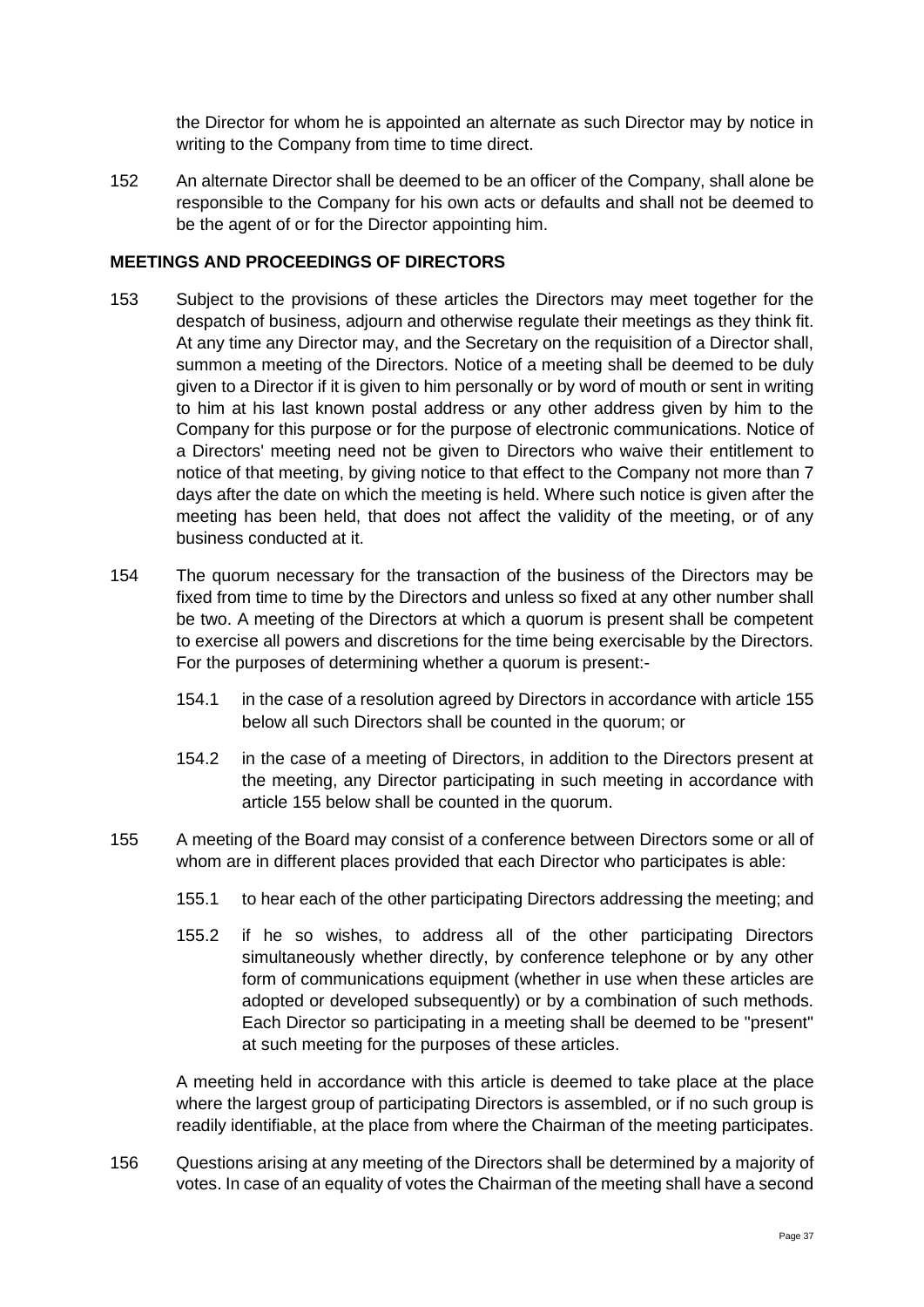or casting vote. But this does not apply if, in accordance with the articles, the Chairman or other Director is not to be counted as participating in the decision-making process for quorum or voting purposes.

- 157 Subject as provided in these articles, a Director shall not vote in respect of any contract or arrangement or any other proposal whatsoever in which he has an interest (together with any interest of any person connected with him) otherwise than by virtue of his interests in shares or debentures or other securities of or otherwise in or through the Company, or in relation to which he has a duty which conflicts or may conflict with the interests of the Company. A Director shall not be counted in the quorum at a meeting in relation to any resolution on which he is debarred from voting.
- <span id="page-37-0"></span>158 A Director who to his knowledge is in any way, whether directly or indirectly, interested in a contract or arrangement or proposed contract or arrangement with the Company shall declare the nature of his interest at the meeting of the Board at which the question of entering into the contract or arrangement is first taken into consideration, if he knows his interest then exists or in any other case at the first meeting of the Board after he knows that he is or has become so interested. A general notice to the Board given by a Director to the effect that he is a member of a specified company or firm and is to be regarded as interested in any contract or arrangement which may after the date of the notice be made with such company or firm shall be sufficient declaration of interest under this article in relation to any contract or arrangement so made; provided that no such notice shall be effective unless either it is given at a meeting of the Board or the Director giving the same takes reasonable steps to secure that it is brought up and read at the next Board Meeting after it is given. For the purposes of this article, an interest of a person who is, for any purpose of section 252 of the Act connected with a Director shall be treated as an interest of the Director and in relation to an alternate Director, an interest of his appointer shall be treated as an interest of the alternate Director without prejudice to any interest which the alternate Director has otherwise.
- 159 Subject to the Statutes and compliance with article [158,](#page-37-0) a Director, notwithstanding his office:
	- 159.1 may enter into or otherwise be interested in any contract, arrangement, transaction or proposal with the Company or in which the Company is otherwise interested, either in connection with his tenure of any office or place of profit or as seller, buyer or otherwise;
	- 159.2 may hold any other office or place of profit under the Company (except that of auditor) in conjunction with the office of Director and may act by himself or through his firm in a professional capacity for the Company, and in any such case on such terms as to remuneration and otherwise as the Board may arrange, either in addition to or in lieu of any remuneration provided for by any other article; and
	- 159.3 may be a director or other officer of, or employed by, or a party to any contract, arrangement, transaction or proposal with or otherwise interested in, any body corporate promoted by the Company or in which the Company is otherwise interested or as regards which the Company has any powers of appointment.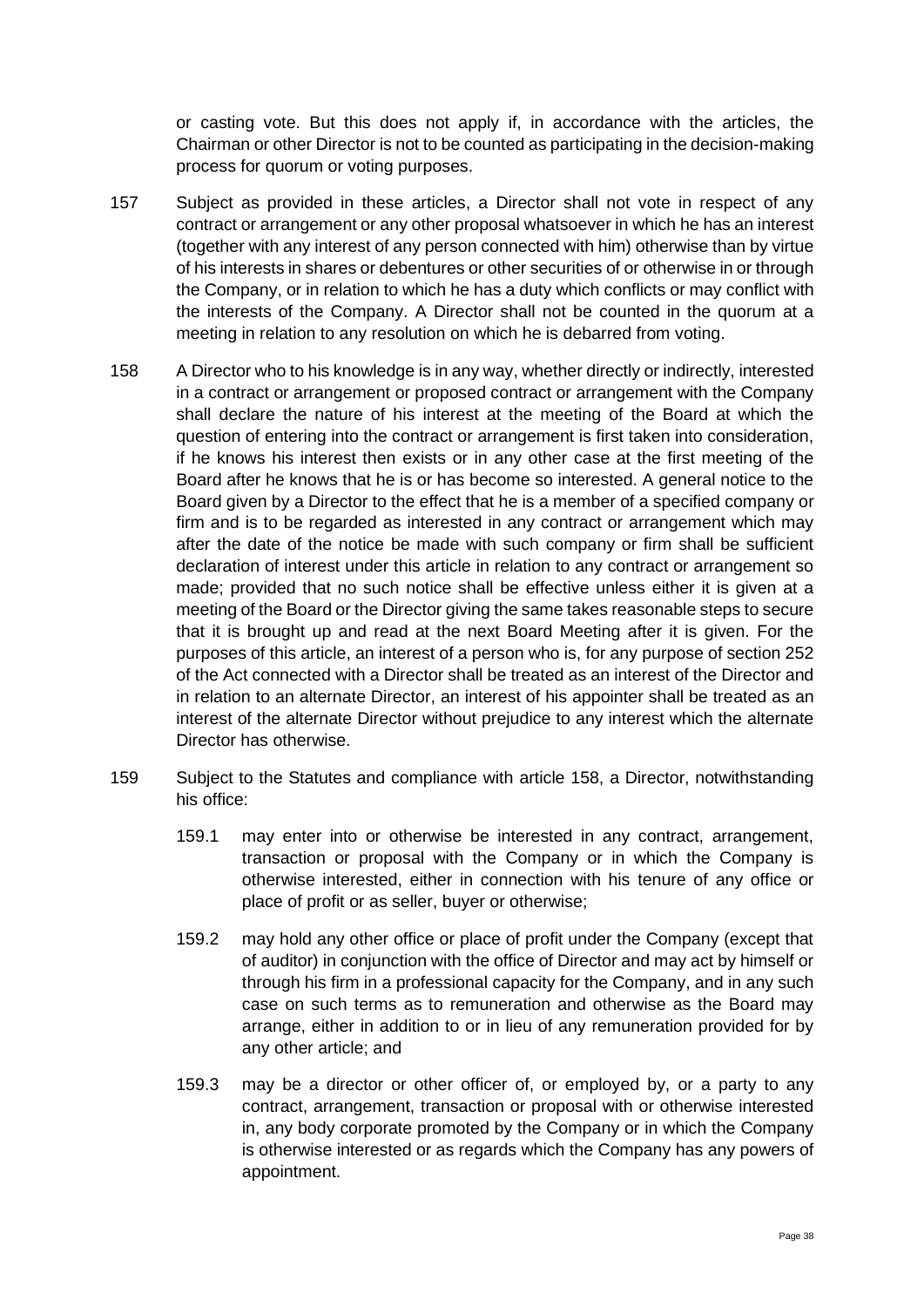- <span id="page-38-0"></span>160 Subject to the provisions of the Statutes and as provided in these articles, a Director shall (in the absence of some other material interest than is indicated below) be entitled to vote (and be counted in the quorum) in respect of any resolution concerning any of the following matters, namely:-
	- 160.1 the giving of any security, guarantee or indemnity to him in respect of money lent or obligations incurred by him or by any other person at the request of or for the benefit of the Company or any of its subsidiaries;
	- 160.2 the giving of any security, guarantee or indemnity to a third party in respect of a debt or obligation of the Company or any of its subsidiaries for which he himself has assumed responsibility in whole or in part under a guarantee or indemnity or by the giving of security;
	- 160.3 any proposal concerning an offer of shares or debentures or other securities of or by the Company or any of its subsidiaries for subscription or purchase in which offer he is or is to be interested as a participant in the underwriting or sub- underwriting thereof;
	- 160.4 any proposal concerning an offer of shares or debentures or other securities of or by the Company or any of its subsidiaries for subscription or purchase in which offer the Director is or may be entitled to participate as a holder of shares or debentures or other securities of the Company;
	- 160.5 any proposal concerning any other company in which he and any persons connected with him do not have voting rights held as a member or through direct or indirect holding of financial instruments (as those terms are used in the Disclosure Guidance and Transparency Rules Sourcebook (as amended from time to time) of the FCA Handbook in one per cent. or more of the issued shares of any class of such company or of the voting rights available to members of the relevant company (any such interest being deemed for the purposes of this article to be a material interest in all circumstances);
	- 160.6 any arrangement for the benefit of the employees of the Company or any of its subsidiary undertakings which does not award the Director any privilege or benefit not generally awarded to the employees to whom such arrangement relates;
	- 160.7 any arrangement concerning (a) insurance for the benefit of Directors, or (b) indemnities in favour of Directors, or (c) the funding of expenditures by one or more Directors in defending proceedings against him or them, or (d) doing anything to enable such Director or Directors to avoid incurring such expenditure; or
	- 160.8 for the benefit of employees of the Company or any of its subsidiaries under which the Director benefits in a similar manner as the employees and does not accord to any Director as such any privilege or advantage not generally accorded to the employees to whom such arrangement relates.
- 161 Where proposals are under consideration concerning the appointment (including fixing or varying the terms of appointment) of two or more Directors to offices or employments with the Company or any company in which the Company is interested,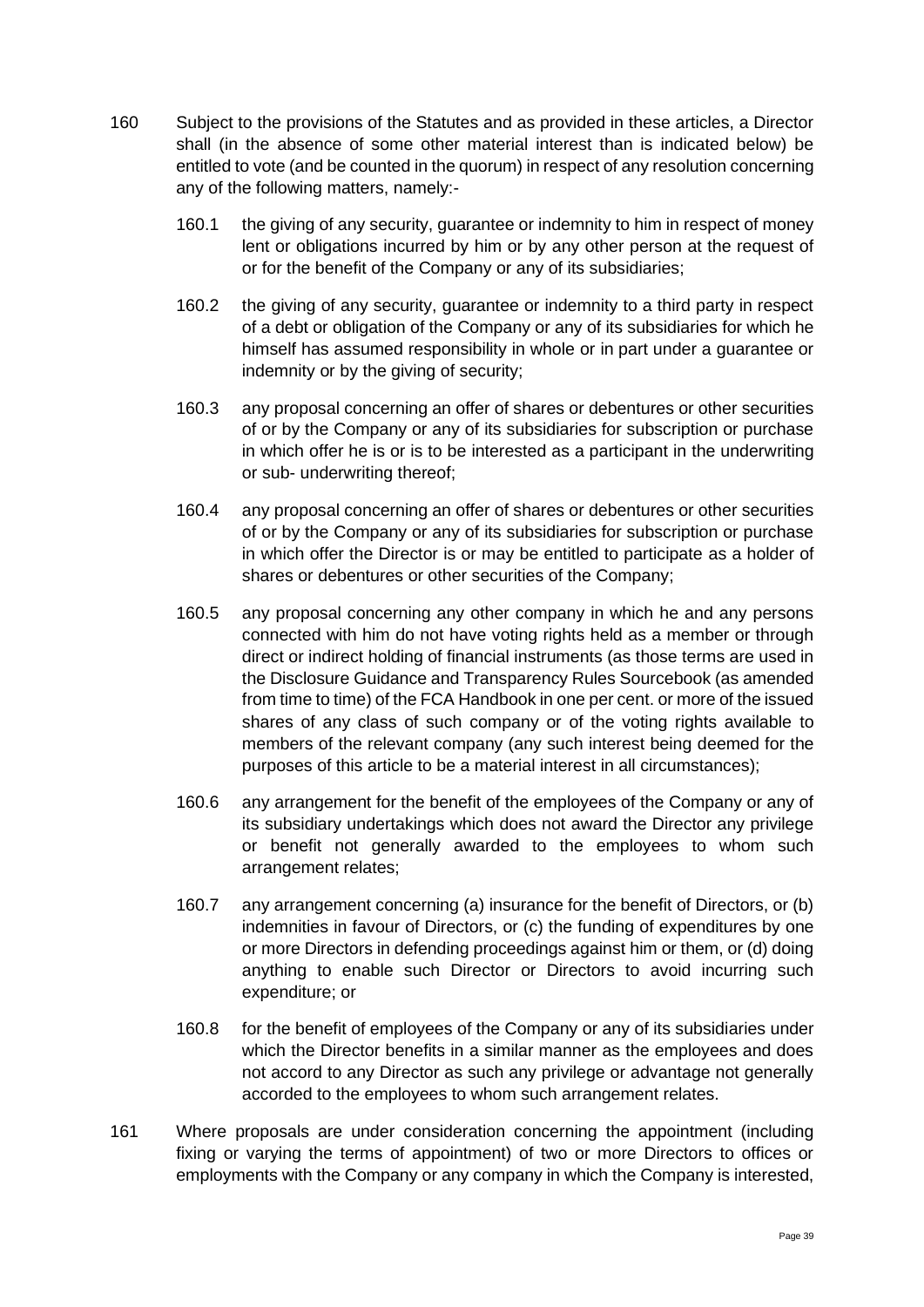such proposals may be divided and considered in relation to each Director separately and in such case each of the Directors concerned (if not debarred from voting under article [116.1\)](#page-27-3) shall be entitled to vote (and be counted in the quorum) in respect of each resolution except that concerning his own appointment.

- 162 If any question shall arise at any meeting as to the materiality of a Director's interest or as to the entitlement of any Director to vote and such question is not resolved by him voluntarily agreeing to abstain from voting, such question shall be referred to the Chairman of the meeting (or where the interest concerns the Chairman himself to the Deputy Chairman of the meeting who if not already appointed under article [167](#page-40-0) shall be such non-executive Director who shall have been in office as a non-executive Director the longest) and his ruling in relation to any other Director shall be final and conclusive except in a case where the nature or extent of the interests of the Director concerned has not been fairly disclosed. The Deputy Chairman's ruling in relation to the Chairman shall be final and conclusive except in a case where the nature or extent of the interests of the Chairman has not been fairly disclosed.
- 163 Notwithstanding any provisions of these articles, the Directors may (subject to such terms and conditions as they may think fit to impose from time to time, and subject always to their right to vary or terminate such authorisation) authorise any matter which would otherwise result in a Director infringing his duty under Section 175 of the Act to avoid a situation in which he had, or can have, a direct or indirect interest that conflicts, or possibly may conflict with the interests of the Company (including, without limitation, in relation to the exploitation of any property, information or opportunity whether or not the Company could take advantage of it but excluding any situation which cannot reasonably be regarded as likely to give rise to a conflict of interest) provided that for this purpose the Director in question and any other interested Director are not counted in the quorum at any Board meeting at which such matter is approved and it is agreed to without their voting or would have been agreed to if their vote had not been counted.
- 164 If a matter has been duly authorised by the Directors in accordance with article [160](#page-38-0) then (subject to such terms and conditions, if any, as the Directors may think fit to impose from time to time, and subject always to their right to vary or terminate such authorisation or the permissions set out below):
	- 164.1 the Director shall not be required to disclose any confidential information relating to such matter to the Company if to make such a disclosure would result in a breach of a duty or obligation of confidence owned by him in relation to it or in connect with that matter;
	- 164.2 the Director may absent himself from meetings of the Directors at which anything to that matter will or may be discussed; and
	- 164.3 the Director may make such arrangements as such Director thinks fit for Board and/or committee papers to be received and read by a professional adviser on behalf of that Director.
- 165 A Director shall not, save as otherwise agreed by him, be accountable to the Company for any remuneration, profit or other benefit which he derives from any matter which has been authorised by the Directors pursuant to article [160.](#page-38-0)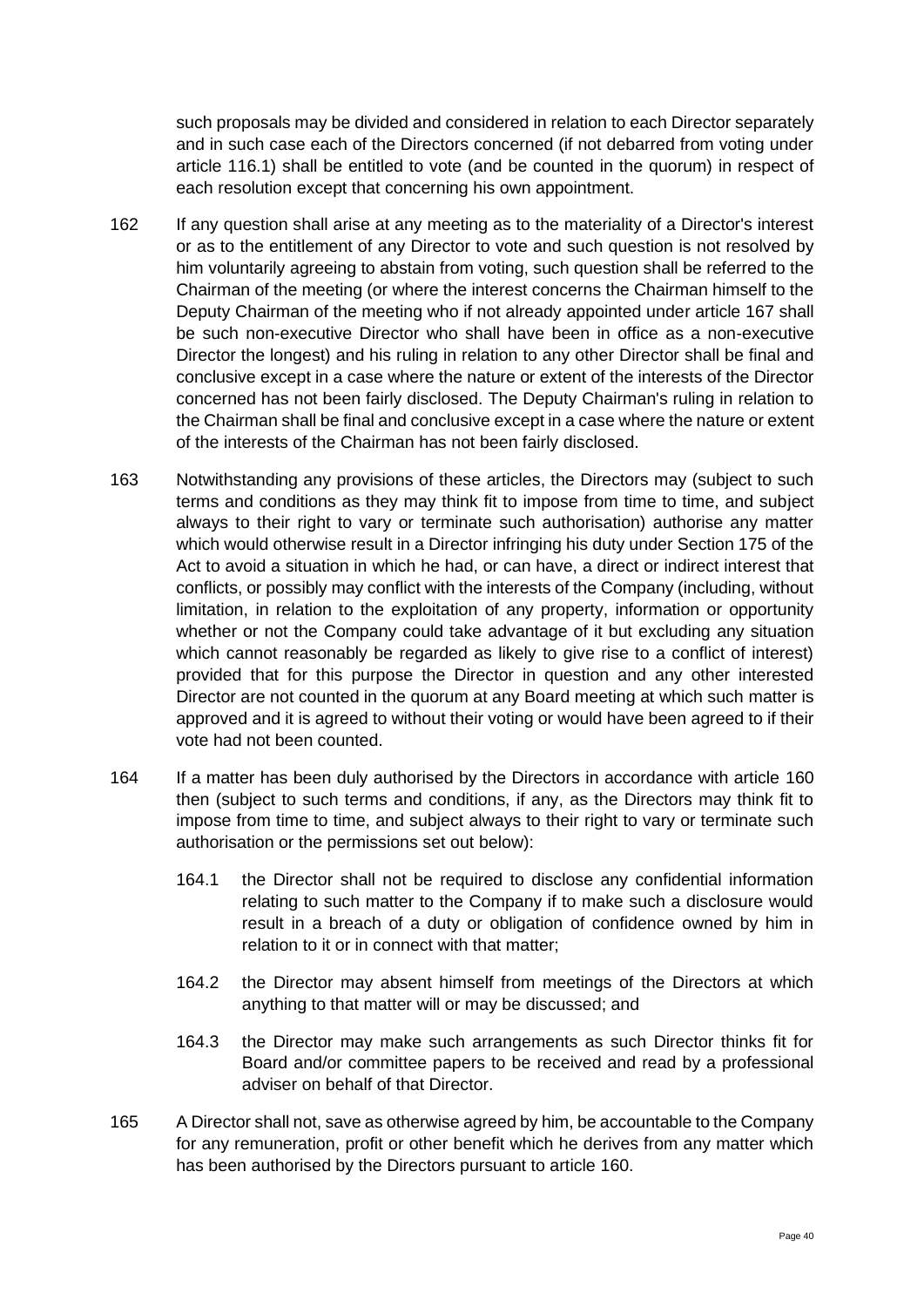- 166 The continuing Directors may act notwithstanding any vacancies, but if and so long as the number of Directors is reduced below the minimum number fixed by or in accordance with these articles the continuing Directors or Director may act for the purposes of filling up such vacancies or of summoning General Meetings, but not for any other purpose. If there be no Directors or Director able or willing to act, then any two members may summon a General Meeting for the purpose of appointing Directors.
- <span id="page-40-0"></span>167 The Directors may elect a Chairman and a Deputy Chairman (or two or more Deputy Chairmen) and determine the period for which each is to hold office. If no Chairman or Deputy Chairman shall have been appointed, or if at any meeting neither be present within five minutes after the time appointed for holding the same, the Directors present may choose one of their number to be Chairman of the meeting.
- 168 A resolution in writing signed by all the Directors for the time being entitled to receive notice of a Board meeting and to vote on the resolution and not being less than quorum, shall be as effective as a resolution duly passed at a meeting of the Directors and may consist of several documents in the like form, each signed by one or more Directors.
- 169 The Directors may delegate any of their powers or discretions to committees consisting of one or more members of their body and (if thought fit) one or more other persons co-opted as hereinafter provided. Any committee so formed shall in the exercise of the powers so delegated conform to any regulations which may from time to time be imposed by the Directors. Any such regulations may provide for or authorise the co-option to the committee of persons other than Directors and for such co-opted members to have voting rights as members of the committee but so that:
	- 169.1 the number of co-opted members shall be less than one-half of the total number of members of the committee; and
	- 169.2 no resolution of the committee shall be effective unless a majority of the persons present at the meeting are Directors.
- 170 The meetings and proceedings of any such committee consisting of two or more members shall be governed mutatis mutandis by the provisions of these articles regulating the meetings and proceedings of the Directors so far as the same are not superseded by any regulations made by the Directors under the last preceding article.
- 171 All acts done by any meeting of Directors, or of any committee of the Directors, or by any person acting as a Director or as a member of any such committee, shall as regards all persons dealing in good faith with the Company, notwithstanding that there was some defect in the appointment of any of the persons acting as aforesaid, or that any such persons were disqualified or had vacated office, or were not entitled to vote, be as valid as if every person had been duly appointed and was qualified and had continued to be a Director or member of the committee and had been entitled to vote.

#### **BORROWING POWERS**

172 Subject to the provisions of the Statutes, the Directors may exercise all the powers of the Company to borrow money, and to mortgage or charge its undertaking, property and uncalled capital, and to issue debentures and other securities, whether outright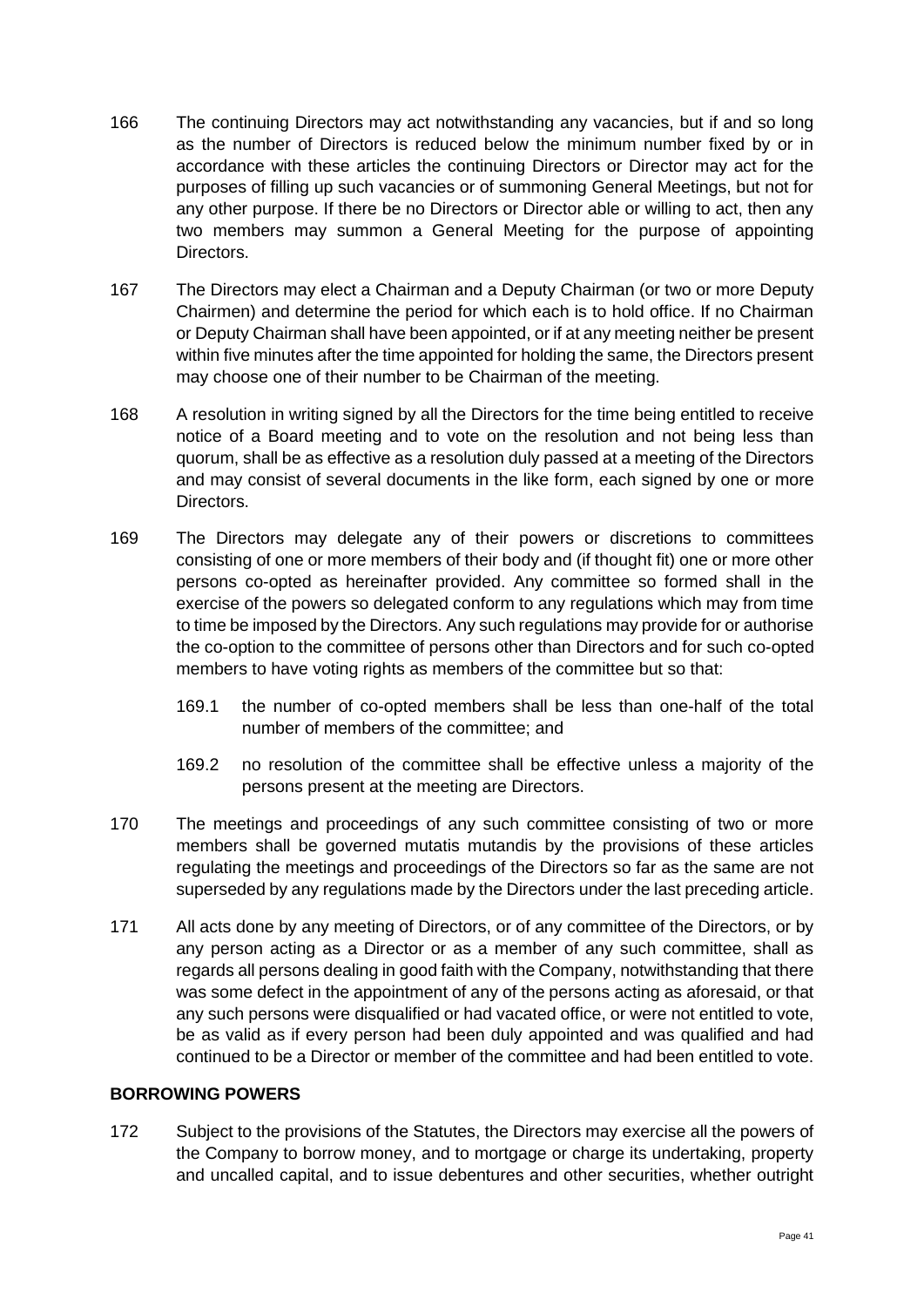or as collateral security for any debt, liability or obligation of the Company or of any third party.

### **GENERAL POWERS OF DIRECTORS**

- 173 The business and affairs of the Company shall be managed by the Directors, who may exercise all such powers of the Company as are not by the Statutes or by these articles required to be exercised by the Company in an Annual General Meeting or General Meeting, subject nevertheless to any regulations of these articles, to the provisions of the Statutes and to such regulations, being not inconsistent with the aforesaid regulations or provisions, as may be prescribed by Special Resolution of the Company, but no regulation so made by the Company shall invalidate any prior act of the Directors which would have been valid if such regulation had not been made. The general powers given by this article shall not be limited or restricted by any special authority or power given to the Directors by any other article.
- 174 The Directors may establish any local, group or divisional boards, agencies or committees for managing any of the affairs of the Company, either in the United Kingdom or elsewhere, and may appoint any persons to be members of such local, group or divisional boards, agencies or committees or any managers or agents, and may fix their remuneration and may delegate to any local, group or divisional board, agency or committee, or any of them, to fill any vacancies therein, and to act notwithstanding vacancies, and any such appointment or delegation may be made upon such terms and subject to such conditions as the Directors may think fit, and the Directors may remove any person so appointed, and may annul or vary any such delegation, but no person dealing in good faith and without notice of any such annulment or variation shall be affected thereby.
- 175 The Directors may arrange that any branch of the business carried on by the Company or any other business in which the Company may be interested shall be carried on by or through one or more subsidiary companies, and they may on behalf of the Company make such arrangements as they think advisable for taking the profits or bearing the losses of any branch or business so carried on or for financing assisting or subsidising any such subsidiary company or guaranteeing its contracts obligations or liabilities.
- 176 The Directors may from time to time and at any time by power of attorney or otherwise appoint any company, firm or person or any fluctuating body of persons, whether nominated directly or indirectly by the Directors, to be the attorney(s) or agent(s) of the Company for such purposes and with such powers, authorities and discretions (not exceeding those vested in or exercisable by the Directors under these articles) and for such period and subject to such conditions as they may think fit, and any such power of attorney or other authority may contain such provisions for the protection and convenience of persons dealing with any such attorney or agent as the Directors may think fit, and may also authorise any such attorney or agent to sub-delegate all or any of the powers, authorities and discretions vested in him.
- 177 The Directors may from time to time appoint any person to any office or employment having a designation or title including the word "Director" or attach to any existing office or employment with the Company such a designation or title and may at any time determine any such appointment or the use of any such designation or title. The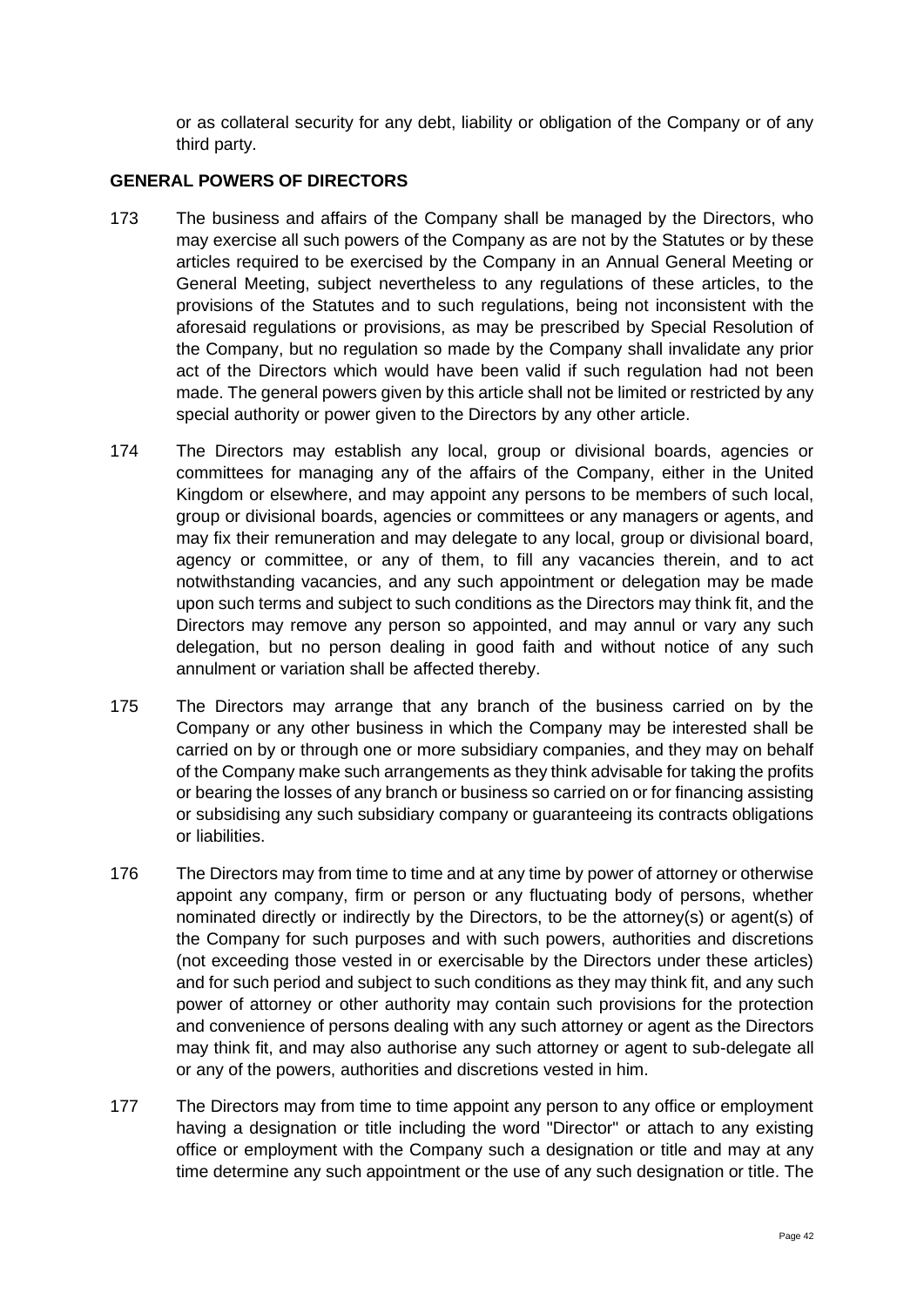inclusion of the word "Director" in the designation or title of any such office or employment with the Company shall not imply that the holder thereof is a Director of the Company nor shall such holder thereby be empowered in any respect to act as a Director of the Company or be deemed to be a Director for any of the purposes of these articles.

- 178 The Directors may give or award pensions, annuities, gratuities and superannuation or other allowances or benefits to any persons who are or have at any time been Directors of or employed by or in the service of the Company or of any company which is a subsidiary company of or allied or associated with the Company or any such subsidiary and to the wives, widows, children and other relatives and dependants of any such persons and may establish, maintain, support, subscribe to and contribute to all kinds of schemes, trusts and funds for the benefit of such persons as are hereinbefore referred to or any of them or any class of them, and so that any Director shall be entitled to receive and retain for his own benefit any such pension, annuity, gratuity, allowance or other benefit (whether under any such fund or scheme or otherwise).
- 179 The Directors may establish and subsidise or subscribe to any institutions, associations, clubs or funds calculated to be for the benefit of or to advance the interests and wellbeing of the Company or of any other company as aforesaid or of any such persons as aforesaid and make payments for or towards the insurance of any such persons as aforesaid, and subscribe or guarantee money for charitable or benevolent objects or for any exhibition or for any public, general or useful object.
- 180 The Directors may do any of the matters aforesaid either alone or in conjunction with any such other company as aforesaid.
- 181 Subject to and to the extent permitted by the Statutes, the Company, or the Directors on behalf of the Company, may cause to be kept in any territory a branch Register of Members resident in such territory, and the Directors may make and vary such regulations as they may think fit respecting the keeping of any such register.
- 182 All cheques, promissory notes, drafts, bills of exchange, and other negotiable or transferable instruments, and all receipts of moneys paid to the Company, shall be signed, drawn, accepted, endorsed, or otherwise executed, as the case may be, in such manner as the Directors shall from time to time by resolution determine.

### **PART V - RESERVES, DIVIDENDS AND CAPITALISATION OF PROFITS RESERVES**

183 The Directors may from time to time set aside out of the profits of the Company and carry to reserve such sums as they think proper which, at the discretion of the Directors, shall be applicable for any purpose to which the profits of the Company may properly be applied and pending such application may either be employed in the business of the Company or be invested. The Directors may divide the reserve into such special funds as they think fit and may consolidate into one fund any special funds or any parts of any special funds into which the reserve may have been divided. The Directors may also without placing the same to reserve carry forward any profits. In carrying sums to reserve and in applying the same, the Directors shall comply with the provisions of the Statutes.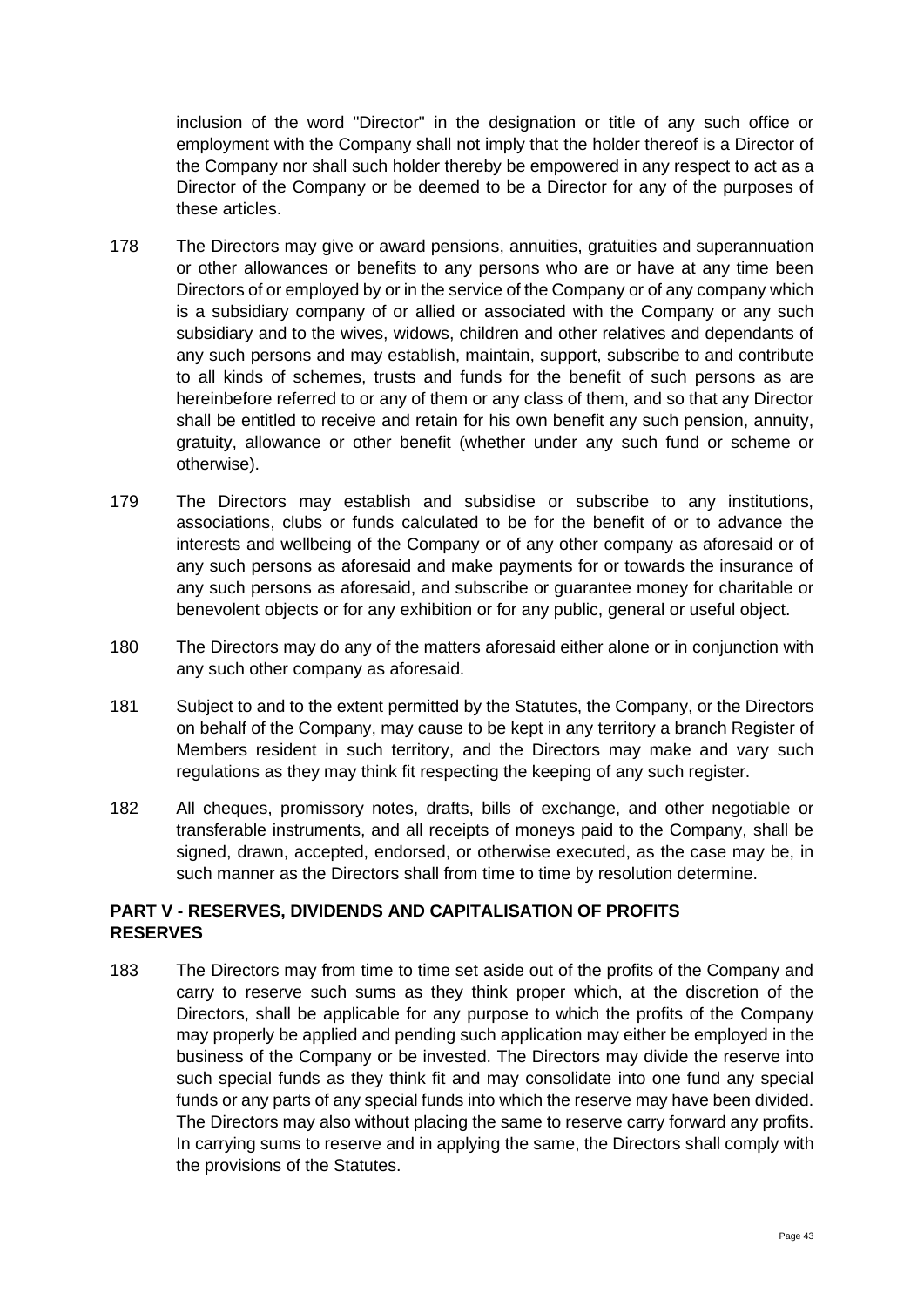#### **DIVIDENDS**

- 184 Subject to the Statutes, the Company may by Ordinary Resolution declare dividends but no such dividends shall exceed the amount recommended by the Directors.
- 185 In so far as, in the opinion of the Directors, the profits of the Company justify such payments, the Directors may declare and pay the fixed dividends on any class of shares carrying a fixed dividend expressed to be payable on fixed dates on the halfyearly or other dates prescribed for the payment thereof and may also from time to time declare and pay interim dividends on shares of any class of such amounts and on such dates and in respect of such periods as they think fit.
- 186 Unless and to the extent that the rights attached to any shares or the terms of issue thereof otherwise provide, all dividends shall (as regards any shares not fully paid throughout the period in respect of which the dividend is paid) be apportioned and paid pro rata according to the amounts paid on the shares during any portion or portions of the period in respect of which the dividend is paid. For the purposes of this article no amount paid on a share in advance of calls shall be treated as paid on the share.
- 187 No dividend or other moneys payable on or in respect of a share shall bear interest as against the Company.
- 188 Subject to the provisions of the Statutes, where any asset, business or property is acquired by the Company as from a past date the profits and losses arising therefrom as from such date may at the discretion of the Directors in whole or in part be carried to revenue account and treated for all purposes as profits or losses of the Company. Subject as aforesaid, if any shares or securities are purchased cum dividend or interest, such dividend or interest may at the discretion of the Directors be treated as revenue, and it shall not be obligatory to capitalise the same or any part thereof.
- 189 The Directors may retain any dividend or other moneys payable on or in respect of a share on which the Company has a lien, and may apply the same in or towards satisfaction of the debts, liabilities or engagements in respect of which the lien exists, and may further deduct from any dividend all sums of money (if any) presently payable by a member to the Company on account of calls or otherwise in relation to shares of the Company.
- 190 The Directors may retain the dividends payable upon shares in respect of which any person is under the provisions as to the transmission of shares hereinbefore contained entitled to become a member, or which any person is under those provisions entitled to transfer, until such person shall become a member in respect of such shares or shall transfer the same.
- 191 The Directors may withhold payment of dividends payable upon shares where the holding represents at least 0.25 per cent of the issued shares of the relevant class (calculated exclusive of treasury shares) and in respect of which the holder or other person appearing to be interested therein for the purposes of articles [115](#page-27-0) to [118](#page-28-1) inclusive hereof has failed to comply with the statutory disclosure requirements under the terms of articles [115](#page-27-0) to [118](#page-28-1) inclusive provided that this restriction shall cease to be applicable not more than seven days after the earlier of: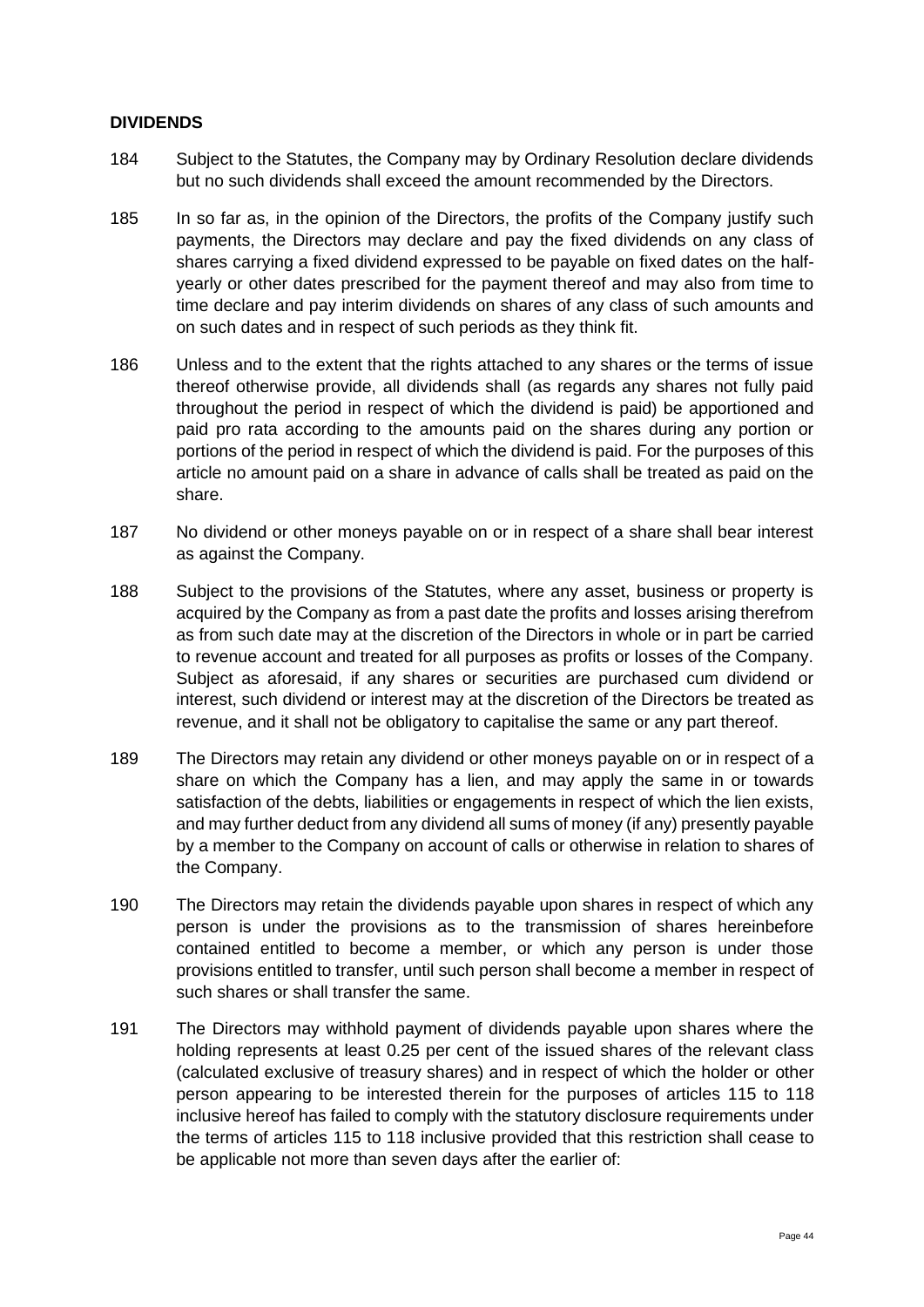- 191.1 receipt by the Company of notice that there has been a transfer of the shares pursuant to an arm's length sale as defined in article [118;](#page-28-1)
- 191.2 due compliance to the satisfaction of the Company, with the statutory disclosure requirements; and
- 191.3 any dividend monies then retained thereon shall be paid in accordance with article 196 hereof to the person appearing to the Company to be entitled thereto.
- 192 The waiver in whole or in part of any dividend on any share by any document (whether or not under seal) shall be effective only if such document is signed by the holder thereof (or the person becoming entitled to the share in consequence of the death, bankruptcy or mental disorder of the holder or by operation of law or any other event) and delivered to the Company and if or to the extent that the same is accepted as such or acted upon by the Company. If more than one person is entitled to the share, whether by reason of death or bankruptcy of one or more joint holders, or otherwise, the notice is not effective unless it is expressed to be given, and signed, by all the holders or persons otherwise entitled to the share.
- 193 The payment by the Directors of any unclaimed dividend or other moneys payable on or in respect of a share into a separate account shall not constitute the Company a trustee in respect thereof and any dividend unclaimed after a period of twelve years from the date on which such dividend was declared or became due for payment shall be forfeited and shall revert to the Company.
- 194 Subject to Part 23 of the Act the Company may upon the recommendation of the Directors by Ordinary Resolution direct payment of a dividend in whole or in part by the distribution of specific assets (and in particular of paid-up shares or debentures of any other company) and the Directors shall give effect to such resolution, and where any difficulty arises in regard to such distribution, the Directors may settle the same as they think expedient and in particular may issue fractional certificates and fix the value for distribution of such specific assets or any part thereof and may determine that cash payments shall be made to any members upon the footing of the value so fixed in order to adjust the rights of all parties and may vest any such specific assets in trustees as may seem expedient to the Directors.
- 195 Subject to Part 23 of the Act the Company may upon the recommendation of the Directors by Ordinary Resolution declare that any surplus monies in the hands of the Company representing capital profits arising from the receipt of monies received or recovered in respect of or arising from the realisation of any capital assets of the Company or any investment representing the same and not required for the payment or provision of any fixed dividend instead of being applied in the purchase of other capital assets or for other capital purposes be distributed amongst the ordinary shareholders on the footing that they receive the same as capital in the shares and proportions in which they would have been entitled to receive the same if it had been distributed by way of dividend: Provided always that no such profit as aforesaid shall be so distributed unless there shall remain in the hands of the Company a sufficiency of other assets to answer in full the whole of the liabilities and paid-up share capital of the Company for the time being.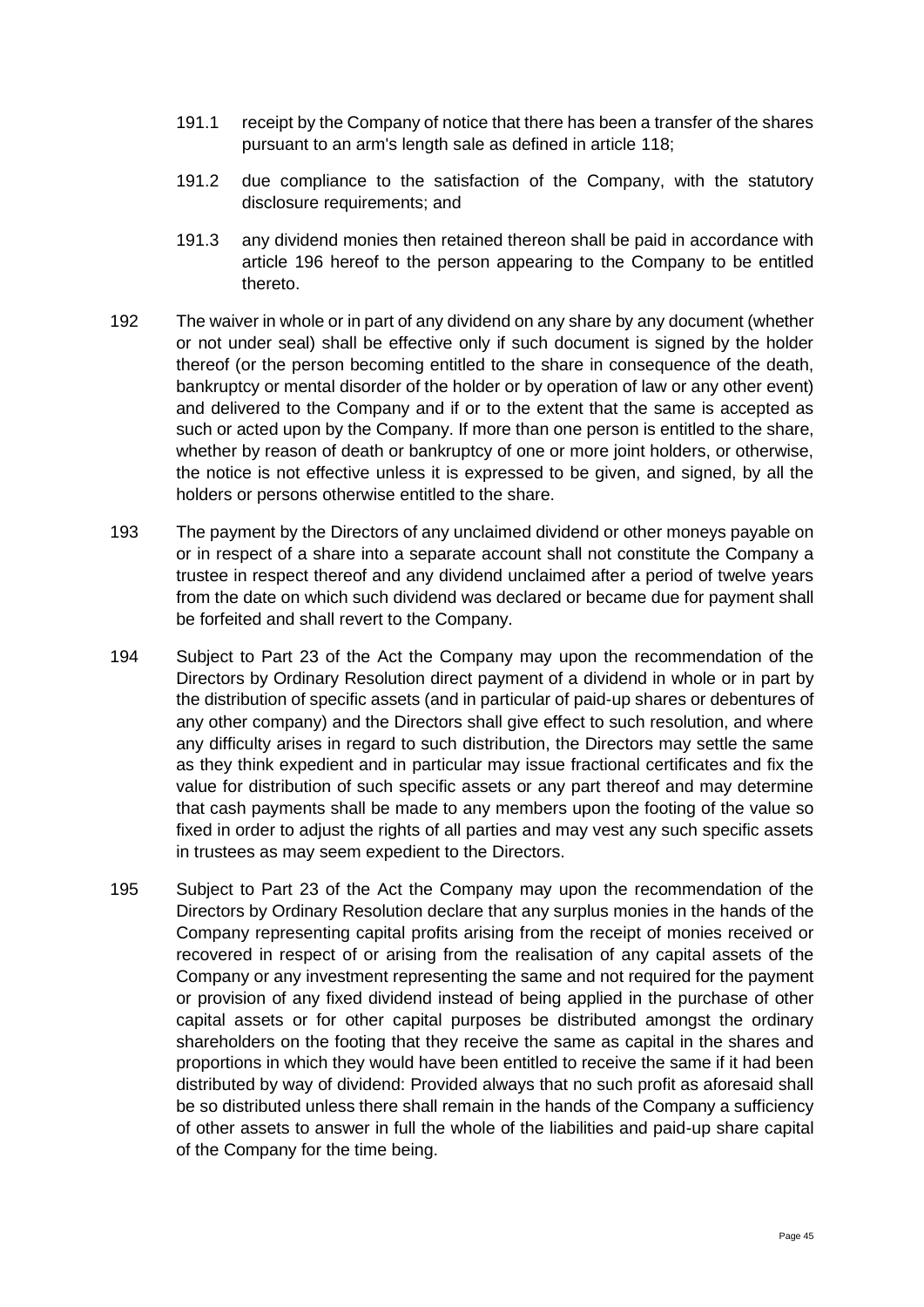- 196 Any dividend or other monies payable in cash on or in respect of a share may be paid by cheque or warrant sent through the post to the registered address of the member or person entitled thereto (or, if two or more persons are registered as joint holders of the share or are entitled thereto in consequence of the death, bankruptcy or mental disorder of the holder or by operation of law or any other event, to any one of such persons) or to such person and such address as such member or person or persons may in writing direct. Every such cheque or warrant shall be made payable to the order of the person to whom it is sent or to such person as the holder or joint holders or person or persons entitled to the share in consequence of the death, bankruptcy or mental disorder of the holder or by operation of law or any other event may direct and payment of the cheque or warrant by the banker upon whom it is drawn shall be a good discharge to the Company. Every such cheque or warrant shall be sent at the risk of the person entitled to have the money represented thereby.
- 197 In addition to the provisions of article 196 any dividend or other moneys payable in cash on or in respect of a share may be paid by means of:
	- 197.1 the interbank transfer in circumstances where the Company has been supplied with bank details of the member or person entitled thereto sufficient to enable the Company to effect a direct transfer of such moneys to the bank account of such member or person entitled thereto (or, if two or more persons are registered as joint holders of the share or are entitled thereto in consequence of the death, bankruptcy or mental disorder of the holder or by operation of law or any other event, to any one of such persons having supplied the Company with the aforesaid details) or to such person as such member or person or persons may in writing direct (subject to the provision of adequate bank details as aforesaid in respect of such person). Any such moneys payable to such person or member which are transferred by the Company by means of the interbank transfer and which are not received by such member or person entitled thereto shall not be recoverable from the Company if the transfer is made by the Company in accordance with the bank details provided by such member or person; or
	- 197.2 by such other method as the Directors may in their absolute discretion think fit (subject always to the facilities and requirements of the Relevant System), including but not limited to payments being made through the Relevant System in respect of shares held in uncertificated form. The Director may in their absolute discretion establish procedures for elections to be made by the holders of Uncertificated Shares relating to such payments, and shall be entitled to rely on authorities which the Company receives in respect of such payments.
- 198 If payment is made by bank or other funds transfer or by means of the Relevant System, or by any other method at the direction of the person entitled to payment, such payment is at the sole risk of the holder or joint holders and the Company is not responsible for amounts lost or delayed in the course of transfer or in carrying out those directions.
- 199 Notwithstanding any other provision of these articles relating to payments in respect of shares, where:-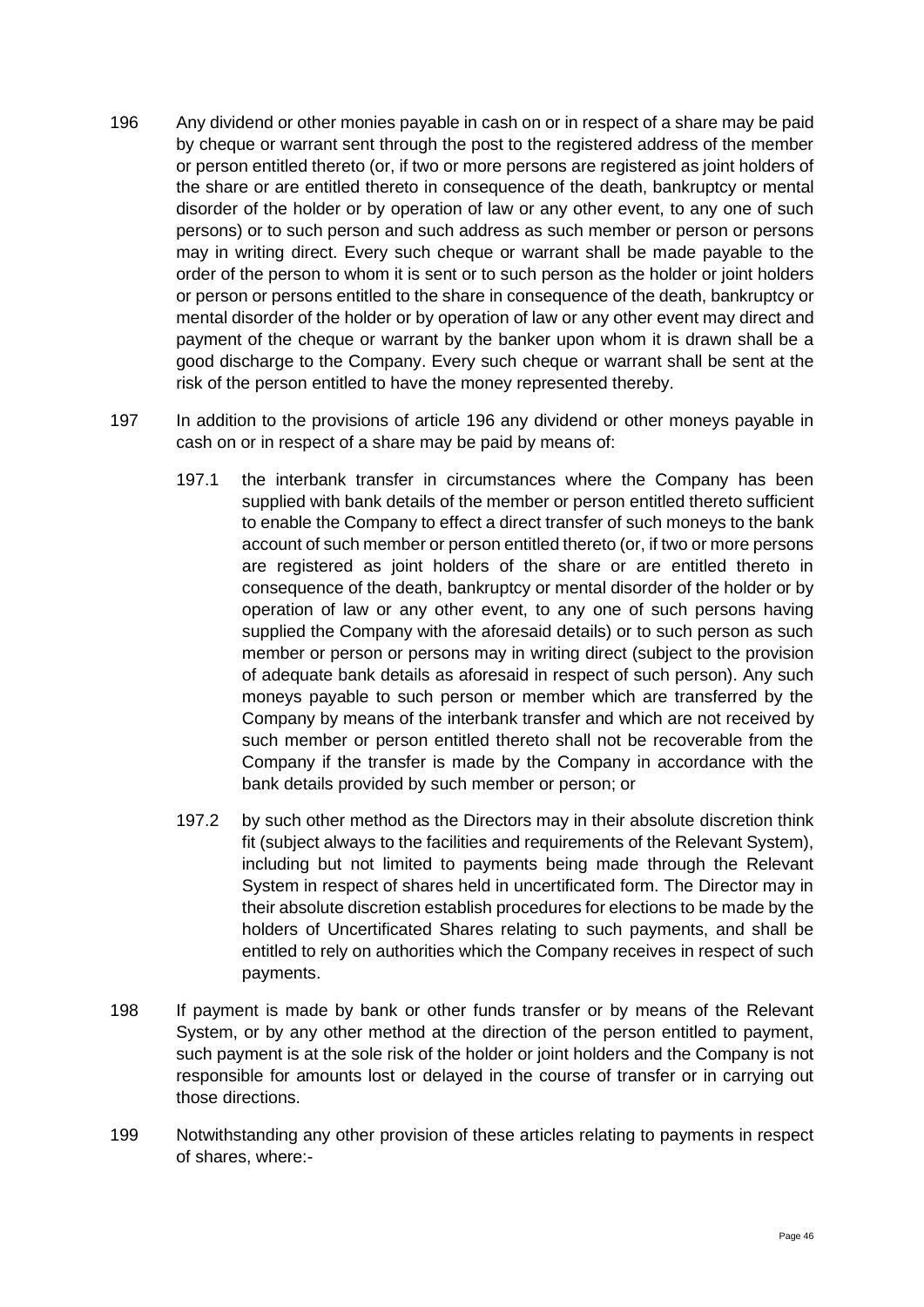- 199.1 the Directors determine to make payments in respect of Uncertificated Shares through the Relevant System, they may determine to enable any holder of Uncertificated Shares to elect not to receive payments through the Relevant System and, in such event, establish procedures to enable such holder to make, vary or revoke any such election; and
- 199.2 the Company receives an authority in respect of such payment in respect of shares in a form satisfactory to it from a holder of any share (whether such authority is given in writing or by means of the Relevant System or otherwise), then the Company may make, or procure the making of, such payments in accordance with such authority and any payment made in accordance with such authority shall constitute a good discharge therefore.
- 200 The Company may cease to send any cheque or warrant (or to use any other method of payment) for any dividend on any share which is normally paid in that manner if in respect of at least two consecutive dividends payable on that share the cheque or warrant has been returned undelivered or remains uncashed (or that other method of payment has failed) or, following one such occasion, reasonable enquiries have failed to establish any new address of the registered holder, but, subject to the provisions of these articles, shall recommence sending cheques or warrants (or using another method of payment) in respect of the dividends payable on that share if the holder or person entitled by transmission claims the arrears of dividend and does not instruct the Company to pay future dividends in some other way.
- 201 If two or more persons are registered as joint holders of any share, or are entitled jointly to a share in consequence of the death, bankruptcy or mental disorder of the holder or by operation of law or any other event, any one of them may give effectual receipts for any dividend or other money payable or property distributable on or in respect of the share.
- <span id="page-46-0"></span>202 Any resolution declaring a dividend on shares of any class, whether a resolution of the Company in General Meeting or Annual General Meeting or a resolution of the Directors, may specify that the same shall be payable to the persons registered as the holders of such shares at the close of business on a particular date, notwithstanding that it may be a date prior to that on which the resolution is passed, and thereupon the dividend shall be payable to them in accordance with their respective holdings so registered, but without prejudice to the rights inter se in respect of such dividend of transferors and transferees of any such shares.

#### **SCRIP DIVIDENDS**

203 Subject to approval by ordinary resolution of the Company at any Annual General Meeting the Directors may, in respect of any dividend declared or proposed to be declared at that Annual General Meeting or at any time prior to the next following Annual General Meeting (and provided that an adequate number of unissued Ordinary Shares are available for the purpose), determine and announce, prior to or contemporaneously with their announcement of the dividend in question and any related information as to the Company's profits for such financial period or part thereof, that members will be entitled to elect to receive in lieu of such dividend (or part thereof) an allotment of additional Ordinary Shares credited as fully paid. In any such case the following provisions shall apply.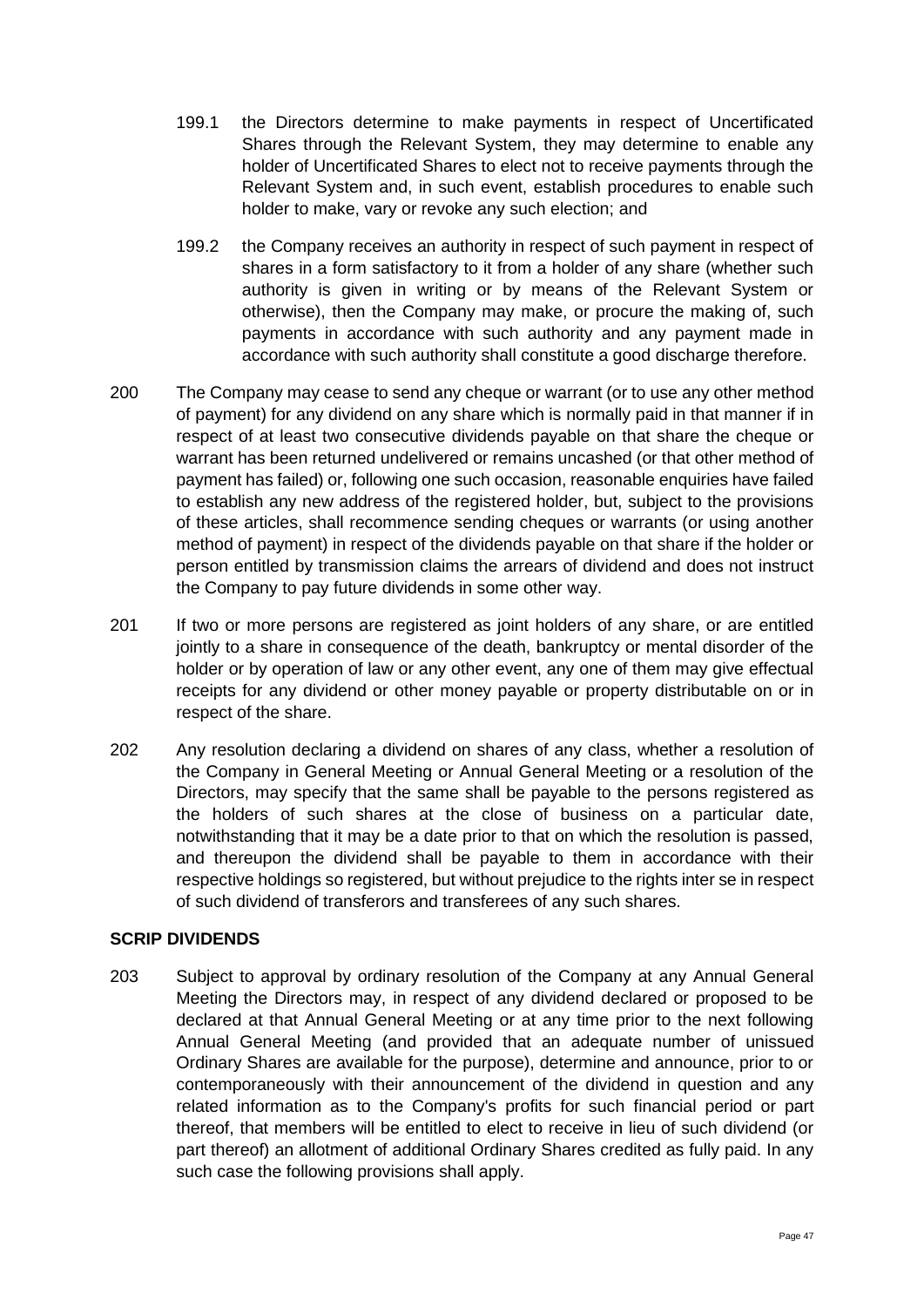- 204 The basis of allotment shall be determined by the Directors so that, as nearly as may be considered convenient, the value (calculated by reference to the average quotation) of the additional Ordinary Shares (including any fractional entitlement) to be allotted in lieu of any amount of dividend shall equal such amount. For such purpose the "average quotation" of an Ordinary Share shall be the average of the middle market quotations on the London Stock Exchange as shown in the Daily Official List, on each of the first five business days on which the Ordinary Shares are quoted ex the relevant dividend.
- 205 The Directors shall give notice in writing to the members of the right of election accorded to them and shall send with or following such notice forms of election and specify the procedure to be followed and the place at which and the latest date and time by which duly completed forms of election must be lodged in order to be effective.
- 206 The dividend (or that part of the dividend in respect of which a right of election has been accorded) shall not be payable on Ordinary Shares in respect whereof the share election has been duly exercised ("the Elected Ordinary Shares"), and in lieu thereof additional Ordinary Shares shall be allotted to the holders of the Elected Ordinary Shares on the basis of allotment determined as aforesaid and for such purpose the Directors shall capitalise, out of such of the sums standing to the credit of reserves (including any share premium account or capital redemption reserve fund) or profit and loss account of the Company as the Directors may determine a sum equal to the aggregate nominal amount of additional Ordinary Shares to be allotted on such basis and apply the same in paying up in full the appropriate number of unissued Ordinary Shares for allotment and distribution to and amongst the holders of the Elected Ordinary Shares on such basis.
- 207 The additional ordinary shares so allotted shall rank pari passu in all respects with the fully paid Ordinary Shares then in issue save only as regards participation in the relevant dividend (or share election in lieu).
- 208 The Directors may do all acts and things considered necessary or expedient to give effect to any such capitalisation, with full power to the Directors to make such provisions as they think fit in the case of shares becoming distributable in fractions (including provisions whereby, in whole or in part, fractional entitlements are disregarded or rounded up or the benefit of fractional entitlements accrues to the Company rather than to the members concerned). The Directors may authorise any person to enter on behalf of all the members interested into an agreement with the Company providing for such capitalisation and matters incidental thereto and any agreement made under such authority shall be effective and binding on all concerned.
- 209 The Directors may on any occasion determine that rights of election shall not be made available to any members with registered addresses in any territory where in the absence of a registration statement or other special formalities the circulation of an offer of rights of election would or might be unlawful, and in such event the provisions aforesaid shall be read and construed subject to such determination.
- 210 For the purposes of articles 20[3202](#page-46-0) to 209, holdings of Certificated Shares and of Uncertificated Shares shall be treated as different holdings.

## **CAPITALISATION OF PROFITS**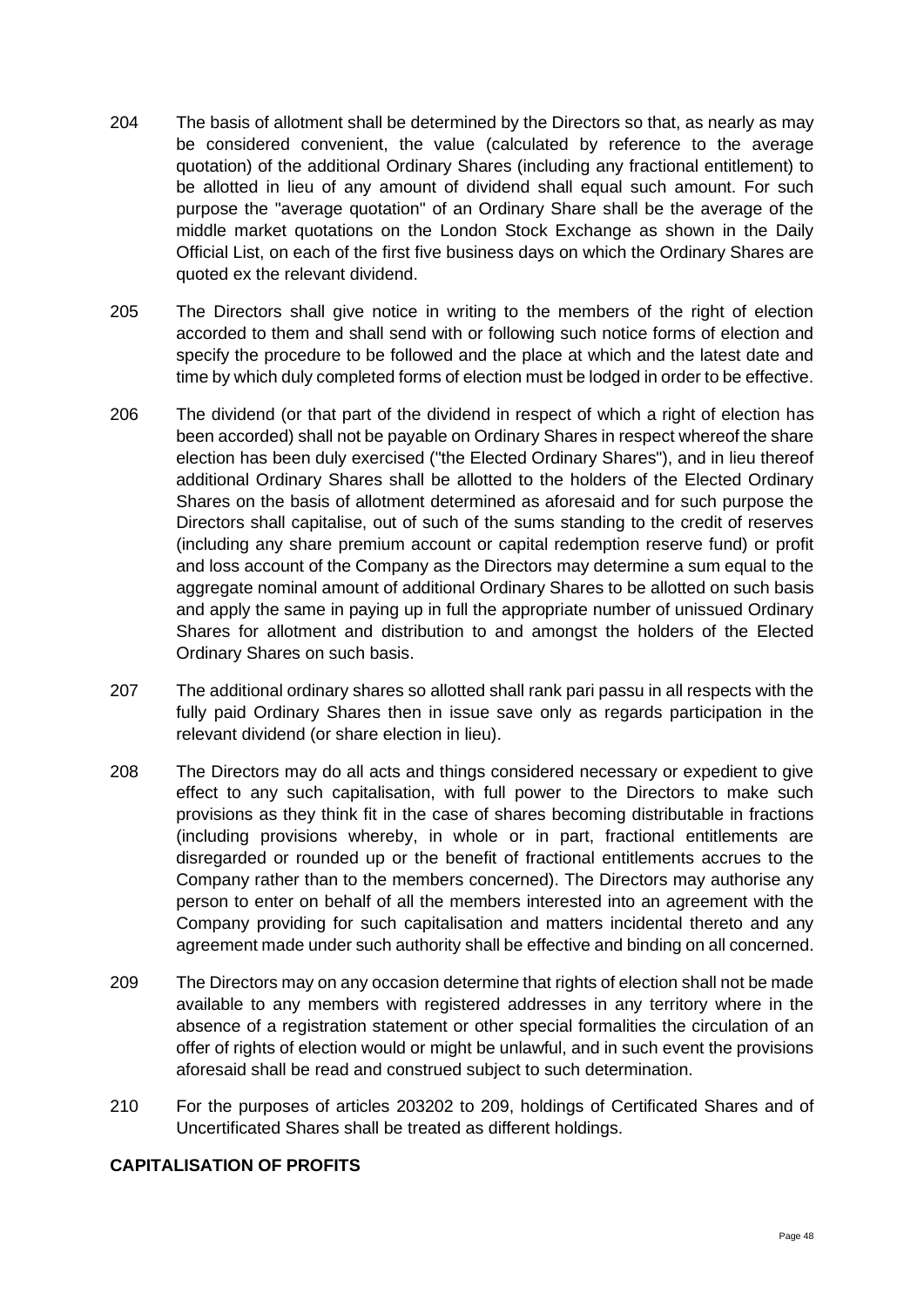- 211 The Company may, upon the recommendation of the Directors, at any time and from time to time pass an Ordinary Resolution to the effect that it is desirable to capitalise any profits of the Company (whether or not they are available for distribution) which are not required for paying a preferential dividend, or all or any part of the amount for the time being standing to the credit of any reserve or fund which is available for distribution or to the credit of any share premium account or any capital redemption reserve and accordingly that such amount be set free for distribution among the members or any class of members who would be entitled thereto if distributed by way of dividend and in the same proportions, on the footing that the same be not paid in cash but be applied either in or towards paying up the amounts for the time being unpaid on any shares in the Company held by such members respectively or in payment up in full of unissued shares debentures or other obligations of the Company, to be allotted and distributed credited as fully paid among such members, or partly in one way and partly in the other, and the Board shall give effect to such resolution, provided that, for the purposes of articles 211 to 213, a share premium account and a capital redemption reserve may be applied only in the paying up of unissued shares to be allotted to such members credited as fully paid.
- 212 The Company may, upon the recommendation of the Directors, at any time and from time to time pass an Ordinary Resolution to the effect that it is desirable to capitalise all or any part of any amount for the time being standing to the credit of the Company's reserve accounts or to the credit of the profit and loss account which is not available for distribution by applying such sum in the paying up in full of unissued shares to be allotted as fully paid shares by way of capitalisation to the members or any class of members who would have been entitled to that sum if it were distributed by way of dividend, and in the same proportions, and the Directors shall give effect to such resolution.
- 213 Where any difficulty arises in regard to any distribution under article 199 or 200 the Directors may settle the same as they think expedient and in particular may issue fractional certificates or authorise any person to sell and transfer any fractions or may resolve that the distribution should be as nearly as may be practicable in the correct proportion but not exactly so or may ignore fractions altogether, and may determine that cash payments shall be made to any members in order to adjust the rights of all parties, as may seem expedient to the Directors. The Directors may appoint any person to sign on behalf of the persons entitled to participate in the distribution any contract necessary or desirable for giving effect thereto and such appointment shall be effective and binding upon the members.
- 214 For the purposes of articles 211 to 213, holdings of Certificated Shares and of Uncertificated Shares shall be treated as different holdings.

#### **PART VI – GENERAL**

#### **SECRETARY**

215 The Secretary shall be appointed by the Directors on such terms, at such remuneration and for such period as they may think fit. Any Secretary so appointed may at any time be removed from office by the Directors, but without prejudice to any claim for damages for breach of any contract of service between him and the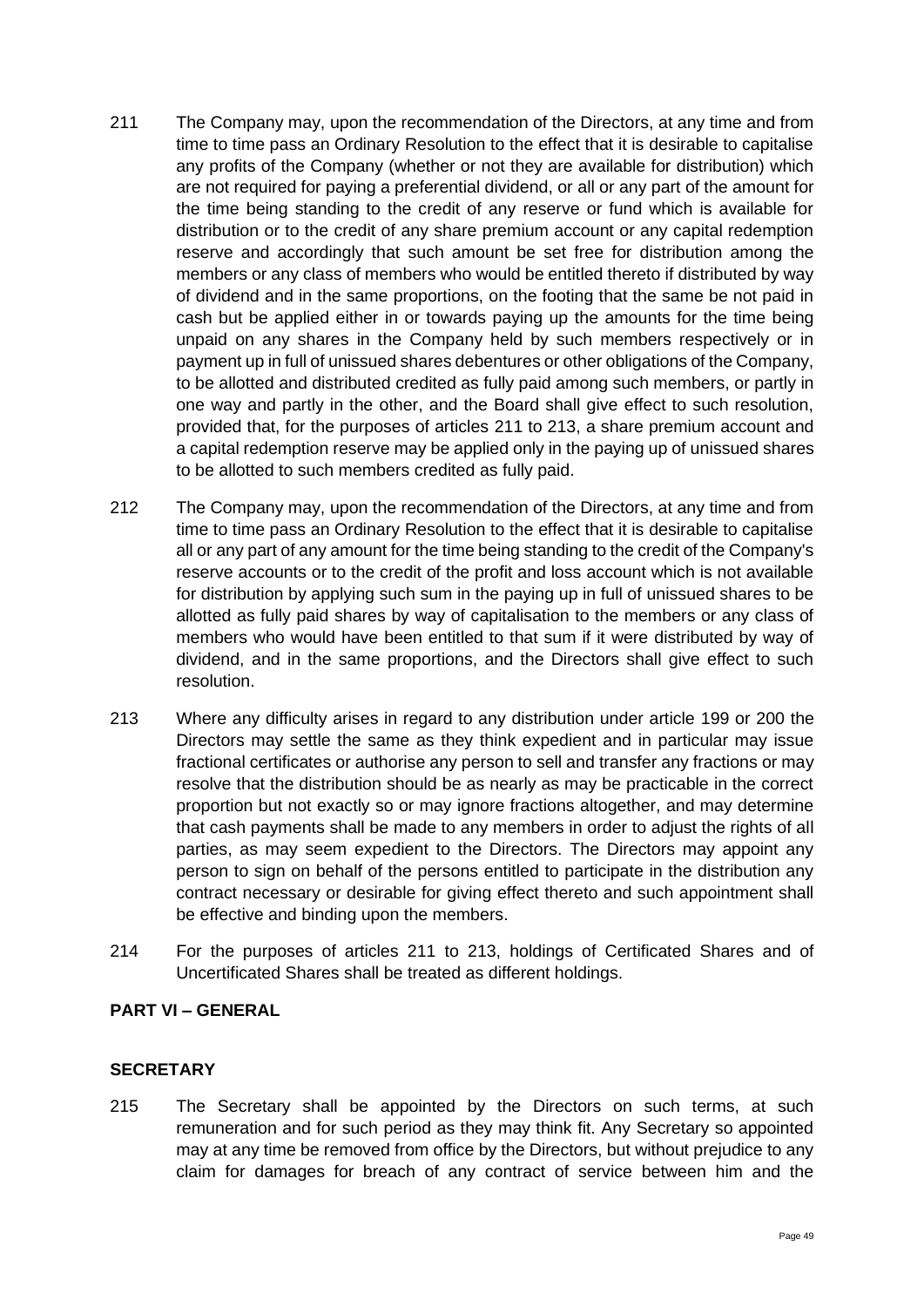Company. If thought fit two or more persons may be appointed as Joint Secretaries. The Directors may also appoint from time to time on such terms as they think fit one or more Assistant Secretaries.

216 A provision of the Statutes or these articles requiring or authorising a thing to be done by or to a Director and the Secretary shall not be satisfied by it being done by or to the same person acting as Director and as, or in the place of, the Secretary.

#### **THE SEAL**

- 217 The Directors shall provide for the safe custody of the Seal (if any) and the Securities Seal (if any) and neither shall be used without the authority of the Directors or of a committee authorised by the Directors in that behalf.
- 218 Every instrument to which the Seal shall be affixed shall be signed autographically by one Director and the Secretary or by two Directors or by one Director with his signature witnessed or by any person who is authorised to do so by the Directors either generally or in relation to specific documents or documents of specific description save that as regards any certificates for shares or debentures or other securities of the Company the Directors may by resolution determine that such signatures or either of them shall be dispensed with or affixed by some method or system of mechanical signatures (including laser printing).
- 219 The Securities Seal shall be used only for sealing securities issued by the Company and documents creating or evidencing securities so issued. Any such securities or documents sealed with the Securities Seal shall not require to be signed.
- 220 The Company may exercise the powers conferred by the Statutes with regard to having an official seal for use abroad and such powers shall be vested in the Directors.

#### **AUTHENTICATION OF DOCUMENTS**

221 Any Director or the Secretary or any person appointed by the Directors for the purpose shall have power to authenticate any documents affecting the constitution of the Company and any resolutions passed by the Company or the Directors or any committee, and any books, records, documents and accounts relating to the business of the Company, and to certify copies thereof or extracts therefrom as true copies or extracts; and if any books, records, documents or accounts are elsewhere than at the Office the local manager or other officer of the Company having the custody thereof shall be deemed to be a person appointed by the Directors as aforesaid. A document purporting to be a copy of a resolution, or an extract from the minutes of a meeting, of the Company or of the Directors or any committee which is certified as aforesaid shall be conclusive evidence in favour of all persons dealing with the Company upon the faith thereof that such resolution has been duly passed or, as the case may be, that such minute or extract is a true and accurate record of proceedings at a duly constituted meeting.

#### **AUDITORS**

222 Auditors shall be appointed and their duties regulated in accordance with the provisions of the Statutes.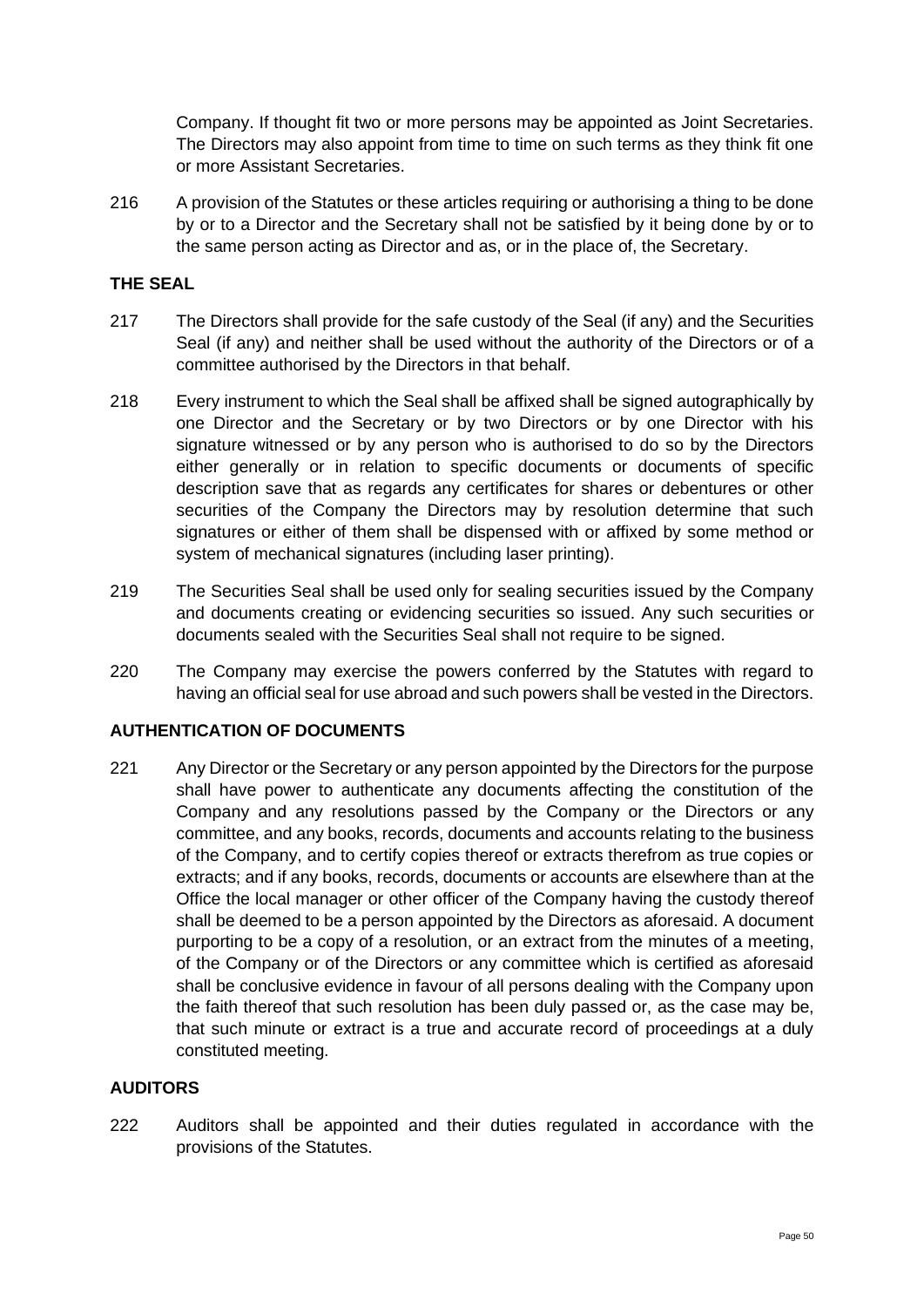- 223 Subject to the provisions of the Statutes, all acts done by any person acting as an Auditor shall, as regards all persons dealing in good faith with the Company, be valid, notwithstanding that there was some defect in his appointment or that he was at the time of his appointment not qualified for appointment or subsequently became disqualified.
- 224 An Auditor shall be entitled to attend any General Meeting and to receive all notices of and other communications relating to any General Meeting which any member is entitled to receive and to be heard at any General Meeting on any part of the business of the meeting which concerns him as Auditor.

### **NOTICES**

- 225 Any notice or document (including a share certificate) may be served on or delivered to any member by the Company either personally or by leaving it at, or delivering it to, or by sending it through the post in a prepaid cover or by facsimile transmission or telex, addressed to such member at his registered address, or (if he has no registered address within the United Kingdom) to the address, if any, within the United Kingdom supplied by him to the Company as his address for the service of notices. Any such notice or document may be served or delivered by the Company by reference to the register as it stands at any time not more than fifteen days before the date of service or delivery. No change in the register after that time shall invalidate that service or delivery. In the case of a member registered on a branch register any such notice or document may be posted either in the United Kingdom or in the territory in which such branch register is maintained. Where a notice or other document is served or sent by post, service or delivery shall be deemed to be effected at the expiration of 24 hours (or, where second-class mail is employed, 48 hours) after the time when the cover containing the same is posted and in proving such service or delivery it shall be sufficient to prove that such cover was properly addressed, stamped and posted.
- 226 Subject to any requirement of the Statutes and provided that the Company has complied with all applicable regulatory requirements, the Company may send any documents or notice to its members in electronic form and such documents or notices will be validly sent provided that:
	- 226.1 the member has agreed either generally or in respect of a specific matter (or in the case of a company is deemed to have agreed by a provision in the Act that documents or notices can be sent in electronic form);
	- 226.2 the documents are documents to which the agreement applies; and
	- 226.3 copies of the documents are sent in electronic form to the address notified by the member to the Company for that purpose.
- 227 Subject to any requirement of the Act and provided that the Company has complied with all applicable regulatory requirements, the Company may send any documents or notices to its members by means of a website and any such documents or notices will be validly sent provided that:
	- 227.1 the member has expressly agreed (generally or specifically) that documents or notices may be sent by means of a website to him or he has been asked (individually) to agree that documents and notices can be sent by means of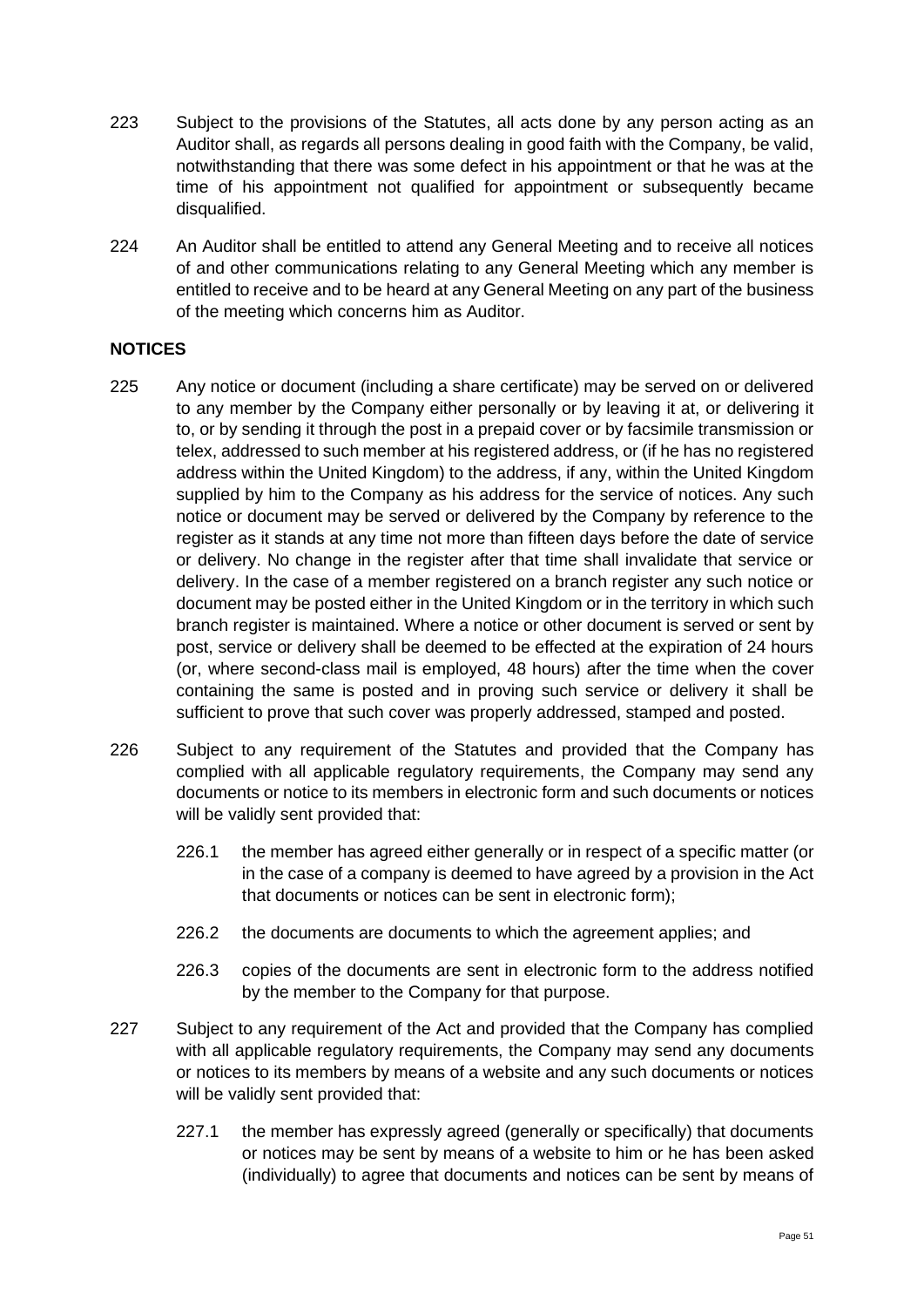a website and the Company has received no response to that request within 28 days from the date on which the request was sent;

- 227.2 the documents are documents to which the agreement applies; and
- 227.3 the member is notified of the presence of the documents on the website, the address of the website, the place on the website where the documents may be accessed and how they may be accessed.
- 228 Documents must be available on the website for a period of not less than 28 days from the date of notification unless the Statutes makes provision for any other time period.
- 229 If the documents are published on the website for a part only of the period of time referred to in article 228, they will be treated as being published throughout the period if the failure to publish throughout that period is wholly attributable to circumstances which it would not be reasonable to have expected the Company to prevent or avoid.
- 230 In the case of joint holders of a share, all notices shall be given to the joint holder whose name stands first in the Register of Members in respect of the joint holding and notice so given shall be sufficient notice to all the joint holders. A member whose registered address is not within the United Kingdom shall not be entitled to receive any notice from the Company unless he gives to the Company an address (not being an address for the purposes of electronic communications) within the United Kingdom at which notices may be given to him. Where the Statutes or these articles require agreement of a member to electronic means of communications, the holder who is named first in the Register may give agreement on behalf of both joint holders.
- 231 A person entitled to a share in consequence of the death, bankruptcy or mental disorder of a member or by operation of law or any other event upon supplying to the Company such evidence as the Directors may reasonably require to show his title to the share and upon supplying also an address within the United Kingdom for the service of notices and if he wishes an address for the delivery and receipt of electronic communication shall be entitled to have served upon or delivered to him at such address any notice or document to which the member but for his death or bankruptcy would be entitled, and such service or delivery shall for all purposes be deemed a sufficient service or delivery of such notice or document on all persons interested (whether jointly with or as claiming through or under him) in the share. Save as aforesaid any notice or document delivered or sent by post to or left at the address of any member in pursuance of these articles shall, notwithstanding that such member be then dead or bankrupt or in liquidation, and whether or not the Company have notice of his death or bankruptcy or liquidation, be deemed to have been duly served or delivered in respect of any share registered in the name of such member as sole or first- named joint holder.
- 232 If on three consecutive occasions over a period of at least 12 months a notice to a member has been returned undelivered (or is notified as being undelivered by any electronic communication delivery system), such member shall not thereafter be entitled to receive notices from the Company until he shall have communicated with the Company and supplied in writing to the Transfer Office a new registered address, or a postal address within the United Kingdom for the service of notices, or shall have informed the Company, in such manner as may be specified by the Company, of an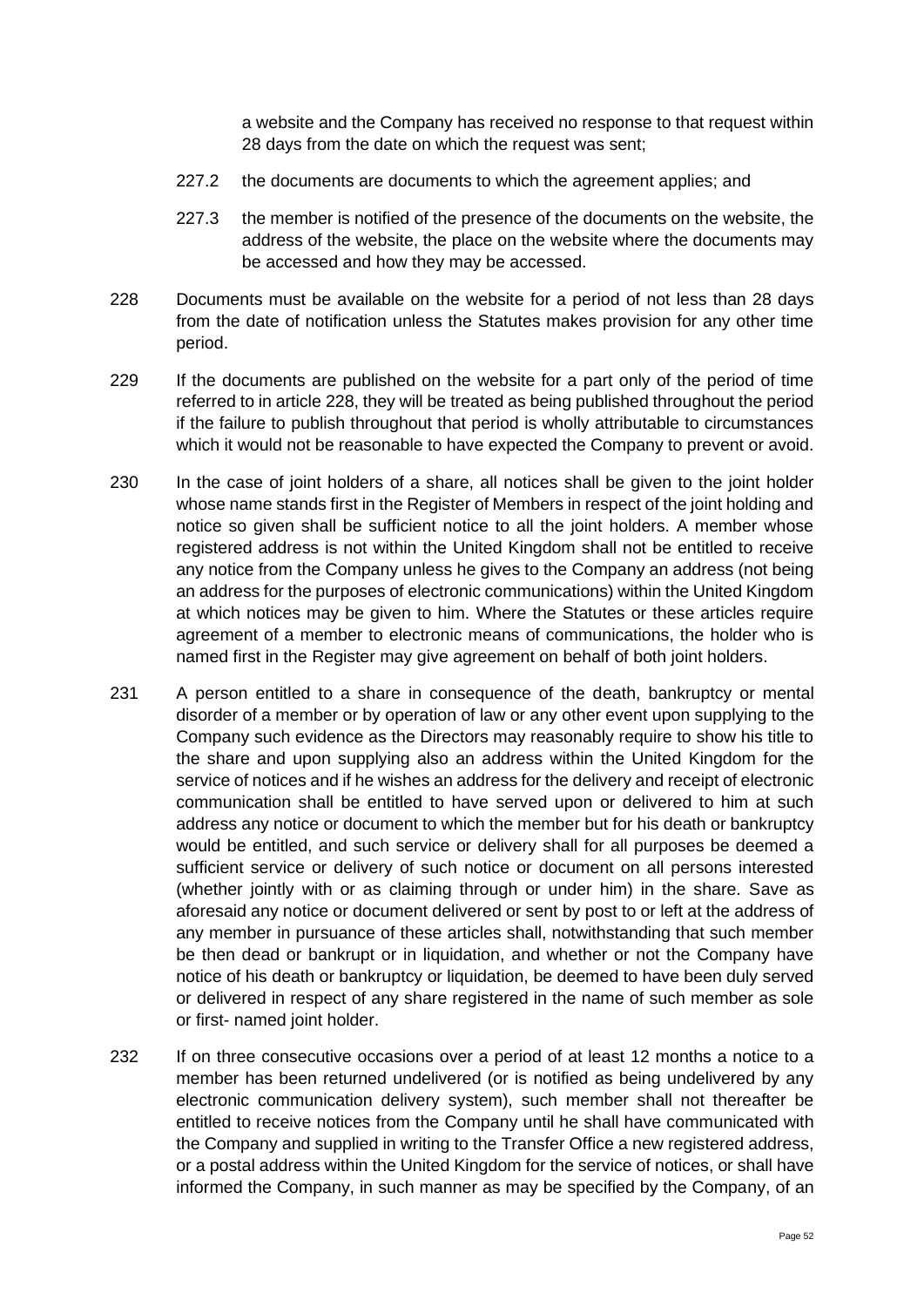address for the delivery and receipt of electronic communications. For these purpose, a notice sent by post shall be treated as returned undelivered if the notice is sent back to the Company (or its agents) and a notice sent by electronic communication shall be treated as returned undelivered if the Company (or its agents) receive notification that the notice was not delivered to the address to which it was sent.

- 233 If at any time by reason of the suspension of or disruption to postal services within the United Kingdom the Company is unable effectively to convene a General Meeting by notices sent through the post, a General Meeting may be convened by notice advertised in at least one national newspaper and such notice shall be deemed to have been duly served on all members entitled thereto at noon on the day when the advertisement appears. In any such case the Company may still serve notices by electronic communications, subject always to the Statutes but shall send confirmatory copies of the notice by post if at least seven days prior to the meeting the posting of notices to addresses throughout the United Kingdom again becomes practicable.
- 234 Nothing in this article shall affect any requirement of the Statutes that any particular offer, notice or other document be served in any particular manner.
- 235 Every person who by operation of law, transfer or other means shall have become entitled to any share shall be bound by every notice in respect of such share which, previously to his name and address being entered in the Register of Members, shall have been duly given to the person from whom he derives his title to such share other than notice given under articles [115](#page-27-0) to [118](#page-28-1) inclusive or under the provisions of section 793 of the Act.
- 236 A member present, either in person or by proxy, at any meeting of the Company or of the holders of any class of shares in the Company shall be deemed to have received notice of the meeting.

#### **DIRECTORS MAY SPECIFY RECORD DATE**

237 Subject always to the Companies Acts, the Company or the Directors may by resolution specify any date ("the record date") as the date at the close of business (or such other time as the Directors may determine) on which persons registered as the holders of shares or other securities shall be entitled to receipt of any dividend, distribution, interest, allotment, issue notice, information, document or circular and such record date may be on or at any time before the date on which the same is paid or made or (in the case of any dividend, distribution, interest, allotment or issue) at any time after the same is recommended, resolved, declared or announced, but without prejudice to the rights inter se in respect of the same of transferors and transferees of any such shares or other securities.

### **MINUTES**

- 238 The Directors shall cause minutes to be made of the following matters, namely:
	- 238.1 of all appointments of officers, and Committees made by the Directors, and of their salary or remuneration;
	- 238.2 of the names of Directors present at every meeting of the Board or of Committees of Directors, and all business transacted at such meetings; and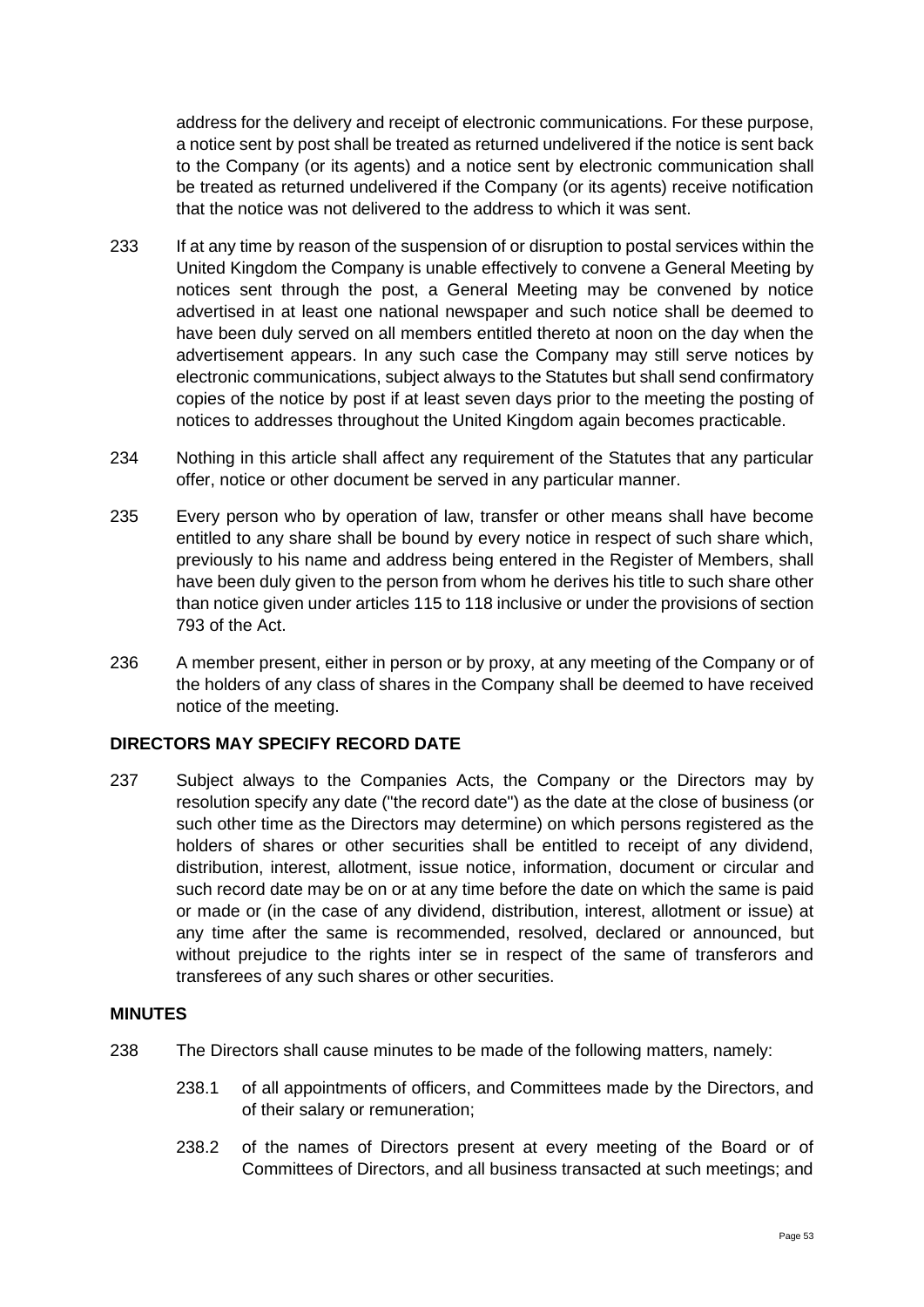- 238.3 of all orders, resolutions and proceedings of all General Meetings; and
- 238.4 of all orders, resolutions and proceedings of the Directors and Committees of Directors. The Secretary must ensure that the Company keeps a record, in writing for at least ten years from the date of the decision recorded, of every unanimous or majority decision taken by the Directors.
- 239 Any such minute, if purporting to be signed by the Chairman of the meeting at which the proceedings were held, or by the Chairman of the next succeeding meeting, shall be receivable as prima facie evidence of the matters stated in such minutes without any further proof.
- 240 The Company shall keep and make available for inspection:-
	- 240.1 as required by section 228 of the Act copies and/or memoranda of the Directors' service contracts;
	- 240.2 all such registers and reports as the Company is required to keep under Part 22 of the Act; and
	- 240.3 a register of all mortgages and charges affecting the property of the Company.
- 241 Except as provided by law, or authorised by the Directors, or an Ordinary Resolution of the Company, no person is entitled to inspect any of the Company's accounting or other records or documents merely by virtue of being a member.

#### **UNTRACED MEMBERS**

- 242 The Company shall be entitled to sell at the best price reasonably obtainable (in such manner as the Directors think fit) the shares of a member or the shares to which a person is entitled by virtue of transmission on death or bankruptcy if and provided that the following conditions are satisfied:
	- 242.1 for a period of twelve years, being a period during which at least three dividends in respect of the shares in question have become payable, no cheque or warrant sent by the Company through the post in a pre-paid letter addressed to the member or to the person entitled by transmission to the share, stock or debenture or loan stock at his address on the Register or the last known address given by the member or the person entitled by transmission to which cheques and warrants are to be sent has been cashed and no communication has been received by the Company from the member or the person entitled by transmission;
	- 242.2 the Company has at the expiration of the said period of twelve years given notice by advertisement in both a national newspaper and in a newspaper circulating in the area in which the address referred to in article 242.1 is located of its intention to sell such share, stock or debenture or loan stock;
	- 242.3 the Company has not during the further period of three months following the publication of the said advertisements or following the later publication if the two advertisements are published on different dates and prior to the exercise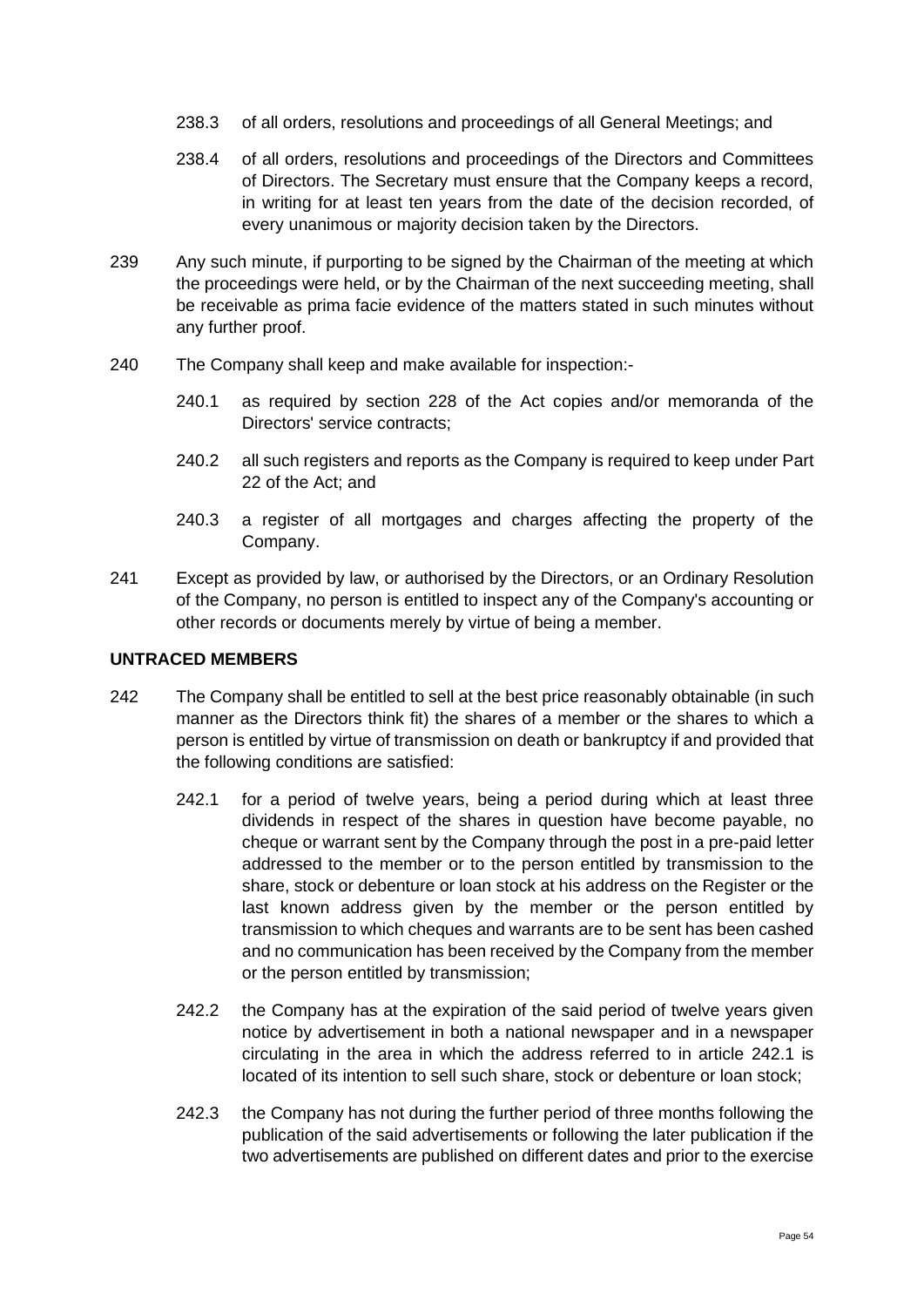of the power of sale received any communication from the member or person entitled by transmission; and

- 242.4 if so required by the rules of the FCA or the London Stock Exchange, the Company has given notice in writing to the FCA and the London Stock Exchange of its intention to sell such share, stock or debenture or loan stock.
- 243 To give effect to any such sale the Company may appoint any person to execute as transferor an instrument of transfer of such shares or any of them and such instrument of transfer shall be as effective as if it had been executed by the registered holder of or person entitled by transmission to such shares and the title of the transferee shall not be affected by any irregularity or invalidity in the proceedings relating thereto. The Company shall be obliged to account to the former member or other person previously entitled for the net proceeds of sale by carrying such proceeds to a separate account which shall be a permanent debt of the Company and the Company shall be deemed to be a debtor for such amount and not a trustee in respect of the debt for such former member or person and shall enter the name of such former member or other person in the books of the Company as a creditor for such amount. No trust shall be created in respect of the debt, no interest shall be payable in respect of the same and the Company shall not be required to account for any money earned on the net proceeds, which may be employed in the business of the Company or invested in such investments (other than shares of the Company or its holding company if any) as the Directors may from time to time think fit.

#### **WINDING UP**

- 244 On a winding up of the Company, the Company's assets available for distribution must be divided among the members in proportion to the nominal amounts of capital paid up or credited as paid up on the shares held by them, subject to the terms of issue of or rights attached to any shares.
- 245 On a winding up of the Company (whether compulsory, creditors' voluntary or members' voluntary) the liquidator may, on obtaining any sanction required by law, divide among the members in kind the whole or any part of the assets of the Company, whether or not the assets consist of property of one kind or of different kinds. For this purpose the liquidator may set the value he deems fair on a class or classes of property, and may determine on the basis of such valuation and in accordance with the then existing rights of members how the division is to be carried out between members or classes of members. The liquidator may not, however, distribute to a member without his consent an asset to which there is attached a liability or potential liability for the owner.

#### **DIRECTORS' INSURANCE**

246 Without prejudice to the provisions of article [247](#page-55-0) the Directors shall have power to purchase and maintain insurance for or for the benefit of any persons who are or were at any time Directors, officers (not being an auditor) or employees of the Company, or of any other company in which the Company or any of the predecessors of the Company has any interest whether direct or indirect or which is in any way allied to or associated with the Company, including (without prejudice to the generality of the foregoing) insurance against any liability incurred by such persons in respect of any act or omission in the actual or purported execution and/or discharge of their duties